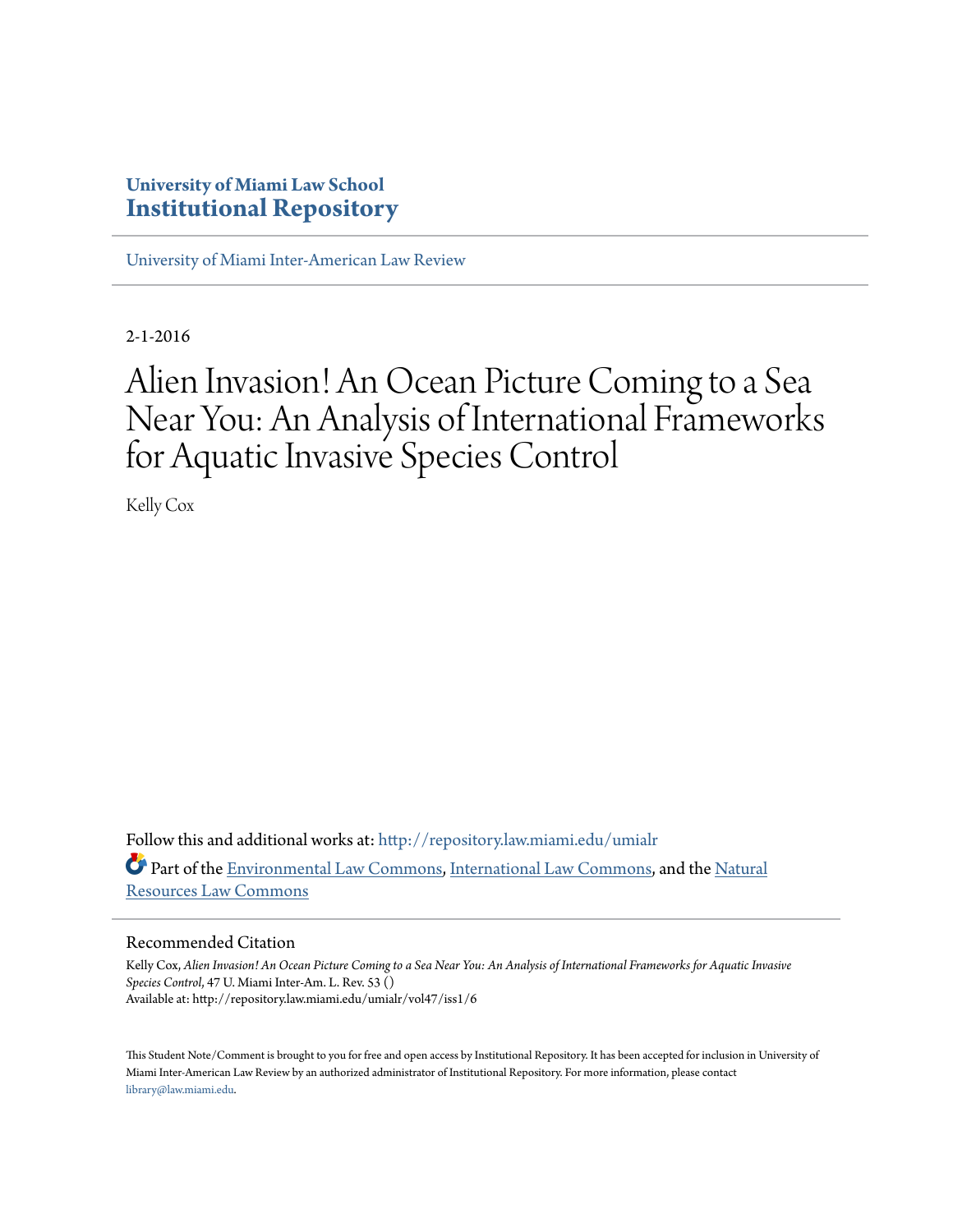## **STUDENT NOTES/COMMENTS**

## **Alien Invasion! An Ocean Picture Coming to a Sea Near You: An Analysis of International Frameworks for Aquatic Invasive Species Control**

## Kelly Cox**\***

*Aquatic invasive species are marine, estuarine, or freshwater organisms that adversely impact ecosystems they are not native to. Such impacts include long-lasting or permanent damage to habitats, ecosystem balance, and biodiversity. These impacts have a cascading effect on local economies dependent on these natural resources by impeding recreational and commercial activities. Moreover, aquatic invasive species control and management is both complex and challenging due to the lack of physical barriers in aquatic environments to abate or contain the spread of these nuisance species. The Wider Caribbean Region has been notably impacted by the introduction of the non-native lionfish (Pterois volitans) which has devastated native fish populations and reef communities. Because of the regional nature of this issue, several international frameworks have sought to address the aquatic invasive species problem. This article conducts a comparative analysis of the provisions employed to address aquatic invasive species within the Convention on Biological Diversity, the International Maritime Organization's Ballast Water Management Convention, and the Cartagena Convention's Specially Protected Areas and Wildlife Protocol. Further, this article assesses the efficacy of these international legal frameworks and the various control and enforcement mechanisms they require. Climate change is dynamically impacting the distribution of native species and* 

 <sup>\* 3</sup>L at the University of Miami pursuing a joint J.D./M.P.S. in Marine Conservation. I am deeply grateful to Susie Cox, Daniel Parobok, Billy Cox, Professor Bernard Oxman, and Casey McCormack for their support and guidance in developing this paper. Many thanks to the editorial board and dedicated staff of the Inter-American Law Review for their hard work. This paper is dedicated to my late father Tim Cox: lionfish slayer and hanger of the moon.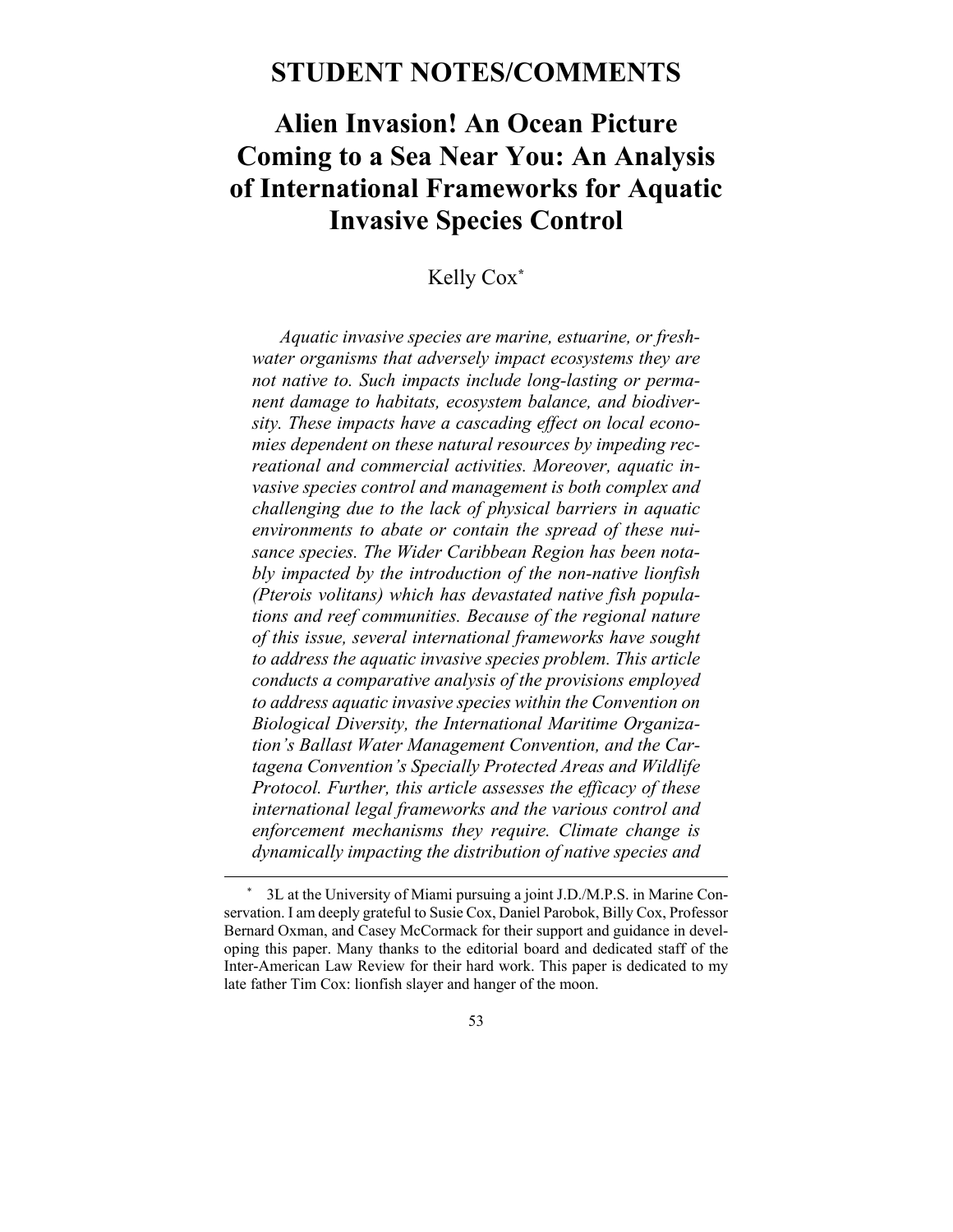*fundamentally altering important aquatic ecosystem components such as temperature, rainfall, sea level, and salinity. These changing conditions coupled with the introduction of dominant and aggressive invasive species are changing the face of aquatic ecosystems. It is more important than ever to discuss the future of these ecosystems and how we can protect them.* 

|                                                       | 55            |
|-------------------------------------------------------|---------------|
| II. BACKGROUND- AQUATIC INVASIVE SPECIES: NO BARRIER  |               |
|                                                       | 59            |
|                                                       | .60           |
| A. Conventions and Legislation: A Regulatory Approach |               |
| to a Regional Problem.                                | 60            |
|                                                       |               |
| 2. International Maritime Organization: Ballast Water |               |
|                                                       | $\ldots$ . 62 |
| 3. The Cartagena Convention and The Specially         |               |
|                                                       |               |
| 4. The United States: International Player and        |               |
|                                                       |               |
|                                                       |               |
|                                                       |               |
|                                                       |               |
|                                                       |               |
|                                                       |               |
|                                                       |               |
|                                                       |               |
|                                                       |               |
|                                                       |               |
|                                                       |               |
|                                                       |               |
|                                                       |               |
|                                                       |               |
|                                                       |               |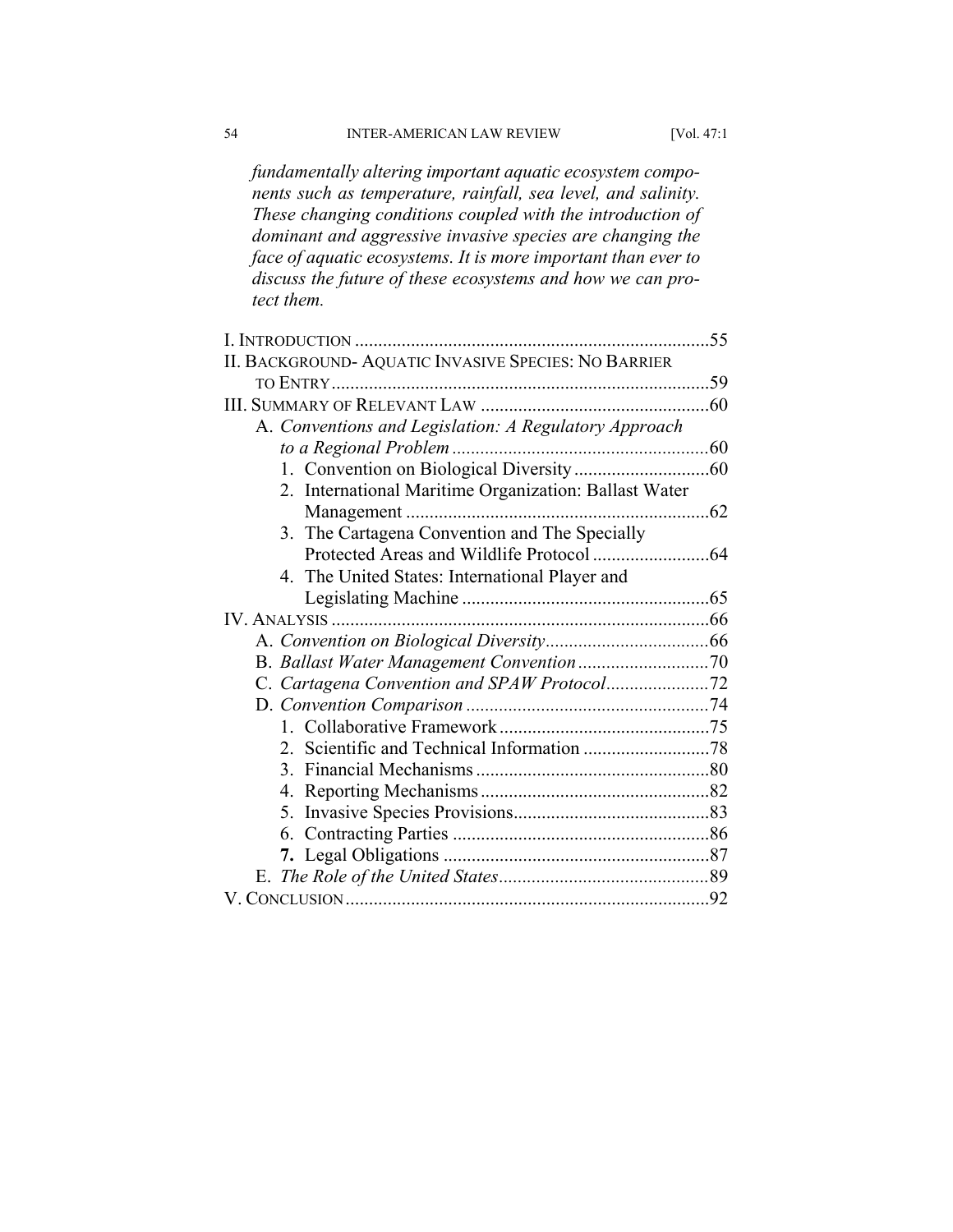#### I. INTRODUCTION

The scene is set in the romantic sub-tropics of South Florida. Sunshine, clear skies, a warm ocean breeze, and the feeling of sand between your toes makes the bright blue water seem enticing and refreshing. From the shore, it is impossible to tell, but as each day passes, an alien invasion grows stronger. Their forces have been slowly creeping up the Eastern Seaboard and infectiously spreading throughout the Caribbean.<sup>1</sup> They are aggressive in claiming new territory, they destroy the areas they do claim, and they kill silently without remorse.<sup>2</sup> Their invasions are lethal and not even the United States has been able to stop them. Identified as one of the top fifteen emerging global environmental issues, $3$  the lionfish invasion has had a devastating impact on the health and biodiversity of our coral reefs.4 Their alarmingly unabated spread is changing the Western Atlantic aquatic ecosystem as we know it.

Aquatic invasive<sup>5</sup> species are a very real threat to the unique and fragile tropical coral reef ecosystems of the Western Atlantic.<sup>6</sup> In the

 $\frac{1}{1}$  Ricardo Betancur-R. et al., *Reconstructing the Lionfish Invasion: Insights into Greater Caribbean Biogeography*, 38 J. BIOGEOGRAPHY 1281, 1282 (2011). 2

Craig A. Layman & Jacob E. Allgeier, *Characterizing Trophic Ecology of Generalist Consumers: A Case Study of the Invasive Lionfish in the Bahamas*, 448 MARINE ECO. PROG. SER. 131, <sup>132</sup> (2012). 3

 $3$  *Id.* 

Mark A. Albins & Mark A. Hixon, *Worst Case Scenario: Potential Long Term Effects of Invasive Predatory Lionfish (Pterois volitans) on Atlantic and Caribbean Coral Reef Communities*, 96 ENVTL. BIO. OF FISHES 1151, 1153-54  $(2013).$ 

<sup>&</sup>lt;sup>5</sup> The term 'invasive' refers to a species that is nonindigenous to a specific area or habitat and that may have a detrimental impact on that area. *See* Robert I. Colautti & Hugh J. MacIsaac, *A Neutral Terminology to Define 'Invasive' Species*, 10 BIODIVERSITY RESEARCH 135, 136 (2004) (explaining that invasive species, both terrestrial and aquatic, may be referred to as a number of characterizations including alien, exotic, foreign, introduced, noxious, nuisance, or transplanted species).

Matthew W. Johnston & Samuel J. Purkis, *Spatial Analysis of the Invasion of Lionfish in the Western Atlantic and Caribbean*, 62 MARINE POLLUTION BULLETIN 1218, 1218 (2011).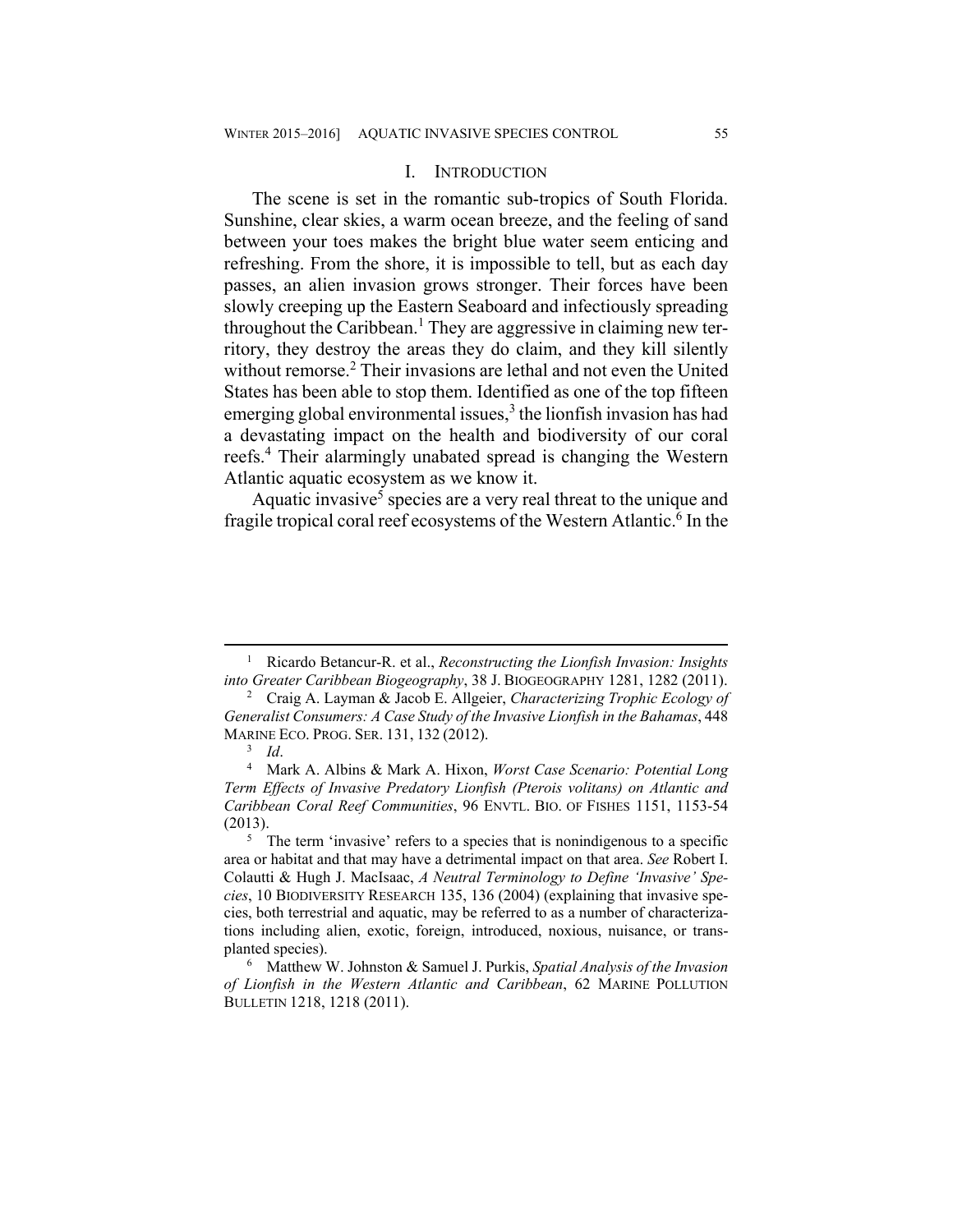past decade, the lionfish threat has become more apparent and concerning to local and national governments within the region.<sup>7</sup> Lionfish have had a dramatic impact<sup>8</sup> on reef biodiversity<sup>9</sup> and native fish populations,  $10$  going so far as to draw noticeable attention from

<sup>8</sup> "The invasion of lionfish (Pterois miles and P. volitans) may prove to be one of the greatest threats of this century to warm temperate and tropical Atlantic reefs and associated habitats. As the first marine reef fish invasive species to this region, lionfish are changing the culture of how reef managers view invasive species, the regional connectivity of marine reefs, and their vulnerability to marine invasions. The term "lionfish" is now as notorious as the other major invaders of the last century, such as Asian carp, kudzu, zebra mussels, and sea lamprey. Originally imported into the United States as a popular aquarium fish, the lionfish is now one of the most abundant top-level predators of many reefs. Lionfish pose a threat to the integrity of the reef food web and are capable of impacting commercial fisheries, tourism, and overall coral reef health." JAMES A. MORRIS JR. ET. AL., INVASIVE LIONFISH: A GUIDE TO CONTROL AND MANAGEMENT 1 (James A. Morris Jr. ed., 2012). "Lionfish may trigger cascading impacts through their disruption of the food web [ . . . ] Lionfish may also compete for resources — principally food and space — with economically important species, such as snapper (Lutjanids) and grouper (Epinephelids). It is uncertain if stock-rebuilding efforts will be able to return reef fish stocks to pre-lionfish abundance levels. Lionfish could also affect the recovery of species of concern, such as the Nassau grouper (Epinephelus striatus), Warsaw grouper (E. nigritus), and speckled hind (E. drummondhayi). These species are critically low in abundance and might not recover quickly under the additional predation mortality imposed by lionfish. Lastly, it is the interaction of the lionfish invasion with existing reef stressors that poses the greatest concern. Coral reefs of the Atlantic are already highly stressed from bleaching events, climate change, ocean acidification, overfishing, and pollution. The additional stress of this invasive species could accelerate and compound the degradation of coral reef ecosystem health in profound and unexpected ways." *Id*. at 2. Because of their broad diet and habitat preferences, "lionfish have the potential to affect the structure and function of many Atlantic marine communities from the sea surface to depths exceeding 300 meters, and across habitats ranging from coral and hardbottom to artificial reefs, mangroves, and seagrass beds." *Id*. at 1.

 *See* James Adiel Morris, Jr., The Biology and Ecology of the Invasive Indo-Pacific Lionfish (2009) (unpublished Ph.D. Dissertation, North Carolina State University) (on file with author). 10 *Id*.

 $\overline{7}$ <sup>7</sup> Jonathan Randall & Jesse Schram, Policy and Management Options for Invasive Indo-Pacific Lionfish in U.S. Waters (May, 2011) (unpublished M.S. Thesis, Duke University) (on file with author),.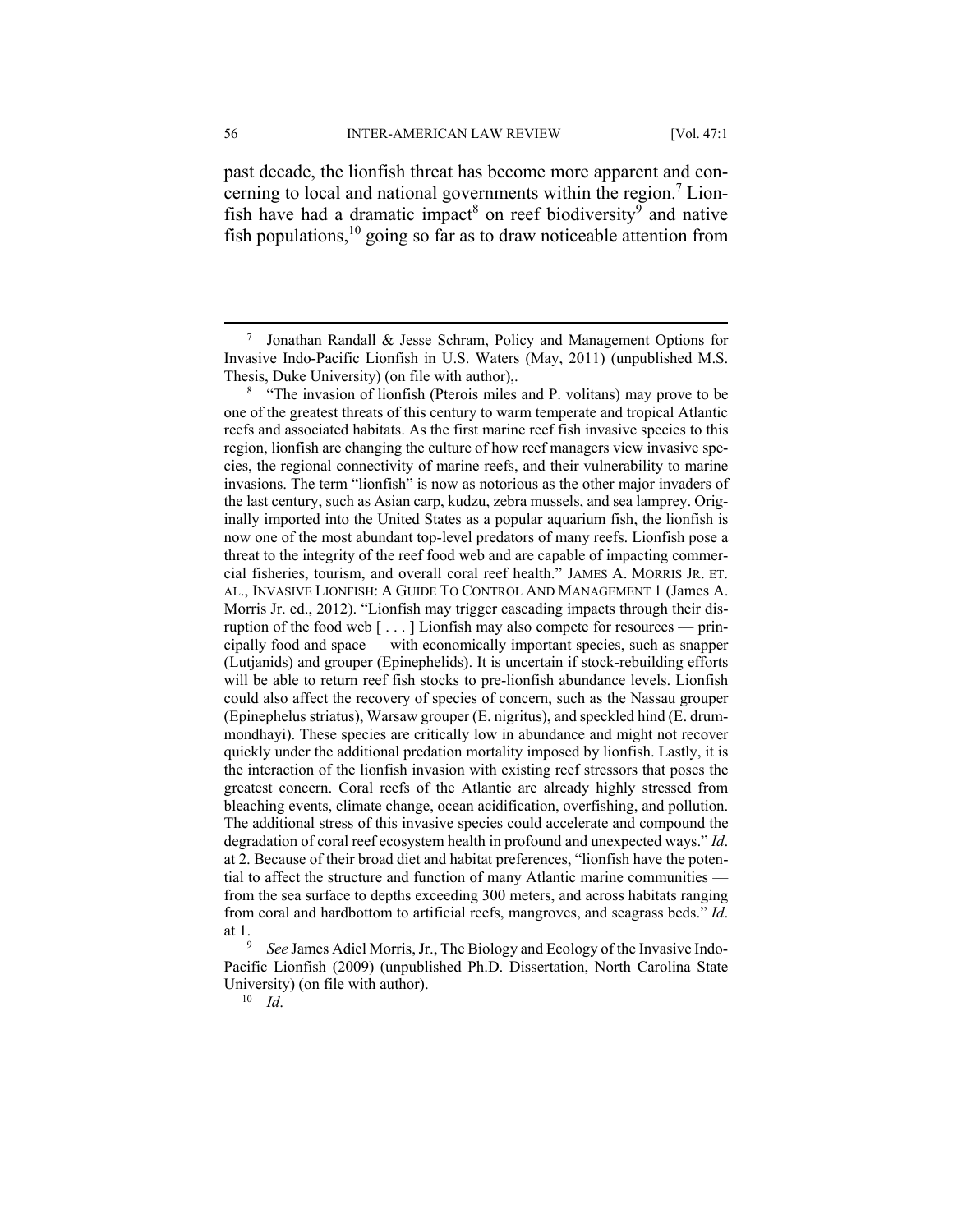regulating authorities because of their adverse impact on local economies through both the fishing<sup>11</sup> and tourism<sup>12</sup> industries. Due to the transnational<sup>13</sup> nature of this issue, countries across the globe<sup>14</sup> and in the Western Atlantic in particular, have turned to international accords and conventions<sup>15</sup> to identify potential solutions for mitigating and controlling the radical spread of lionfish, and other harmful aquatic invasive species, through regulatory frameworks.

Three conventions in particular have been especially impactful within the Wider Caribbean Region. These include the International Maritime Organization's Ballast Water Management Convention, the Convention on Biological Diversity, and the Cartagena Convention's Protocol Concerning Specially Protected Areas and Wildlife to the Convention for the Protection and Development of the Marine Environment of the Wider Caribbean Region ("SPAW Protocol").<sup>16</sup>

Caribbean Sea, and much of the Gulf of Mexico." Morris, *supra* note 9 at 1. 14 The United Nations Convention on the Law of the Sea (UNCLOS) is "the

most comprehensive and significant document to date dealing with the prevention of marine pollution, among other matters concerning the world's oceans." Briony MacPhee, Comment, *Hitchhikers' Guide to the Ballast Water Management Convention: An Analysis of Legal Mechanisms to Address the Issue of Alien Invasive Species*, 10 J. INT'L WILDLIFE L. & POL'Y 29, 36 (2007). UNCLOS dedicates Article 196 to the control and introduction of alien species. United Nations Convention on the Law of the Sea art. 196(1), Dec. 10, 1982, 1833 U.N.T.S. 479 ("States shall take all measures necessary to prevent, reduce and control pollution of the marine environment resulting from the use of technologies under their jurisdiction or control, or the intentional or accidental introduction of species, alien or new, to a particular part of the marine environment, which may cause significant and harmful changes thereto."). Article 196 establishes the context within which the international community has addressed aquatic alien species in subsequent agreements. Suzanne Bostrom, *Halting the Hitchhikers: Challenges and Opportunities for Controlling Ballast Water Discharges and Aquatic Invasive Species*, 39 ENVTL. L. 867, 880 (2009) [hereinafter Bostrom]. 15 On defining protocols, treaties, and conventions, *see Definitions of Key* 

*Terms Used in the United Nations Treaty Collection*, UNITED NATIONS TREATY COLLECTION, https://treaties.un.org/Pages/overview.aspx?path=overview/definition/page1\_en.xml#conventions (last visited Feb. 16, 2015). 16 The Cartagena Convention is a regional agreement for the protection and

development of the marine environment in the Wider Caribbean Region. *About* 

<sup>&</sup>lt;sup>11</sup> Amelia Moore, *The Aquatic Invaders: Marine Management Figuring Fishermen, Fisheries, and Lionfish in the Bahamas*, 27 CULTURAL ANTHROPOLOGY 667, 668 (2012). 12 Morris, *supra* note 9, at 26-27. 13 "Lionfish are fully established throughout the Southeast United States, the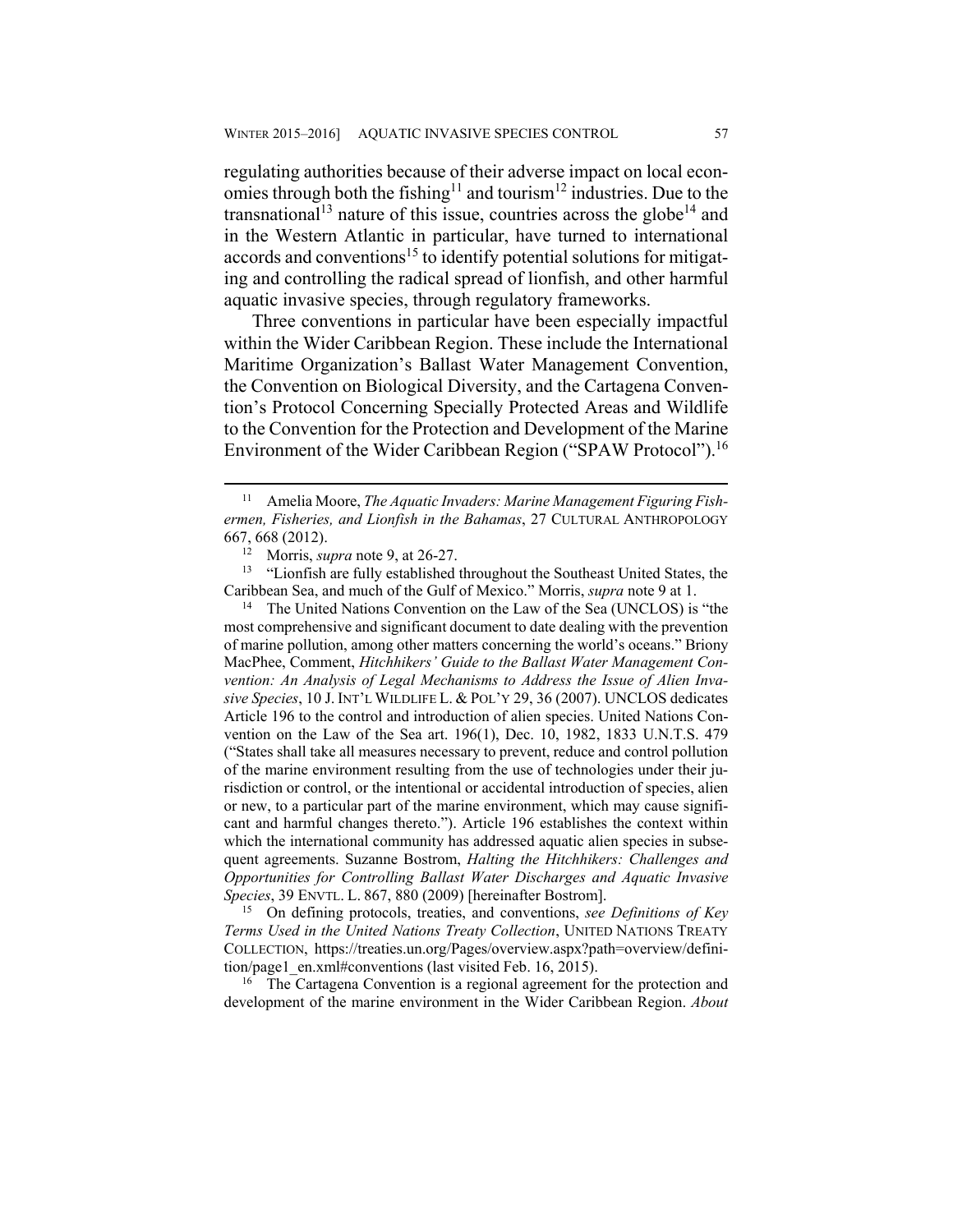Specifically, the Caribbean Environment Programme,  $^{17}$  a part of the United Nations Environment Programme's<sup>18</sup> Regional Seas Programme,<sup>19</sup> was instituted to protect marine resources in the Caribbean.

This article will address the issue of aquatic invasive species spread in the Wider Caribbean Region through a comparative regime analysis. Part II of this piece will outline the background of lionfish as an aquatic invasive species and will highlight its detrimental impacts on Western Atlantic reefs. Part II will also describe the individual regulatory frameworks, both multilateral and regional, created at the international level and will illustrate how these frameworks have created control mechanisms to address aquatic invasive species concerns. Additionally, Part II will briefly describe the role of the United States in a regulatory context and will outline the laws that the United States has adopted and implemented concerning this issue.

Part III of this analysis will look at the structure of each convention and compare the differing theoretical and structural approaches to addressing the threat and impact of aquatic invasive species. Part III will also look at the recommendations of each framework and assess the efficacy of its implementation, application, and enforcement mechanisms. Finally, Part IV will discuss options for future mitigation and control of aquatic invasive species, suggesting modeling based upon which regulatory frameworks and agencies have had the most success in the enactment and execution of their respective programs, laws, and monitoring institutions.

*the Cartagena Convention*, CARIBBEAN ENV'T PROGRAMME, http://www.cep.unep.org/cartagena-convention (last visited Oct. 27, 2014). The Cartagena Convention should not be confused with the Cartagena Protocol on Biosafety, an international agreement on the safe handling, transport and use of "living modified organisms (LMOs) resulting from modern biotechnology that may have adverse effects on the conservation and sustainable use of biological diversity." *The Cartagena Protocol: About the Protocol*, CONVENTION ON BIOLOGICAL DIVERSITY, http://bch.cbd.int/protocol/background/ (last visited Feb. 16, 2015). 17 *See generally* CARIBBEAN ENVIRONMENT PROGRAMME,

http://www.cep.unep.org/ (last visited Oct. 27, 2014). 18 *See generally* UNITED NATIONS ENVIRONMENT PROGRAMME,

http://www.unep.org/ (last visited Oct. 27, 2014). 19 *See generally Wider Caribbean*, UNEP REGIONAL SEAS PROGRAMME,

http://www.unep.org/regionalseas/programmmes/unpro/caribbean/ (last visited Oct. 27, 2014).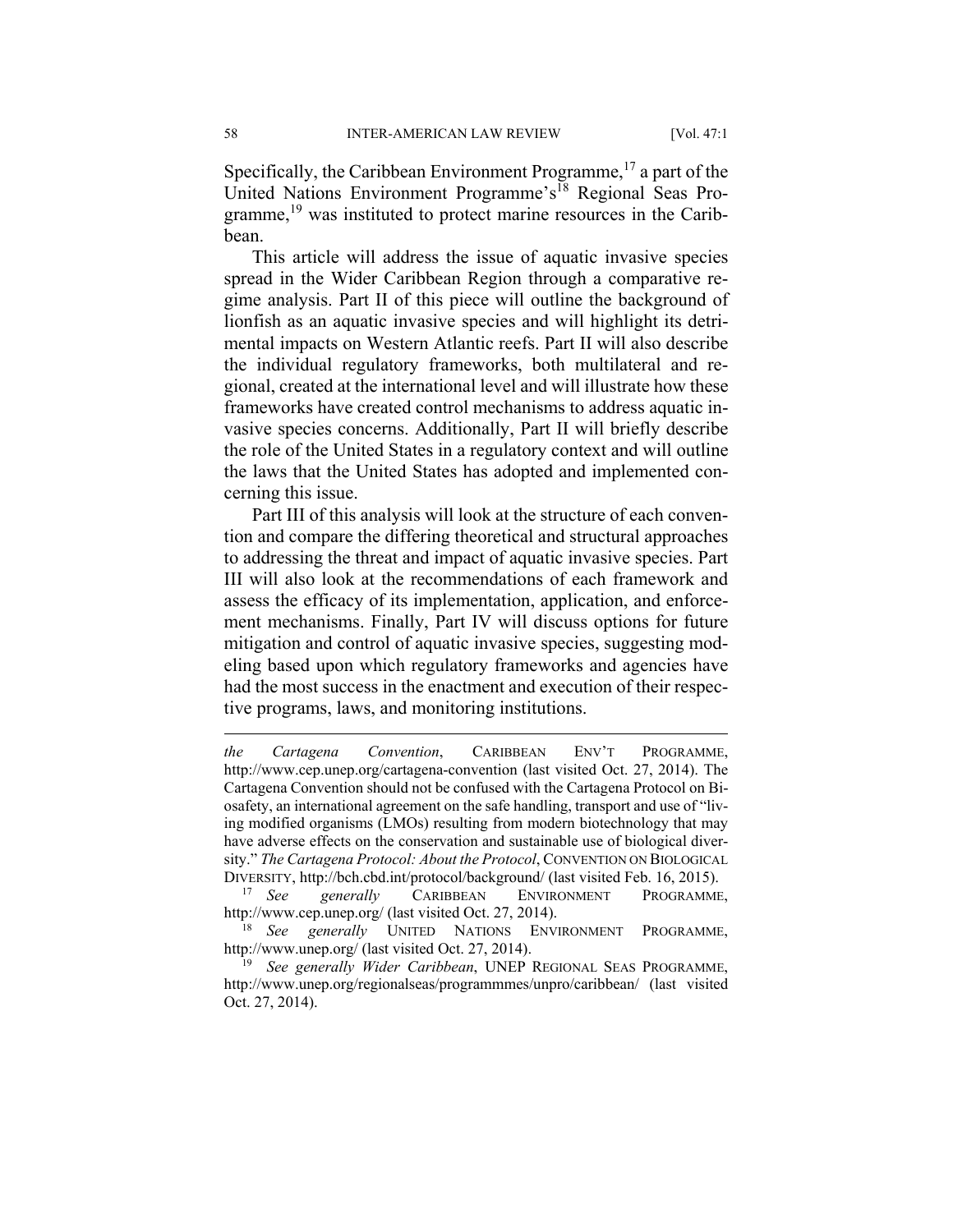#### II. BACKGROUND- AQUATIC INVASIVE SPECIES: NO BARRIER TO **ENTRY**

An aquatic invasive species, or aquatic nuisance species, is defined in the United States as "a nonindigenous species that threatens the diversity or abundance of native species or the ecological stability of infested waters, or commercial, agricultural, aquacultural or recreational activities dependent on such waters."20 Invasive species are organisms that cause harm to an area that they are not native to. $21$ Internationally, the term is applied more broadly as "a species which may pose threats to human, animal and plant life, economic and cultural activities and the aquatic environment. $^{22}$ 

Aquatic invasive species are especially troublesome because they are very difficult to contain, making aquatic environments particularly vulnerable to harmful invasions.23 These non-native marine species do not recognize national borders and they are often mobile in nature, moving with currents, marine debris, and human transportation.24 An absence of terra firma barriers within the marine environment facilitates aquatic invasive species spread.25 Countries have recognized that in order to control aquatic invasive species, collaborative legal frameworks must be adopted in the interest of addressing the trans-national objective of abatement, eradication, and control.

<sup>&</sup>lt;sup>20</sup> Nonindigenous Aquatic Nuisance Prevention and Control Act of 1990, 16 U.S.C.A. § 4701 (1996).

<sup>21</sup> *What is an Invasive Species?*, NATIONAL OCEAN SERVICE, http://oceanservice.noaa.gov/facts/invasive.html (last visited Nov. 17, 2014). 22 *Biofouling*, International Maritime Organization, http://www.imo.org/en/

OurWork/Environment/Biofouling/Pages/default.aspx (last visited Jan. 6, 2016). 23 Allegra Cangelosi, *Blocking Invasive Aquatic Species*, 19 ISSUES IN SCIENCE AND TECHNOLOGY 69, 73 (2002); MAJ DE POORTER IUCN INVASIVE SPECIES SPECIALIST GROUP, MARINE MENACE: ALIEN INVASIVE SPECIES IN THE MARINE ENVIRONMENT 3, 15 (2009); Clare Shine et al., *A Guide to Designing Legal and Institutional Frameworks on Alien Invasive Species*, IUCN ENVTL. LAW CENTRE 43 (2000). 24 *See* CHRIS BRIGHT, LIFE OUT OF BOUNDS: BIOINVASION IN A BORDERLESS

WORLD (1998).

<sup>25</sup> DE POORTER, *supra* note 23, at 15.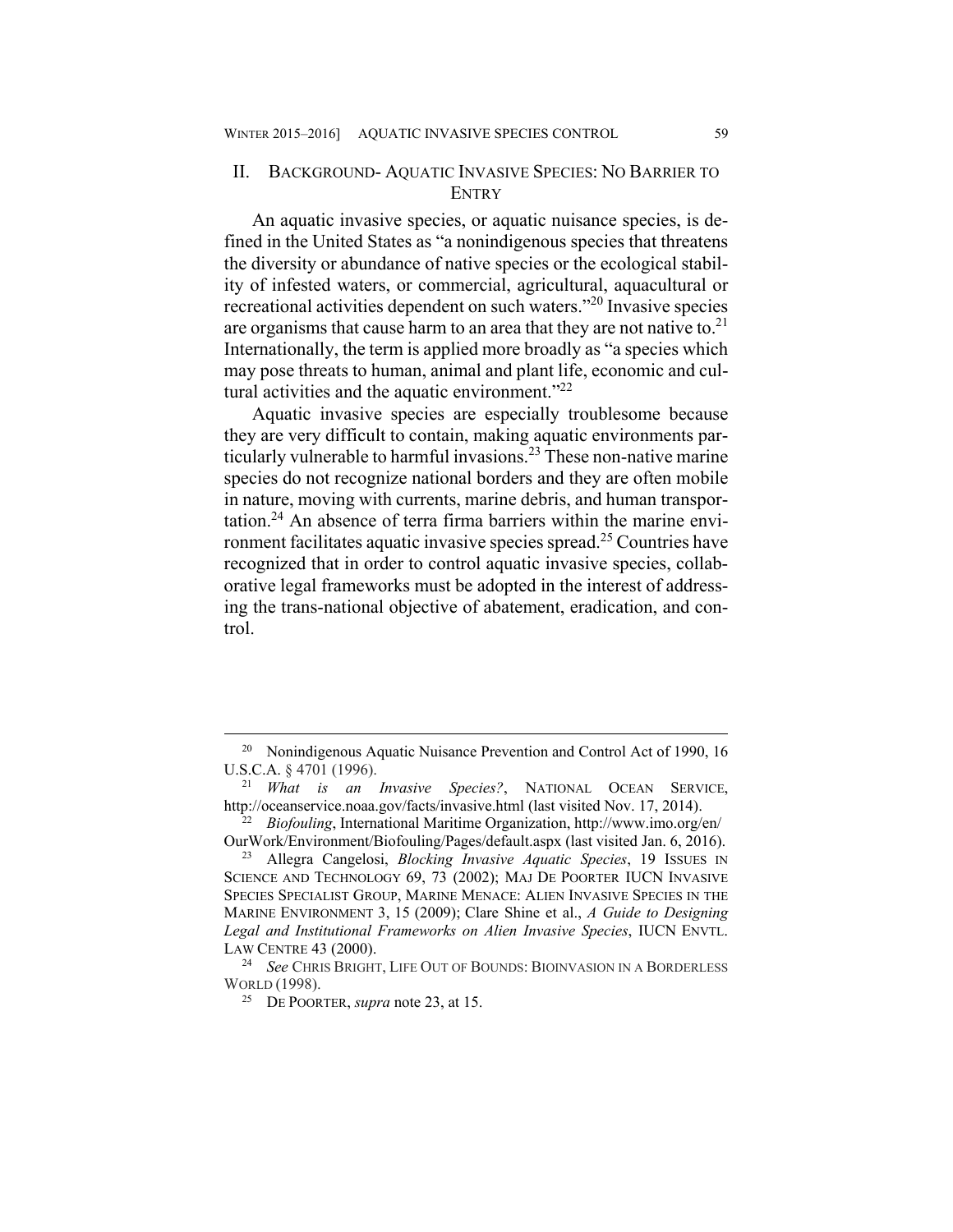#### 60 INTER-AMERICAN LAW REVIEW [Vol. 47:1

#### III. SUMMARY OF RELEVANT LAW

#### A. *Conventions and Legislation: A Regulatory Approach to a Regional Problem*

#### 1. Convention on Biological Diversity

The Convention on Biological Diversity ("CBD") is a multilateral treaty that was opened for signature at the 1992 United Nations Conference on the Environment and Development (Rio Earth Summit).<sup>26</sup> The goals of this convention include ensuring the conservation of biological diversity, the sustainable use of its components, and the fair and equitable sharing of benefits arising from the use of genetic resources.27 The Convention on Biological Diversity is "the only globally applicable, legally binding instrument to address generally alien species introduction, control and eradication across all biological taxa and ecosystems."28 The Conference of the Parties ("COP") is the primary implementation organ of the Convention on Biological Diversity.<sup>29</sup> The COP is tasked with adopting protocols,<sup>30</sup> amending the text of the convention or protocols,  $3\overline{1}$  and adopting or

 <sup>26</sup> *History of the Convention*, CONVENTION ON BIOLOGICAL DIVERSITY, http://www.cbd.int/history/ (last visited Oct. 27, 2014).<br><sup>27</sup> Convention on Biological Diversity Preamble, June 5, 1992, 31 I.L.M. 818

<sup>(1992). 28</sup> Clare Shine et al., *supra* note 23, at 14. 29 J. Eli Makagon, *Analyzing the Binding Nature of COP Decisions Through* 

*the Convention on Biological Diversity*, 2012 NATURAL JUSTICE 5 (2012).<br><sup>30</sup> Convention on Biological Diversity art. 28, June 5, 1992, 31 I.L.M. 818

<sup>(1992). 31</sup> Convention on Biological Diversity art. 29, June 5, 1992, 31 I.L.M. 818

<sup>(1992).</sup>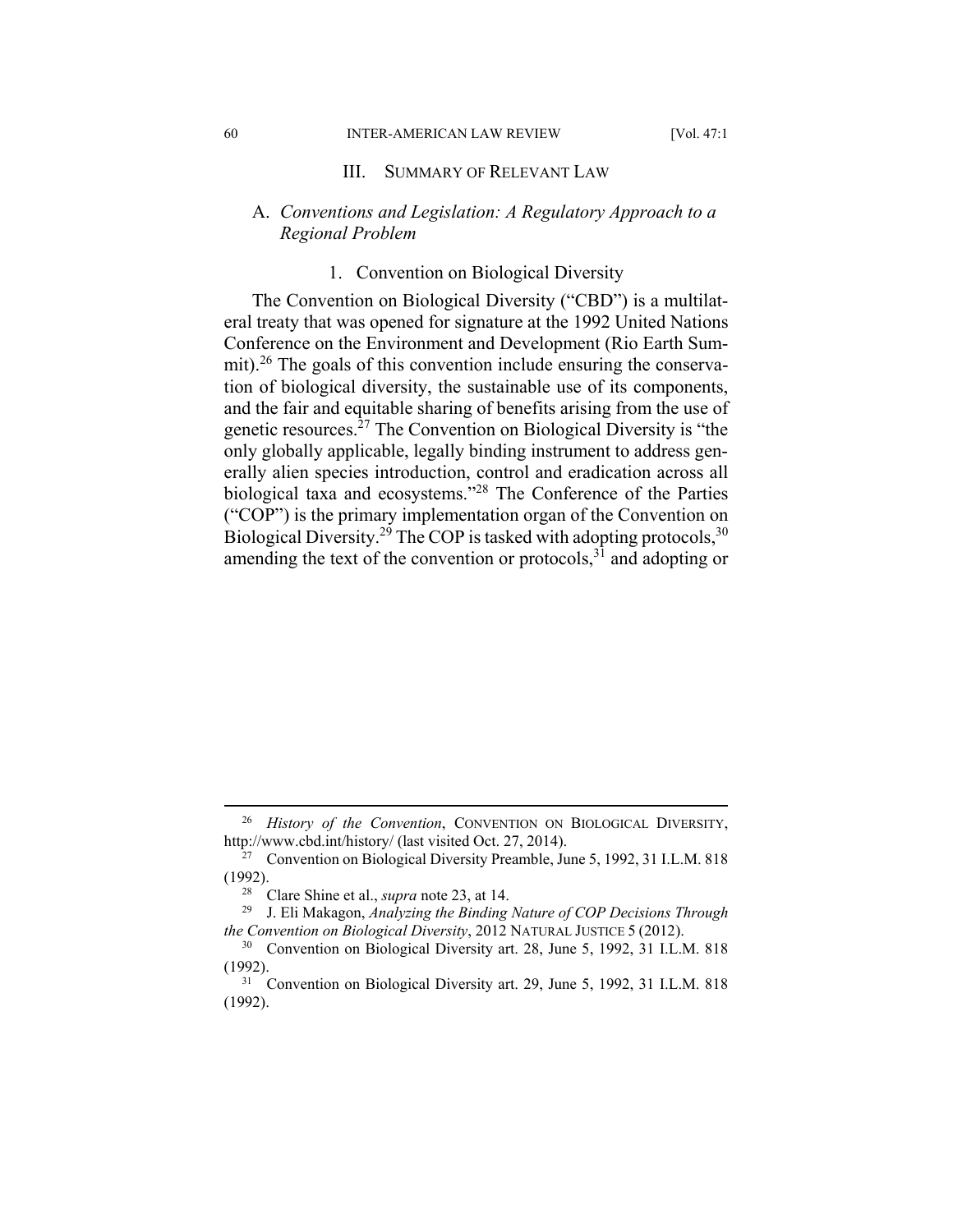amending annexes.<sup>32</sup> The COP issues decisions<sup>33</sup> to address a myriad of topics such as creating procedural rules or guidelines, but "they do not appear to be binding in a formal sense."<sup>34</sup>

Additionally, the CBD requires National Biodiversity Strategies and Action Plans ("NBSAPs") to be integrated into planning and activities of all government sectors that have an impact on biodiversity; they are the "principal instruments for implementing the Convention at a national level."<sup>35</sup> A majority<sup>36</sup> of Caribbean nations are parties to the Treaty and have likewise adopted NBSAPs.<sup>37</sup> During the 2002 COP, parties agreed that invasive alien species present an

34 Jutta Brunn**é**e*, COPing with Consent: Law Making Under Multilateral Environmental Agreements*, 15 LEIDEN J. INT'L L. 1, 32 (2002). 35 *National Biodiversity Strategies and Action Plans*, CONVENTION ON

BIOLOGICAL DIVERSITY, https://www.cbd.int/nbsap/ (last visited on Oct. 27, 2014). 36 The United Nations Environment Programme's Wider Caribbean Region

http://www.cbd.int/information/parties.shtml (last visited on Oct. 27, 2014).

 <sup>32</sup> Convention on Biological Diversity art. 30, June 5, 1992, 31 I.L.M. 818 (1992).<br> $33$  The legal weight given to COP decisions within the Convention on Bio-

logical Diversity is considered varied and often ambiguous. Makagon, s*upra* note 29, at 8-9 ("Under traditional treaty law analysis, the actions of the COP which most closely approximate traditional treaty formation – adoption and ratification – will constitute hard law. Thus, amendments to the CBD, protocols, and amendments to protocols, which require express consent from Parties before they are bound, should constitute hard law. Annexes and amendments thereto deviate from the traditional treaty-law formation in that they require opting out in order to avoid being bound.").

<sup>(&</sup>quot;WCR") contains 28 participating states. *Regional Profile: Wider Caribbean Region*, UNITED NATIONS ENVIRONMENT PROGRAMME, http://www.unep.org/reg ionalseas/programmes/unpro/caribbean/instruments/r\_profile\_car.pdf (last visited Feb. 13, 2015). The participating island and continental states include Antigua and Barbuda, Bahamas, Barbados, Belize, Colombia, Costa Rica, Cuba, Dominica, Dominican Republic, Grenada, Guatemala, Guyana, Haiti, Honduras, Jamaica, Mexico, Netherlands Antilles, Nicaragua, Panama, St. Kitts and Nevis, St. Lucia, St. Vincent and Grenadines, Suriname, Trinidad and Tobago, Venezuela, and the United States of America. *Id*. Of the states in the Wider Caribbean Region, the United States of American is the only one that is not a party to the Convention on Biological Diversity. *List of Parties*, CONVENTION ON BIOLOGICAL DIVERSITY, http://www.cbd.int/information/parties.shtml (last visited Feb. 13, 2015). 37 *List of Parties*, CONVENTION ON BIOLOGICAL DIVERSITY,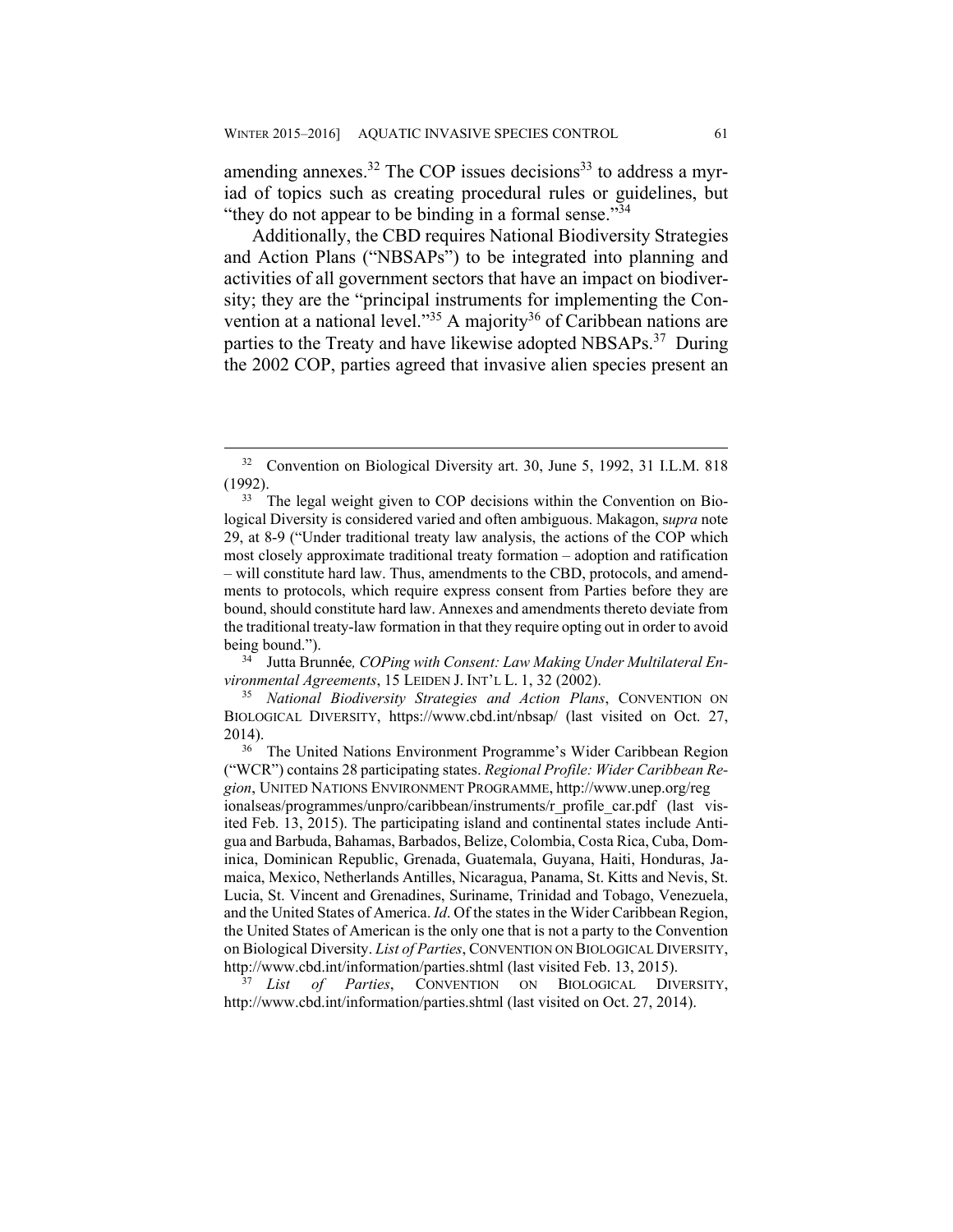62 INTER-AMERICAN LAW REVIEW [Vol. 47:1

urgent threat to ecosystems, habitats, and other species.<sup>38</sup> Specifically, COP 639 encouraged the International Maritime Organization, the Food and Agricultural Organization of the United Nations, and the parties to the Convention on Wetlands to collectively develop an international initiative that will address aquatic invasive species management, identification, and control.<sup>40</sup>

## 2. International Maritime Organization: Ballast Water Management

In 2004, the International Maritime Organization hosted the International Conference on Ballast Water Management ("BWM").<sup>41</sup> The purpose of this conference was to address the use and transport of water as ballast<sup>42</sup> over the past few decades and to account for increased international shipping traffic.43 For over a century, ballast

Environment/BallastWaterManagement/Pages/BWMConvention.aspx (last vis-

ited on Oct. 27, 2014). 42 For more information on ballast water, see *Ballast Water Defined*, TRANSPORT CANADA, https://www.tc.gc.ca/eng/marinesafety/oep-environmentballastwater-defined-249.htm ("Ballast is defined as any solid or liquid that is brought on board a vessel to increase the draft, change the trim, regulate the stability or to maintain stress loads within acceptable limits. Prior to the 1880s, ships used solid ballast materials such as rocks and sand, which had to be manually shoveled into cargo holds, and similarly discharged when cargo was to be loaded on board. If not properly secured, solid ballast was prone to shifting in heavy seas causing instability. With the introduction of steel-hulled vessels and pumping technology, water became the ballast of choice. Water can be easily pumped in and out of ballast tanks, requires little manpower, and as long as tanks are kept full, poses little to no stability problems.").<br><sup>43</sup> International Convention for the Control and Management of Ship's Bal-

last Water and Sediments, INT'L MARITIME ORG., http://www.imo.org/About/Co nventions/ListOfConventions/Pages/International-Convention-for-the-Controland-Management-of-Ships%27-Ballast-Water-and-Sediments-(BWM).aspx (last visited on Oct. 27, 2014).

 <sup>38</sup> *Meeting Documents: Sixth Ordinary Meeting of the Conference of the Parties to the Convention on Biological Diversity (COP 6)*, CONVENTION ON BIOLOGICAL DIVERSITY, http://www.cbd.int/doc/?meeting=cop-06 (last visited

Feb. 13, 2015).<br><sup>39</sup> COP 6 Decision VI/23, CONVENTION ON BIOLOGICAL DIVERSITY, http://www.cbd.int/decision/cop/default.shtml?id=7197 (last visited Oct. 27, 2014).<br><sup>40</sup> *Id.* BWM Convention, INT'L MARITIME ORG., http://www.imo.org/OurWork/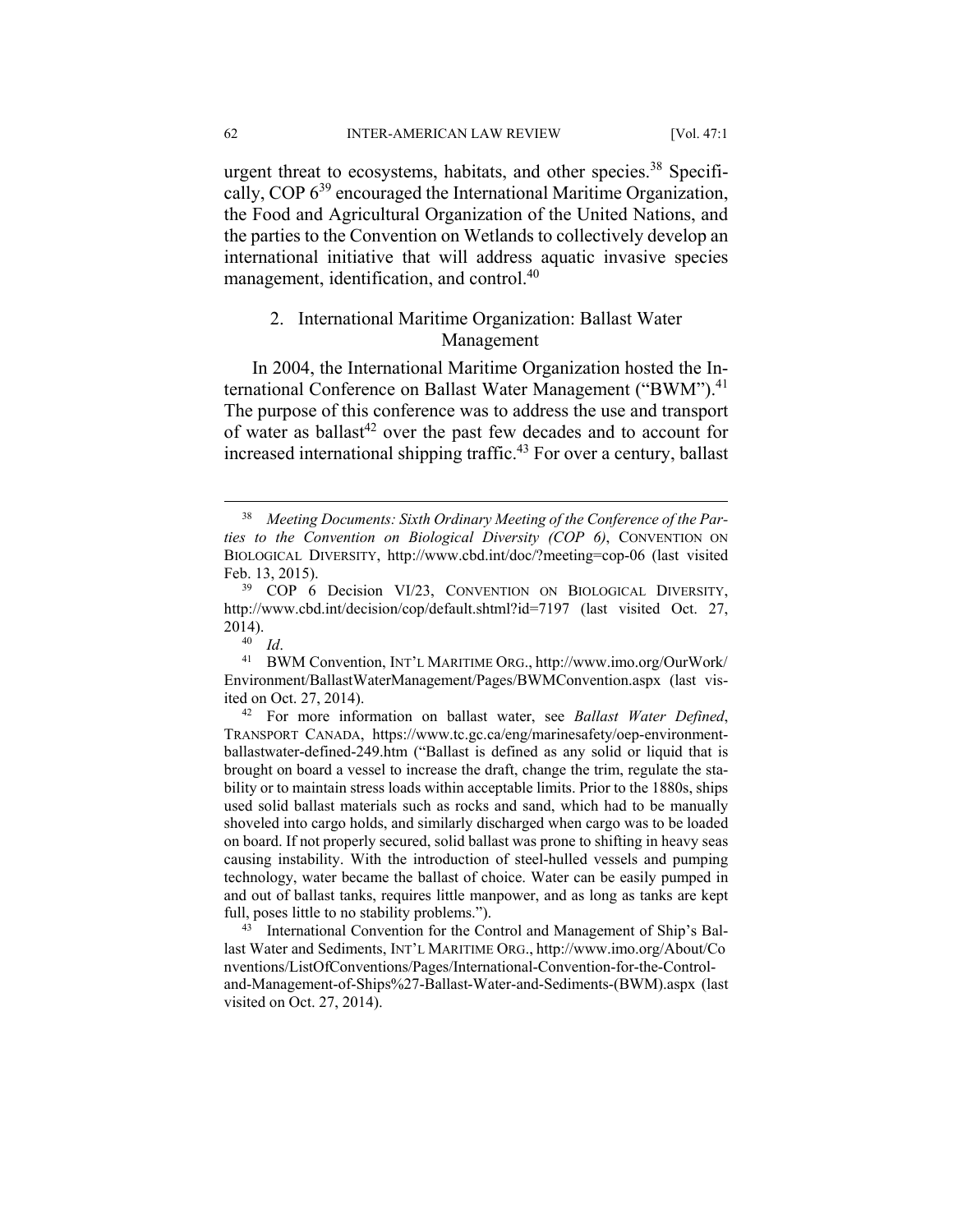water has been pumped into large steel hulled ships to increase stability and maneuverability while at sea.<sup>44</sup> The International Convention for the Control and Management of Ships' Ballast Water and Sediments, a multilateral treaty which the BWM Conference adopted, created standards and procedures for monitoring and controlling the introduction of exotic species through ballast water to new environments through management of the international shipping pathway.45 Specifically, the Convention sought to prevent the spread of harmful species from one region to another through policy instruments such as management plans and strict record keeping.<sup>46</sup> The BWM Convention has been ratified<sup>47</sup> by a number of Caribbean nations, but has noticeably not been ratified by the United Kingdom, the United States, or other major flag states $48$  such as Panama.<sup>49</sup>

cumstances, the state that has jurisdiction over the vessel. See JOHN N.K. MANSELL, FLAG STATE RESPONSIBILITY: HISTORICAL DEVELOPMENT AND CONTEMPORARY ISSUES 19 (2009). 49 *Status of Conventions*, INT'L MARITIME ORG., http://www.imo.org/About

/Conventions/StatusOfConventions/Pages/Default.aspx (last visited Oct. 27, 2014).

 <sup>44</sup> *Ballast Water Managem*ent, INT'L MARITIME ORG., http://www.imo.org/OurWork/Environment/BallastWaterManage-

ment/Pages/Default.aspx (last visited Oct. 27, 2014).<br><sup>45</sup> International Convention for the Control and Management of Ships' Ballast Water and Sediments, art. 4. Feb. 16. 2004, *available at* http://www.bsh.de/de/Meeresdaten/Umweltschutz/Ballastwasser/Konven-

tion\_en.pdf. [hereinafter BWM Convention].<br><sup>46</sup> Ballast Water Management, *supra* note 44.<br><sup>47</sup> The BWM Convention has not yet been entered into force due to the failure to achieve the requisite tonnage represented by states that have consented to be bound. *IMO's Environment Committee Addresses Implementation Issues as Ballast Water Management Treaty Nears Entry Into Force*, INTERNATIONAL MARITIME ORGANIZATION (Oct. 20, 2014), http://www.imo.org/MediaCentre/Pr essBriefings/Pages/33-mepc-67-bwm.aspx#.VOYi1PnF8mM ("The BWM Convention will enter into force 12 months after ratification by 30 States which collectively represent 35 per cent of world merchant shipping tonnage. Recent accessions by Turkey and Japan have brought this tantalizingly close. The number of ratifying states (43) states is already sufficient but, at 32.54 per cent, their collective share of world merchant shipping tonnage is not quite sufficient to trigger entry into force. However, it is anticipated that the entry-into-force criteria will be met shortly as a number of States have indicated they are making arrangements to deposit their instruments of accession very soon.").<br><sup>48</sup> A Flag State is the state in which a vessel is registered and, in many cir-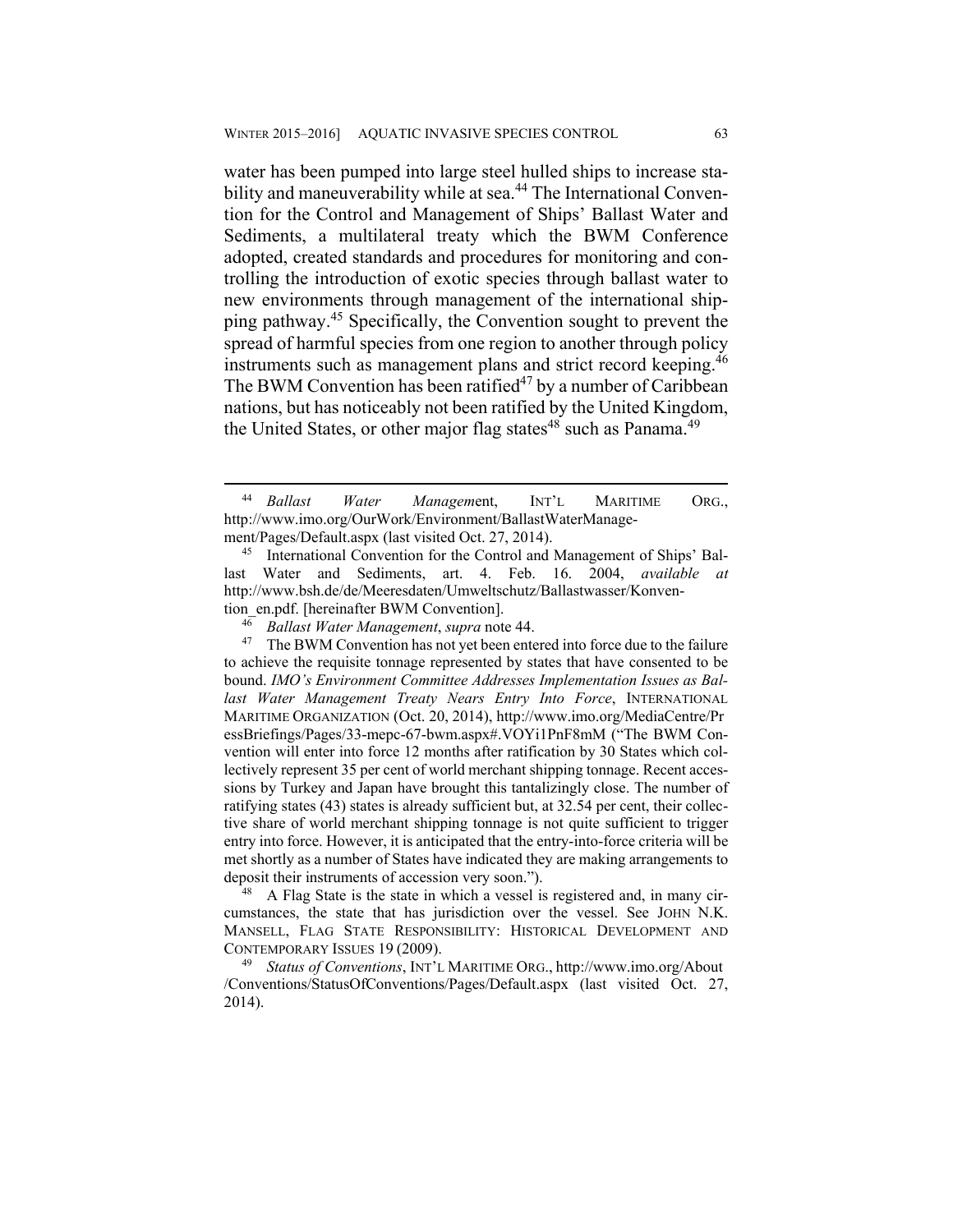#### 3. The Cartagena Convention and The Specially Protected Areas and Wildlife Protocol

The Convention for the Protection and Development of the Marine Environment of the Wider Caribbean Region, more commonly known as the Cartagena Convention, entered into force in 1986.<sup>50</sup> It is the only treaty that focuses on the protection and development of the Wider Caribbean Region's ("WCR") marine environment.<sup>51</sup> The Convention is bolstered by three technical protocols, of which, the Specially Protected Areas and Wildlife Protocol ("SPAW") concerns aquatic invasive species control and management.52 The Cartagena Convention has been ratified by twenty-five WCR United Nations Member States and the SPAW Protocol has the same number of Contracting Parties.<sup>53</sup> The SPAW Protocol, in particular, serves to assist the Caribbean region with meeting the goals of the Convention on Biological Diversity.54 Article 12 of the SPAW Protocol specifically calls for the prohibition and regulation of non-indigenous species that may be harmful to the natural flora, fauna, or other features of the WCR  $55$ 

<sup>50</sup> *About the Cartagena Convention*, *supra* note 16. 51 *UNEP-CEP: Protecting Our Caribbean Sea & Securing Our Future*, CARIBBEAN ENV'T PROGRAMME, http://www.cep.unep.org/about-us (last visited Oct. 27, 2014).<br><sup>52</sup> *About the Cartagena Convention, supra* note 16.<br><sup>53</sup> *Id. Overview of the SPAW Protocol*, CARIBBEAN ENV'T PROGRAMME,

http://www.cep.unep.org/cartagena-convention/spaw-protocol (last visited Oct. 27, 2014). 55 Protocol Concerning Specially Protected Areas and Wildlife to the Con-

vention for the Protection and Development of the Marine Environment of the Wider Caribbean Region art. 12, Jan. 18 1990, available at http://www.cep.unep.org/pubs/legislation/spaw.html [hereinafter SPAW Protocol].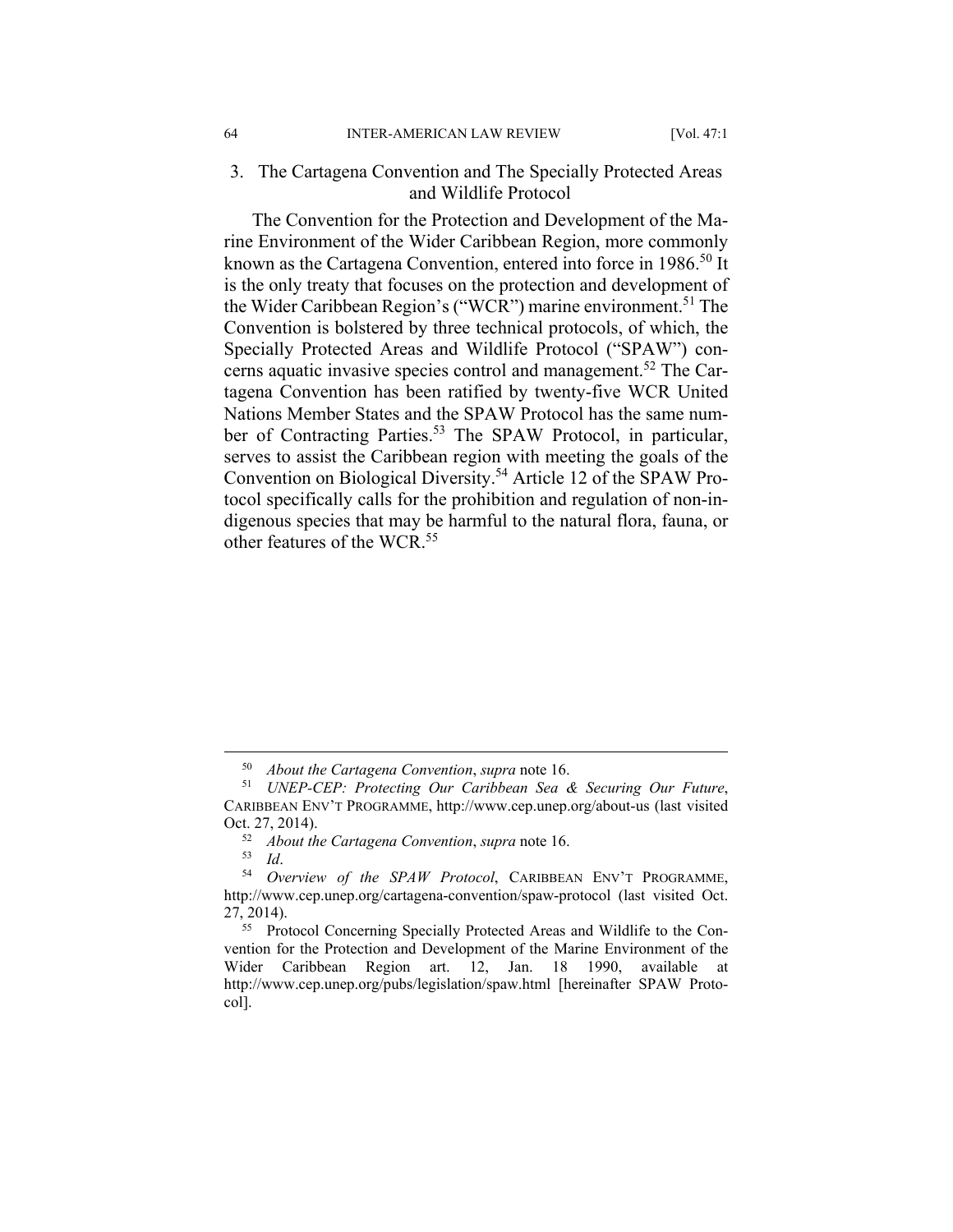### 4. The United States: International Player and Legislating Machine

The United States has signed and ratified several regional<sup>56</sup> and  $global<sup>57</sup>$  conventions in an effort to curb the unintentional importation of invasive species and to prevent their unmitigated spread. In particular, the United States has ratified the Cartagena Convention,<sup>58</sup> but has not ratified the Convention on Biological Diversity<sup>59</sup> or the BWM Convention.<sup>60</sup> However, the United States, on its own, has implemented a significant amount of legislation with respect to the control of invasive species, and aquatic invasive species more narrowly.<sup>61</sup> Namely, in 1990, the United States Congress passed the Nonindigenous Aquatic Nuisance Prevention and Control Act ("NANPCA") in an effort to prevent and control the spread of aquatic invasive species.62 In 1996, Congress passed the National Invasive Species Act which amended NANPCA to mandate preventive regulations for the transportation of invasive species through ballast water.<sup>63</sup> In 1999, Executive Order 13112 was signed by President Clinton to establish the National Invasive Species Council.<sup>64</sup> The National Invasive Species Council consists of thirteen government agencies and departments that collectively make recommendations for invasive species control and management, both domestically and internationally.65

 <sup>56</sup> *International Laws and Regulations: Regional Conventions*, USDA NAT'L INVASIVE SPECIES INFO. CTR., http://www.invasivespeciesinfo.gov/laws/i ntlregconv.shtml (last visited Oct. 27, 2014).<br><sup>57</sup> Id.<br><sup>58</sup> About the Cartagena Convention, sup

<sup>58</sup> *About the Cartagena Convention*, *supra* note 16. 59 Robert F. Blomquist, *Ratification Resisted: Understanding America's Response to the Convention on Biological Diversity, 1989-2002*¸ 32 GOLDEN GATE U. L. REV. 493, 493 (2002) [hereinafter Blomquist, *Ratification Resisted*].<br><sup>60</sup> *Status of Conventions, supra* note 49.<br><sup>61</sup> *See generally Robert B. McKinstry Jr. et al., Legal Tools That Provide Di-*

*rect Protection for Elements of Biodiversity*, 16 WIDENER L.J. 909 (2007).<br><sup>62</sup> 16 U.S.C. § 4701 (1996).

<sup>63</sup> National Invasive Species Act of 1996, 110. Stat. 4073 (1996).

<sup>64</sup> Exec. Order No. 13,112, 64 Fed. Reg. 25 (Feb. 8, 1999).

<sup>65</sup> *Id*.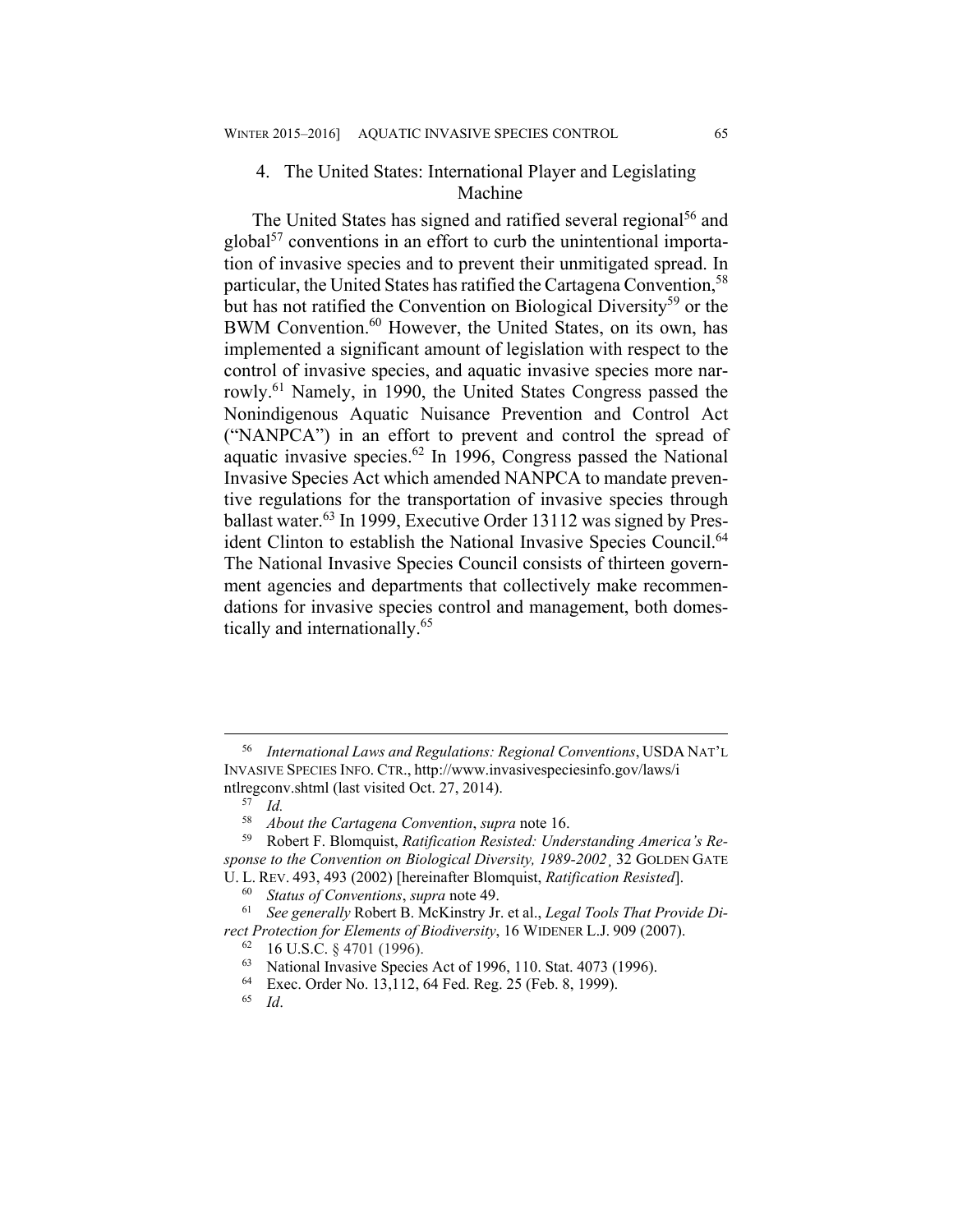#### IV. ANALYSIS

In his opening statement for the International Conference on Ballast Water Management for Ships in 2004, Secretary-General Mitropoulus of the International Maritime Organization identified the introduction of harmful aquatic organisms to new environments as one of the four greatest threats to the world's oceans.<sup>66</sup> Secretary-General Mitropoulus articulated the very serious concern that invasive aquatic species present for the international shipping industry, coastal nations, and conservationists alike. This statement was not a novel revelation at the time. In fact, the unintentional transport of unwanted species in the ballast water of ships was an issue first wrestled with in 1988 by the Marine Environment Protection Committee ("MEPC").<sup>67</sup> Similarly, the importance of conservation of biological diversity and sustainable development was recognized for the first time in 1988 by the United Nations Environment Programme ("UNEP").<sup>68</sup> This foundational recognition of similar transnational concerns led to the development of international conventions which outline different approaches and mechanisms to resolve the issue of the spread of aquatic invasive species.

#### A. *Convention on Biological Diversity*

Heralded as the "main international instrument for addressing biodiversity issues," the Convention on Biological Diversity "provides a comprehensive and holistic approach to the conservation of biological diversity, the sustainable use of natural resources, and the fair and equitable sharing of benefits deriving from the use of genetic resources."69 The Convention on Biological Diversity contains several convention bodies which serve to create the structure through which the objectives of the convention are met. These bodies include the Conference of the Parties, the Subsidiary Body on Scientific, Technical, and Technological Advice ("SBSTTA"), and

 <sup>66</sup> *Opening Statement by the Secretary General*, INTERNATIONAL CONFERENCE ON BALLAST WATER MANAGEMENT FOR SHIPS, http://www.imo.org/OurWork/Environment/BallastWaterManagement/Docu-

ments/INF-8.pdf (last visited Feb. 9, 2014).<br><sup>67</sup> BWM Convention, *supra* note 45.<br><sup>68</sup> Convention on Biological Diversity, *supra* note 27.<br><sup>69</sup> Cartagena Protocol on Biosafety Introduction, May 15, 2009, 39 I.L.M. 1027 (2000).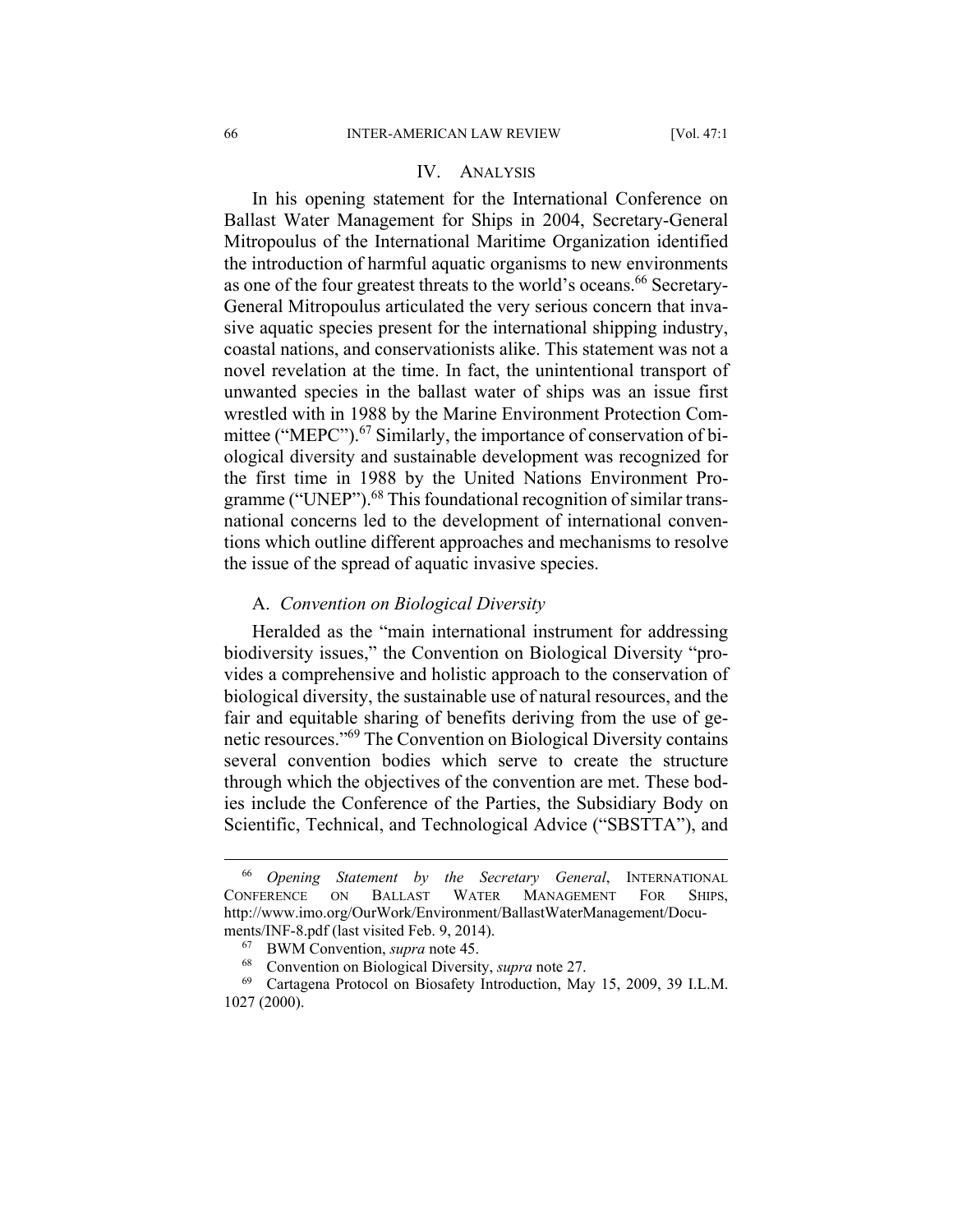several ad hoc working groups that are created as specific issues arise.70

The Conference of the Parties is the Convention's governing body which meets every two years.71 This is a decision-making body that advances the implementation of the Convention on Biological Diversity.<sup>72</sup> The SBSTTA was established through Article 25 of the Convention and serves to scientifically assess the status of biological diversity, evaluate the measures taken to implement the Convention, and act as an advisory body for the COP.73 The Convention also permits the formation of ad hoc working groups to address specific issues. The current working groups include the Working Group on Access and Benefit Sharing, the Working Group on Article 8(j), the Working Group on Protected Areas, the Working Group on the Review of Implementation of the Convention, and the Open-Ended Ad Hoc Committee on the Nagoya Protocol for Access and Benefit Sharing.<sup>74</sup>

The Convention on Biological Diversity identifies several mechanisms for implementation to ensure the success of the Convention. Article 18 establishes the Clearing-House and resource sharing mechanism which uses the internet to exchange technical and scientific information between countries.75 Articles 20 and 21 outline financial resources and funding mechanisms.76 This ensures that developing countries have the economic means to implement the Convention on Biological Diversity.<sup>77</sup> Article 26 requires national re-

 <sup>70</sup> *About the Convention*, CONVENTION ON BIOLOGICAL DIVERSITY, http://www.cbd.int/convention/bodies/intro.shtml (last visited Feb. 19, 2015). 71 *Conference of the Parties (COP)*, CONVENTION ON BIOLOGICAL

DIVERSITY, http://www.cbd.int/cop/default.shtml (last visited Feb. 19, 2015). 72 *Id*. 73 *Subsidiary Body on Scientific, Technical and Technological Advice* 

*<sup>(</sup>SBSTTA)*, CONVENTION ON BIOLOGICAL DIVERSITY, http://www.cbd.int/sbstta/default.shtml (last visited Feb. 19, 2015). 74 *About the Convention*, *supra* note 70. 75 *Mechanisms for Implementation*, CONVENTION ON BIOLOGICAL Diversity,

http://www.cbd.int/convention/mechanisms/intro.shtml (last visited Feb. 19, 2015). 76 Convention on Biological Diversity, *supra* note 27 at art. 20 & 21. 77 *Mechanisms for Implementation*, *supra* note 75.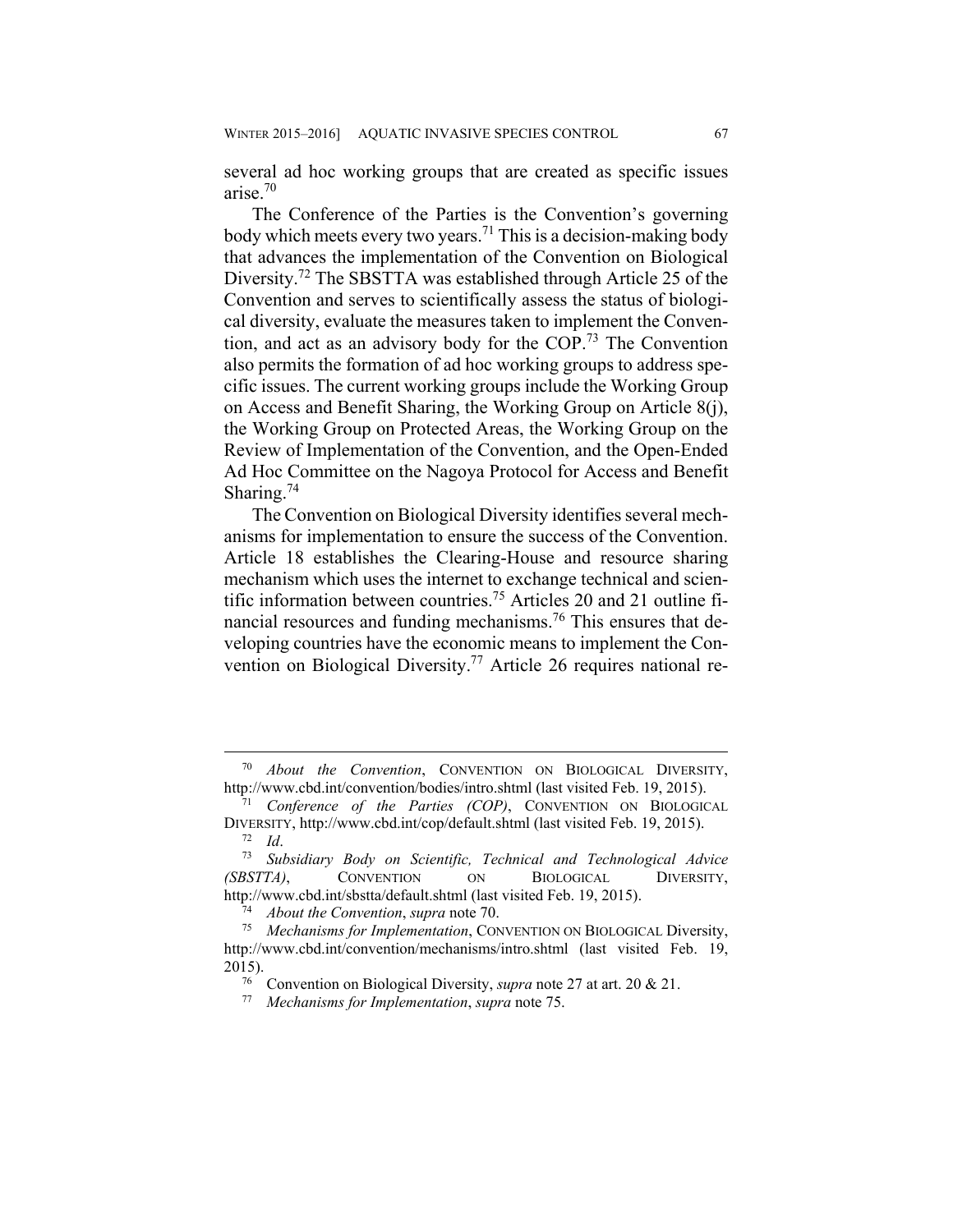porting by the various member countries in order to oversee the effectiveness of the implementation of the Convention.<sup>78</sup> The Convention on Biological Diversity also calls for cooperation among parties in Article 5.79 This theme of collaboration is apparent throughout the Convention; the Secretariat and the COP have developed partnerships with a variety of United Nations agencies as a result of this cooperation requirement.<sup>80</sup> The last mechanism for implementation is the Strategic Plan for Biodiversity 2011-2020.<sup>81</sup> This plan was passed by COP 10 in 2010 and includes a framework for biodiversity for the United Nations system, including specific biodiversity targets as a metric for effective implementation of the Convention goals.82

In 2002, the sixth ordinary meeting of the Conference of the Parties ("COP 6") to the Convention on Biological Diversity first addressed the adverse impacts on biodiversity by invasive alien species.83 COP 6 identified fourteen guiding principles to assist parties in "developing effective strategies to minimize the spread and impact of invasive alien species,"<sup>84</sup> while also creating goals for each individual country to strive for despite their unique circumstances with invasive species. The guiding principles included adopting the

 <sup>78</sup> *National Reports*, CONVENTION ON BIOLOGICAL DIVERSITY, http://www.cbd.int/reports/ (last visited Feb. 19, 2015).<br><sup>79</sup> Convention on Biological Diversity, *supra* note 27 at art. 5.<br><sup>80</sup> Cooperation and Partnerships, CONVENTION ON BIOLOGICAL DIVERSITY,

http://www.cbd.int/cooperation/default.shtml (last visited Feb. 19, 2015). 81 *Strategic Plan for Biodiversity 2011-2020, including Aichi Biodiversity* 

*Targets*, CONVENTION ON BIOLOGICAL DIVERSITY, http://www.cbd.int/sp/default .shtml (last visited Feb. 19, 2015). 82 *Key Elements of the Strategic Plan for Biodiversity 2011-2020, including* 

*Aichi Biodiversity Targets*, CONVENTION ON BIOLOGICAL DIVERSITY, http://www.cbd.int/sp/elements/#IV (last visited Feb. 15, 2015).<br><sup>83</sup> COP 6 Decision VI/23, *supra* note 39.<br><sup>84</sup> Id.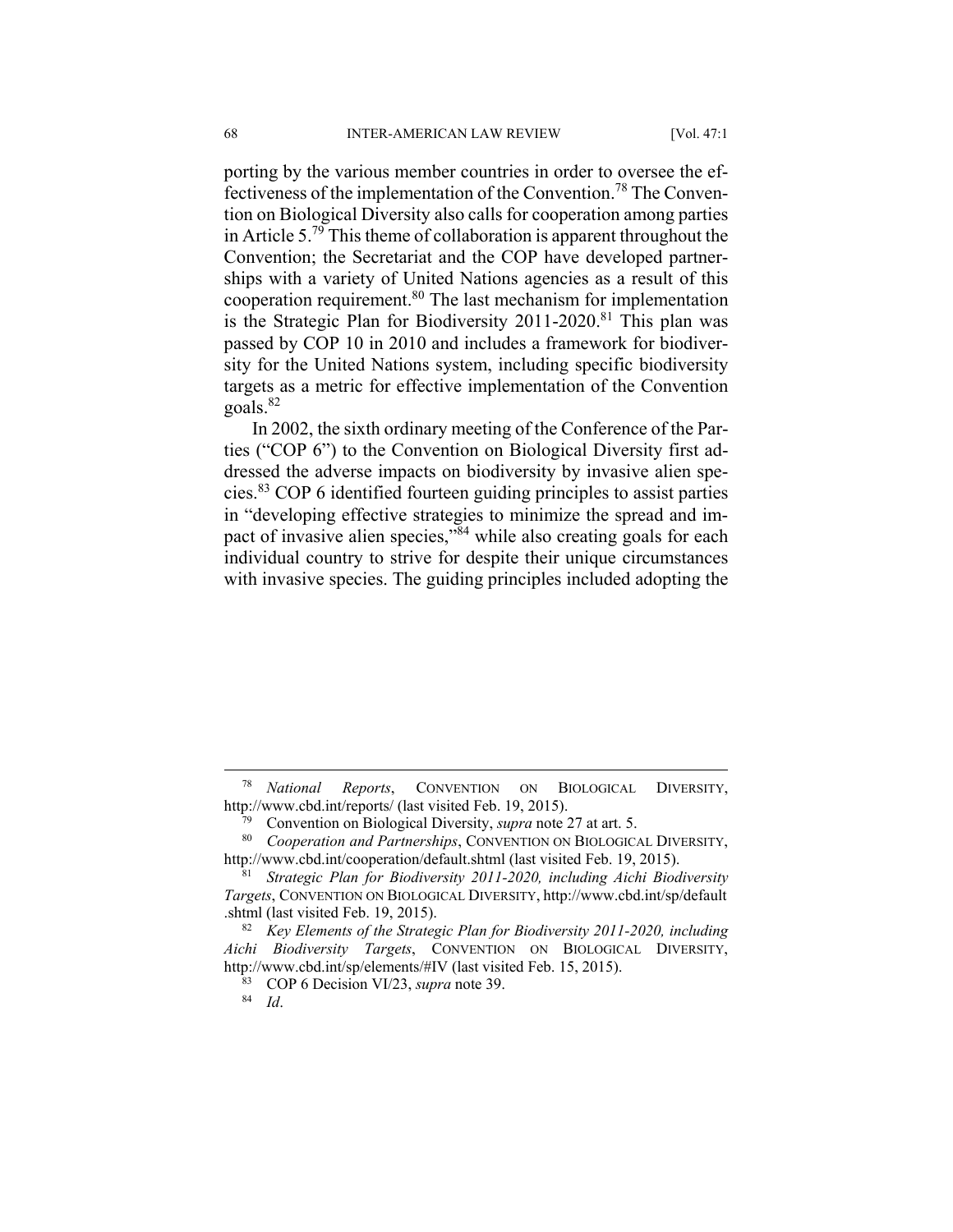precautionary approach,<sup>85</sup> the three-stage hierarchical approach,<sup>86</sup> and the ecosystem approach. $87$  The principles also encouraged active state participation, research and monitoring, education and public awareness, border control and quarantine measures, exchange of information, and cooperation and capacity building.<sup>88</sup> Finally, the above guiding principles provided guidance on intentional and unintentional introductions, as well as mitigating strategies for impacts, eradication, containment, and control.89

In terms of structure, the Convention on Biological Diversity is relatively comprehensive. The Convention outlines broad goals, delegates authority to a decision-making body, $90$  emphasizes collaboration and information sharing, and articulates mechanisms for implementation of strategies. Various articles of the Convention encourage collaboration between the parties for the purposes of technical and scientific advancement.<sup>91</sup> Moreover, the Convention creates a funding mechanism so that its goals may be met even in developing nations where economic resources are limited.<sup>92</sup> The Convention contains a reporting requirement which calls for national reports to be submitted to the COP by each state in order to evaluate implementation progress by the parties. $93$  Overall, this Convention

 <sup>85</sup> Rio Declaration on Environment and Development, Annex 1, princ. 15, 31 I.L.M. 874, 879 ("[W]here there are threats of serious or irreversible damage, lack of full scientific certainty shall not be used as a reason for postponing cost-effective measures to prevent environmental degradation."); *see* John S. Applegate, *The Taming of the Precautionary Principle*, 27 WM. & MARY ENVTL. L. & POL'Y REV. 13 (2002).<br><sup>86</sup> For information on the three-stage hierarchical approach, see Piero Geno-

vesi & Clare Shine, *European Strategy on Invasive Alien Species*, 137 NATURE AND ENVIRONMENT 9 (2004).<br>
<sup>87</sup> COP 6 Decision VI/23, *supra* note 39.<br>
<sup>88</sup> Id.<br>
<sup>90</sup> Id.<br>
Onvention on Biological Diversity, *supra* note 27 at art. 12 & 25.<br>
<sup>91</sup> Convention on Biological Diversity, *supra* note 27 at

ological Diversity, see Paul Roberts, *International Funding for the Conservation of Biological Diversity: Convention on Biological Diversity*, 10 B.U. INT'L L.J. 303, 341-2 (1992).<br><sup>93</sup> On the importance of required reporting mechanisms in the Convention on

Biological Diversity, *see* Robert F. Blomquist, *Protecting Nature "Down Under": An American Law Professor's View of Australia's Implementation of the Convention on Biological Diversity-Laws, Policies, Programs, Institutions and*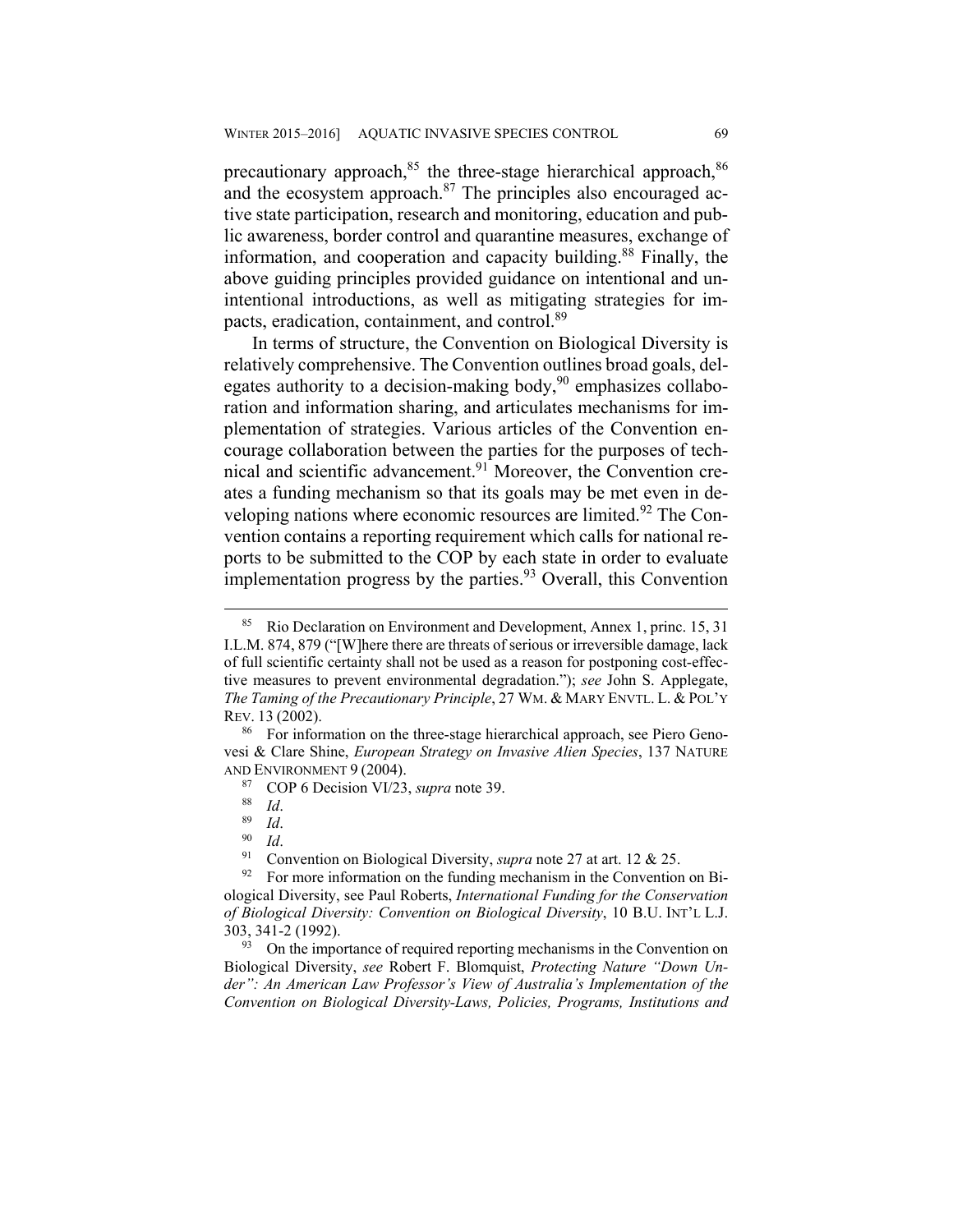70 INTER-AMERICAN LAW REVIEW [Vol. 47:1

is flexible and adaptive. It recognizes the economic and social differences of the parties, and yet still prioritizes collaboration and partnership in pursuing an objective of biological diversity. This framework is part of the reason why this convention has been so successful $^{94}$  and so widely adopted across the globe.

#### B. *Ballast Water Management Convention*

The International Convention for the Control and Management of Ships' Ballast Water and Sediments was adopted concurrently with four resolutions in 2004.<sup>95</sup> The framework of the convention contains several articles and regulations which call for the development and adoption of guidelines $96$  to facilitate the implementation

eedings-workshop-helping-island-en.pdf (last visited Jan. 5, 2016).<br><sup>95</sup> BWM Convention, *supra* note 45 at iv.<br><sup>96</sup> The guidelines set forth in the BWM Convention are legally binding on the parties to the Convention. Bostrom, *supra* note 15. ("To ensure compliance with the Ballast Water Convention's requirements, the Convention creates a binding obligation on vessels to keep detailed records of the ship's ballast water operations and for each ship to develop a Ballast Water Management plan detailing how the ship will implement the Convention's provisions. The Convention also authorizes parties to inspect the ship's ballast water certificate and record book, and to sample the ship's ballast water. When a state finds a ship is in violation of the Convention's requirements, the Ballast Water Convention authorizes the state to take multiple actions. First, the state under whose authority the ship is operating must

1

*Plans, 1992-2000*, 9 DICK. J. ENVTL. L. & POL'Y 227, 249 n. 29 (2000); Convention on Biological Diversity, *supra* note 27 at art. 26.<br><sup>94</sup> For examples of the success of the Convention on Biological Diversity, see

*Success Stories*, CONVENTION ON BIOLOGICAL DIVERSITY (Jan. 24, 2011), http://www.cbd.int/2010/stories/; *Helping Islands Adapt: A Workshop on Regional Action to Combat Invasive Species on Islands to Preserve Biodiversity and Adapt to Climate Change* ("The workshop was held from 11 to 16 April 2010, in Auckland, New Zealand. Hosted by the Government of New Zealand with support from a number of partner organizations and countries, the meeting was welcomed in Decisions under the Convention on Biological Diversity (CBD) relating to invasive alien species and island biodiversity, and builds on efforts under the Cooperative Islands Initiative, a partnership launched at the World Summit for Sustainable Development and the CBD's 6th Conference of the Parties in 2002. Eighty-two participants from 24 countries and territories, and 29 national, regional and international organizations attended the workshop, which focused on four major island regions—the Caribbean, the Coral Triangle, the Indian Ocean and the Pacific—as well as on international support by organizations and networks.") *Proceedings of the Helping Islands Adapt workshop*, CONVENTION ON BIOLOGICAL DIVERSITY, http://www.cbd.int/invasive/doc/proc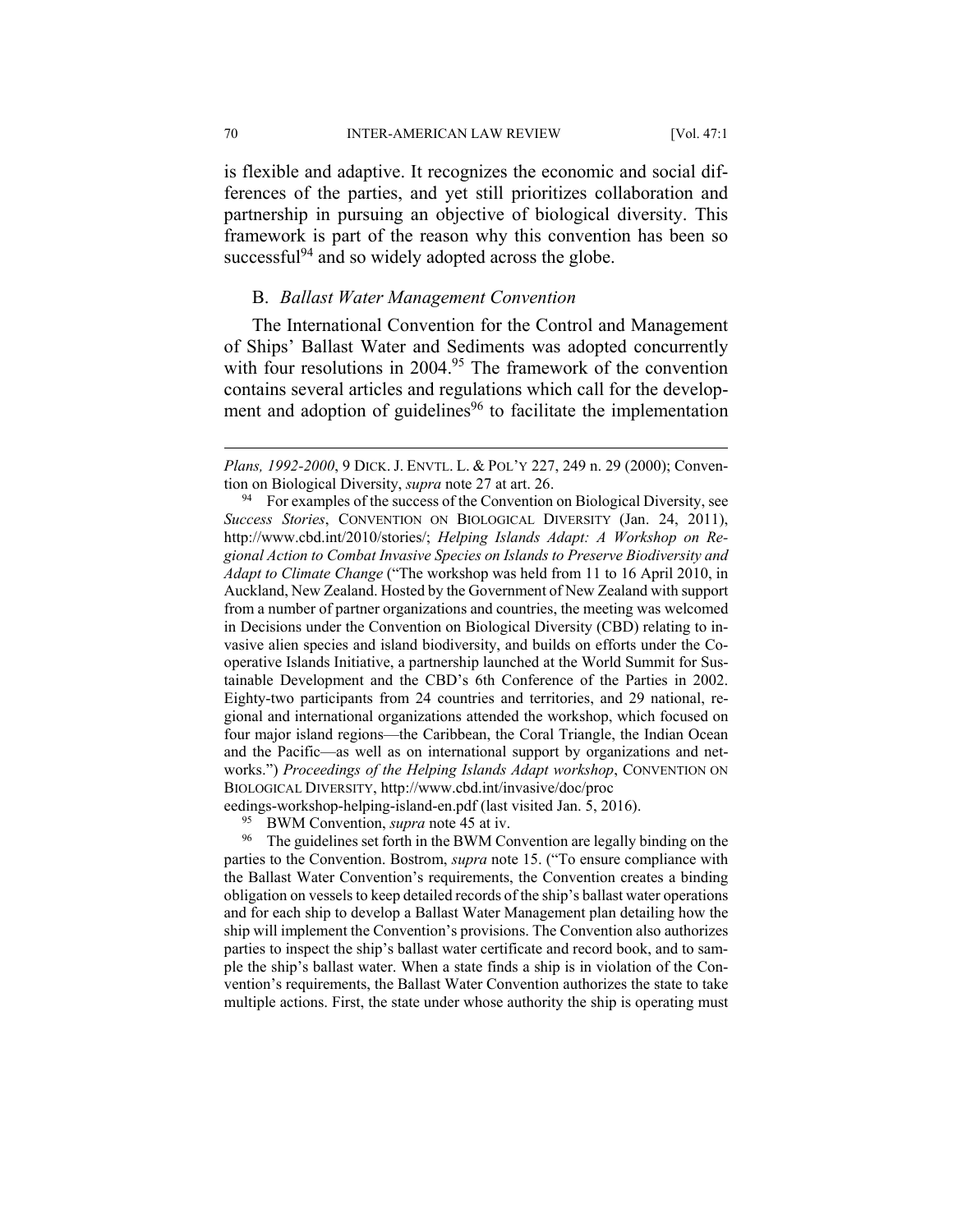of the instrument conceived from the Convention. By 2005, the MEPC had created and expanded a program to develop guidelines and procedures for the implementation of the Ballast Water Convention.97 The last of the 14 separate sets of guidelines was adopted in 2008.98

The Ballast Water Management Convention's introduction begins by noting preexisting authorities on ballast water management. The authorities include the United Nations Convention on the Law of the Sea, the Convention on Biological Diversity, the United Nations Conference on Environment and Development, the Rio Declaration on Environment and Development, and the World Summit on Sustainable Development.<sup>99</sup> The substantive portion of the text, including the regulations, is heavily technical and specific with respect to monitoring,<sup>100</sup>inspection,<sup>101</sup> management,<sup>102</sup> and control.<sup>103</sup> However, the Ballast Water Management Convention does permit the formation of several guidelines that aid in the implementation of these technical standards and requirements. The guidelines for the Ballast Water Management Convention serve to ensure the uniform implementation of the Convention.<sup>104</sup>

 $\overline{a}$ 

- 
- 
- 
- 
- 

guidelines for sediment reception facilities, ballast water sampling, ballast water management equivalent compliance, ballast water management and the development of ballast water management plans, ballast water reception facilities, ballast water exchange, risk assessment, procedure for approval of ballast water manage-

establish sanctions for violations. If a state finds a ship in its waters to be in violation of the Convention, the state may then bring proceedings in its own court, or may furnish information and evidence to the flag state to show how the ship violated the Convention.Any sanctions imposed 'shall be adequate in severity to discourage violations of this Convention wherever they occur.' In addition to sanctions, the flag or port state may 'warn, detain, or exclude the ship,' and may prohibit the ship from discharging ballast water until the removal of any threats. By authorizing states to test ballast water and bring enforcement actions for violations of the Convention, the Ballast Water Convention has the potential to maintain compliance among vessels.").<br>
<sup>97</sup> Ballast Water Management, supra note 44.<br>
<sup>98</sup> BWM Convention, supra note 45 at art. 1.<br>
<sup>100</sup> Id. at art. 6 & 7.<br>
<sup>101</sup> Id. at art. 9.<br>
<sup>102</sup> Id. at art. 10.<br>
<sup>103</sup> Id. at art. 4.<br>
<sup>103</sup>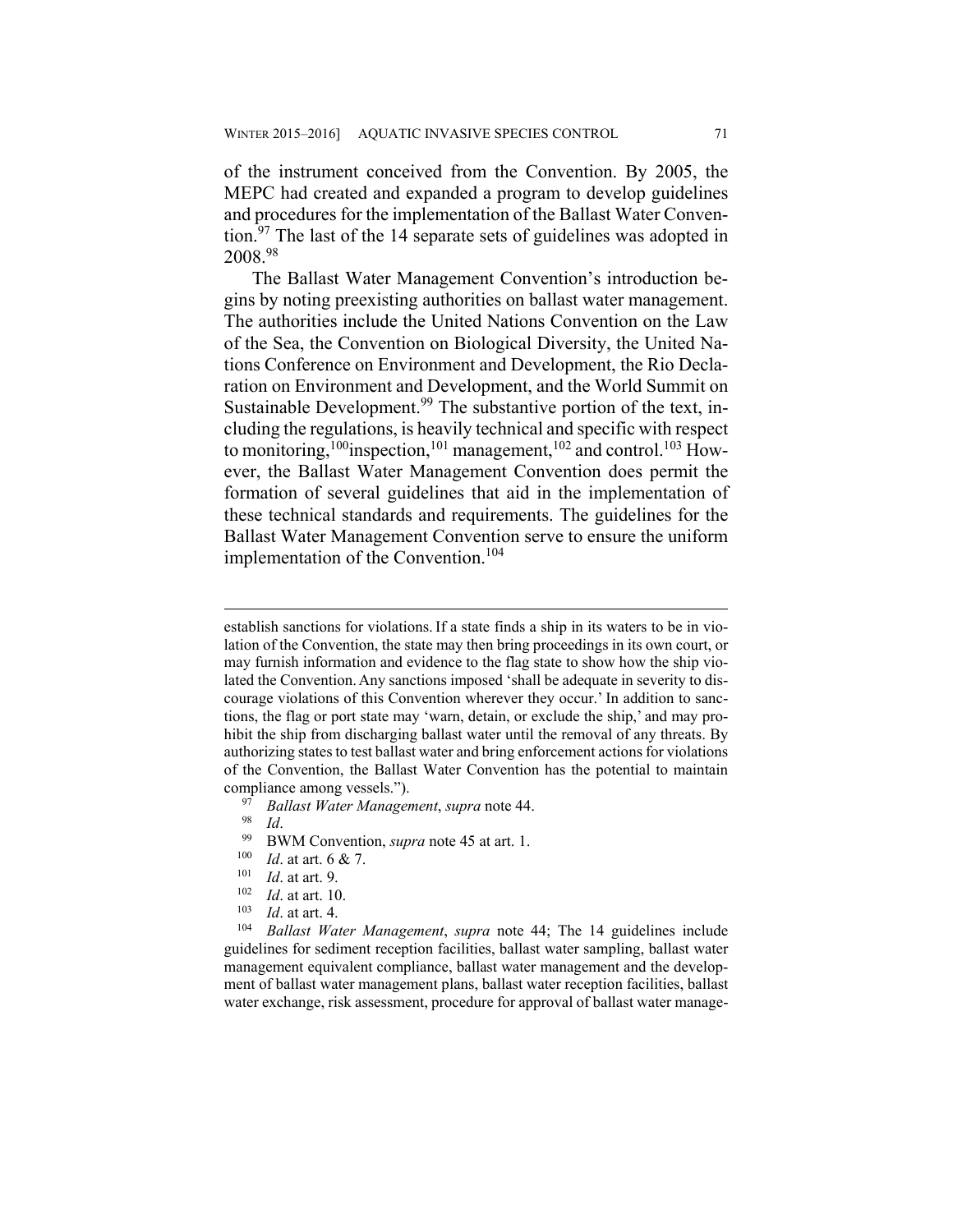Structurally, the Ballast Water Management Convention is very technical and scientific. It focuses primarily on the vectors of transport for invasive species in ballast water of ships and ways that this unwanted transport can be abated and controlled. This Convention outlines directed industry specific monitoring, management, and control techniques to contain the spread of aquatic invasive species through a ship's ballast water. While there is no required reporting mechanism, there are compliance mechanisms listed in the guidelines.<sup>105</sup> The Ballast Water Management Convention also encourages cooperation among parties to ensure the proper disposal of ballast water, in addition to the sharing of any new technical or technological developments in the field.<sup>106</sup> The Convention highlights the necessity of addressing this global problem through a uniform approach lined with common standards for all parties.

#### C. *Cartagena Convention and SPAW Protocol*

The Convention for the Protection and Development of the Marine Environment Programme in the Wider Caribbean Region $107$ ("Cartagena Convention") is a regional convention enacted under the Action Plan for the Caribbean Environment Programme.<sup>108</sup> The Cartagena Convention is divided into three protocols which serve to address specific areas of concern through technical agreements.<sup>109</sup> These protocols include the 1983 Oil Spills Protocol, the 1990 Specially Protected Areas and Wildlife Protocol ("SPAW"), and the 1999 Land-based Sources of Marine Pollution Protocol.<sup>110</sup> The SPAW Protocol in particular provides a structural framework through which the Wider Caribbean Region may manage "areas and ecosystems that require protection in order to safeguard their special value, threatened or endangered species of flora and fauna and their

- 
- 
- 
- 

ment systems, approval and oversight of prototype ballast water treatment technology programs, ballast water exchange design and construction standards, design and construction to facilitate sediment control on ships, measures regarding ballast water management including emergency situations, and designation of areas for ballast water exchange. BWM Convention, *supra* note 45 at 55-234.<br>
<sup>105</sup> See Bostrom, *supra* note 14 at 887.<br>
BWM Convention, *supra* note 45 at art. 14.<br>
<sup>107</sup> Bostrom, *supra* note 14 at 887.<br>
<sup>108</sup> About the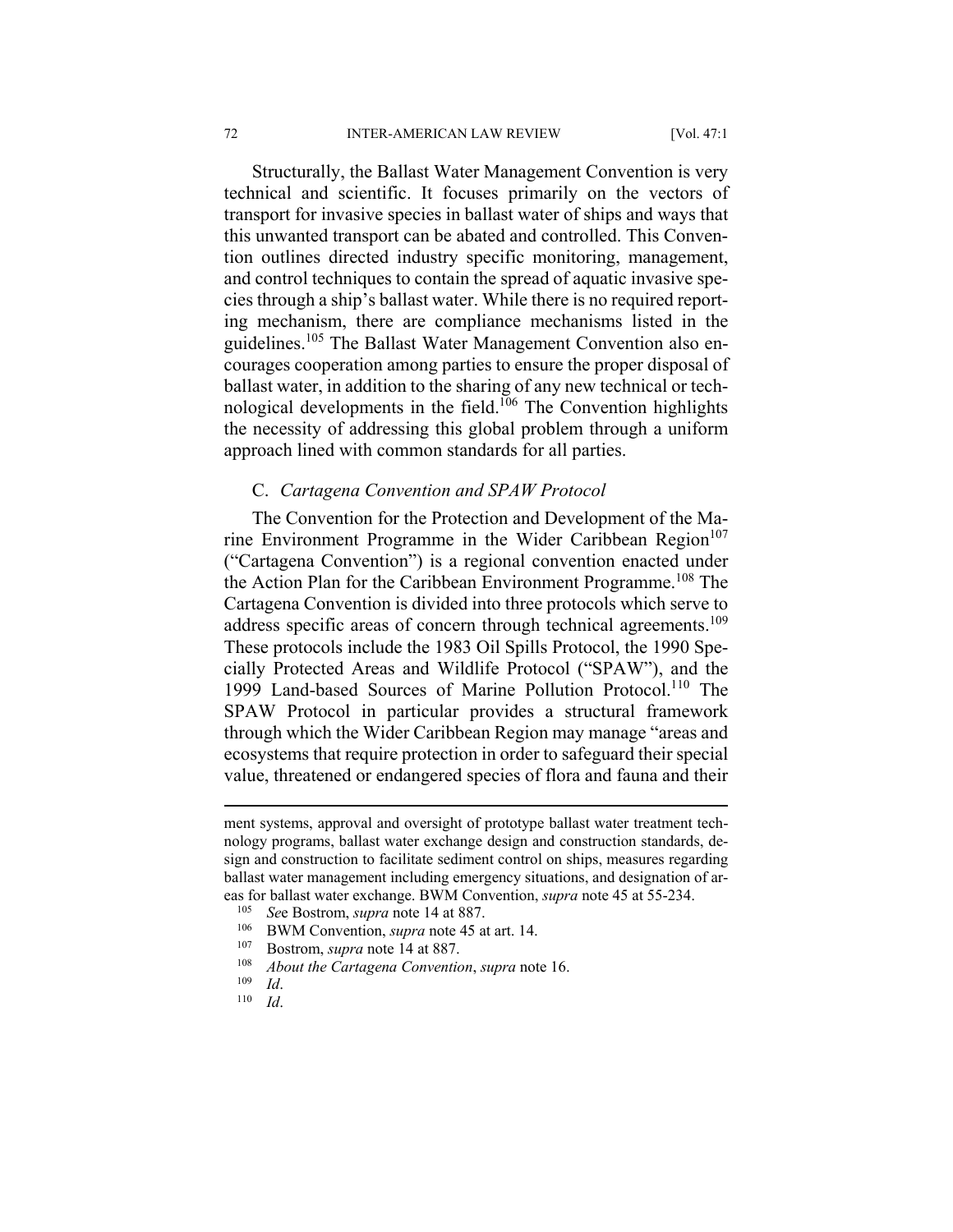habitat, and species, with the objective of preventing them from becoming endangered or threatened."111 Specifically, the SPAW protocol calls for regulation and management of non-indigenous species that may threaten the integrity of the native ecosystems of the Wider Caribbean Region.<sup>112</sup>

The SPAW framework expressly established a 'sub-programme' to assist regional governments in the implementation of the protocol requirements.<sup>113</sup> This sub-program is the tool employed to pursue the management goals outlined in the protocol.<sup>114</sup> There are four program elements that serve as mechanisms to assist in reaching the objectives of the SPAW protocol. These elements include the strengthening and management of protected areas in the Wider Caribbean Region, the development of guidelines for the management of protected areas and species, the conservation of threatened and endangered species, and the conservation and sustainable use of marine and coastal ecosystems.115 Through reporting requirements,<sup>116</sup> the establishment of uniform guidelines,<sup>117</sup> and the creation of a scientific and technical advisory committee,  $118$  the SPAW Protocol outlines specific compliance requirements for parties to the agreement. The Protocol also calls for adherence to the Caribbean Environment Programme's Action Plan<sup>119</sup> so as to assist with the implementation of strategies for the protection and management of the critical species and habitat in the Wider Caribbean Region.120

The SPAW Protocol is structured in a way that is intended for regional application. The substantive content of the protocol is a more technical and specified offshoot of the Cartagena Convention. The mechanisms for implementation are consolidated in a regional

1

<sup>111</sup> *See* SPAW Protocol, *supra* note 55.<br>
112 *Id.* at art. 12.<br>
113 SPAW-Specially Protected Areas and Wildlife, CARIBBEAN ENVIRONMENT PROGRAMME, http://www.cep.unep.org/content/about-cep/spaw (last visited Feb. 19, 2015); SPAW Protocol, *supra* note 55 at art. 7.<br><sup>114</sup> SPAW Protocol, *supra* note 55 at art. 6.<br><sup>115</sup> SPAW - Specially Protected Areas and Wildlife, *supra* note 113.<br><sup>116</sup> SPAW Protocol, *supra* n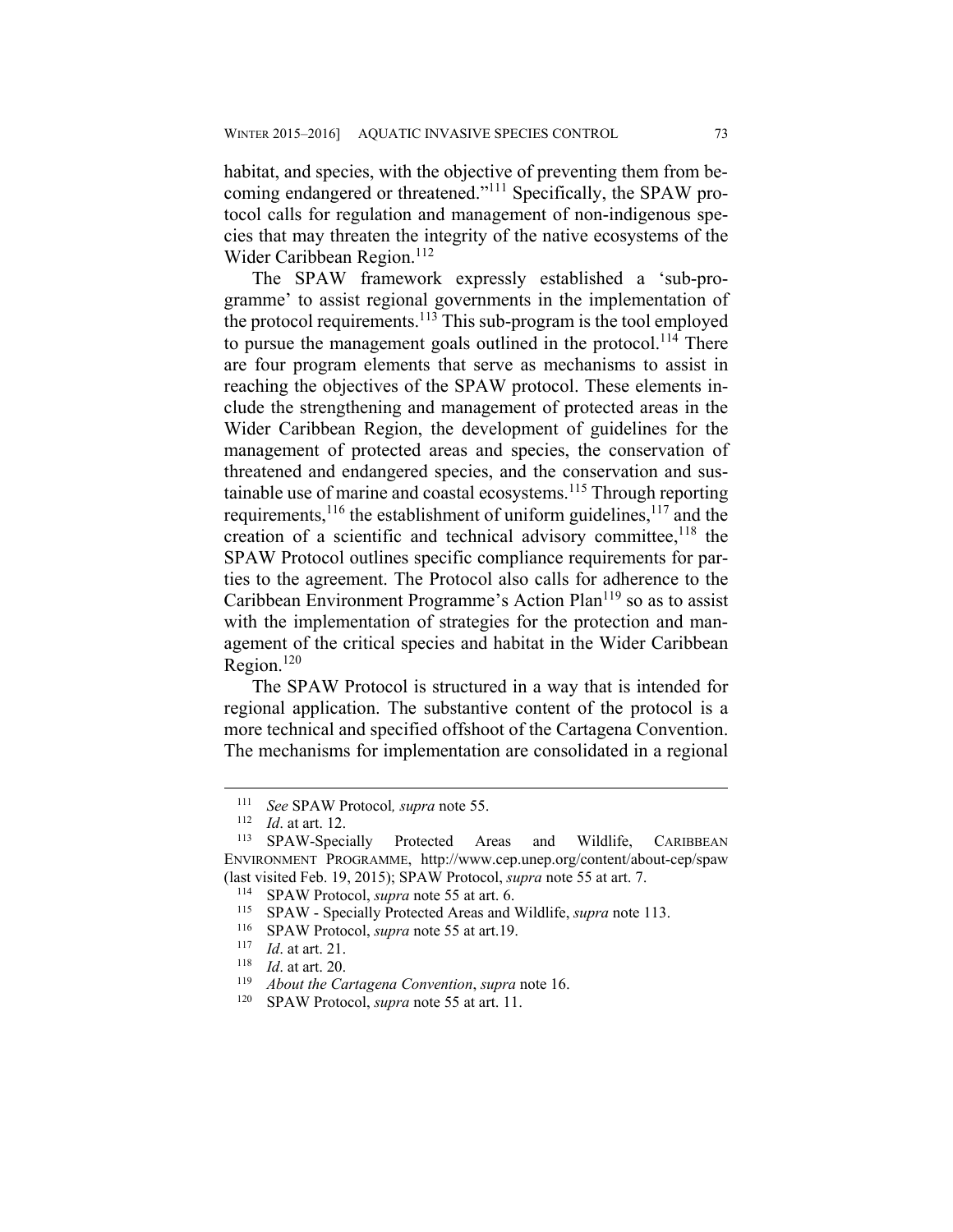framework that uses a top down approach for compliance<sup>121</sup> – deriving standards from the Cartagena Convention and using preexisting regional organizations and entities to ensure cooperation and implementation of the requirements set forth in both the Convention and the protocol. The standards that the protocol endeavors to meet are altogether less scientific and more policy-based solutions to the issue of preserving and protecting specially protected areas and wildlife with a special emphasis on invasive species. The protocol encourages cooperation and collaboration among parties as part of its accountability metric for effective implementation.<sup>122</sup> Because of the regional nature of this agreement, the SPAW protocol is areaspecific, yet still contains a reporting requirement for all parties.

#### D. *Convention Comparison*

The overarching theme that we see in the decades that encompass the development of these three agreements is that nations collectively strive to preserve, protect, and manage their natural resources in a way that is most beneficial to their respective country's economic and social needs. The conventions examined here take a variety of approaches at addressing this same issue. More specifically, each convention or agreement addresses the threat of invasive species with a different standard, mechanism, or policy technique. These varying approaches are all effective at meeting the goals set forth in the accords, however this analysis will evaluate the approaches and examine their application to the niche issue of aquatic invasive species management.

<sup>&</sup>lt;sup>121</sup> Convention for the Protection and Development of the Marine Environment of the Wider Caribbean Region art. 24, Mar. 24, 1983, 22 I.L.M. 240 [hereinafter Cartagena Convention].<br><sup>122</sup> The Cartagena Convention and SPAW Protocol have been effective in the

Wider Caribbean Region. *See* MOSES KAIRO ET AL., INVASIVE SPECIES THREAT IN THE CARIBBEAN REGION (2011), *available at* http://www.ciasnet.org/wp-content/uploads/2011/01/IAS-Threat-to-the-Caribbean.pdf. These agreements, coupled with the CBD, have lead to the development of the Caribbean Challenge Initiative, a collaborative effort among Caribbean states to conserve and manage 20% of the Caribbean marine and coastal environment by 2020. CARIBBEAN CHALLENGE INITIATIVE, http://www.caribbeanchallengeinitiative.or g/ (last visited Feb. 17, 2015).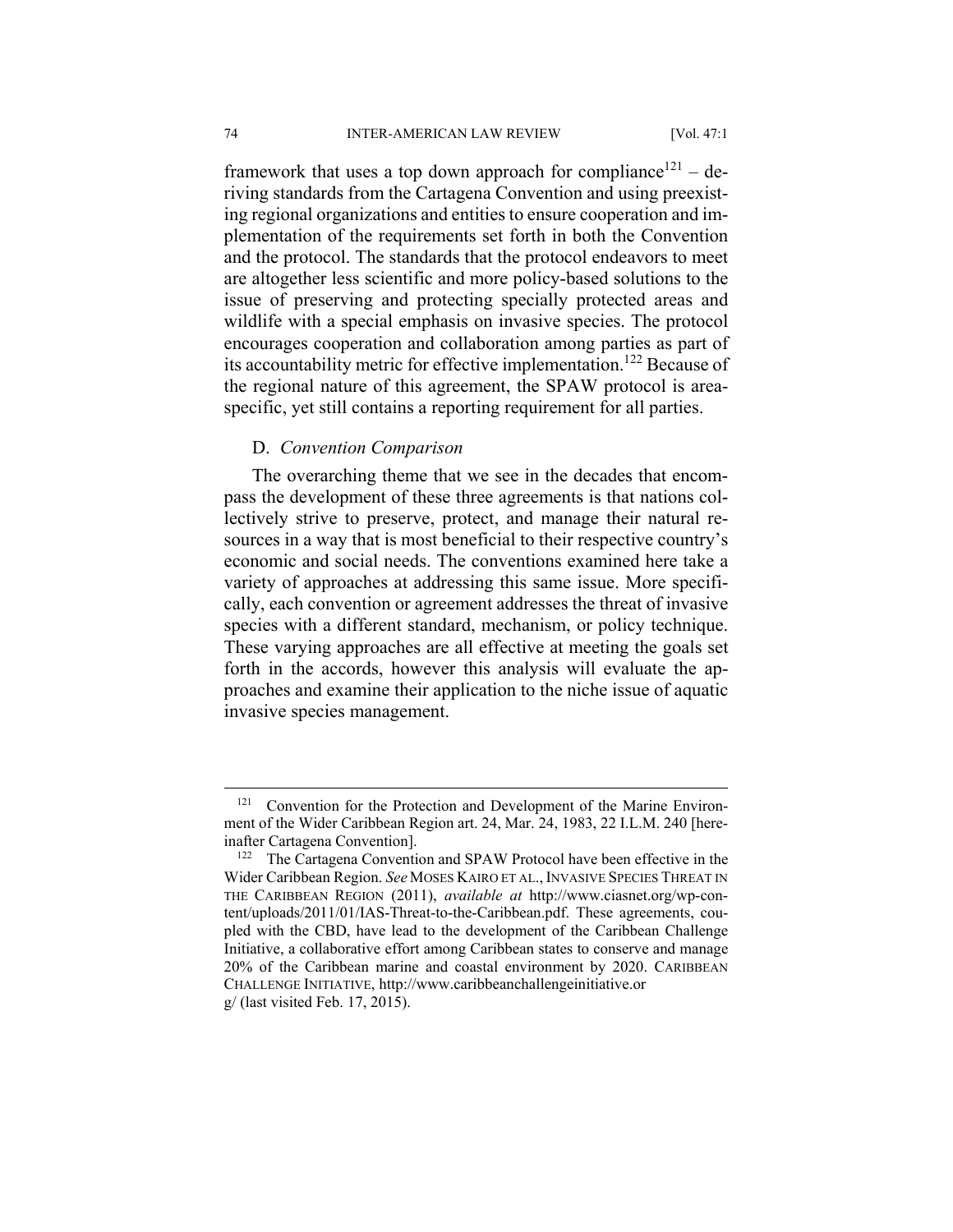#### 1. Collaborative Framework

While there are structural differences in each of the agreements, there are several similarities that are common throughout each convention. The first and arguably most prolific theme in the agreements is the presence of a collaborative framework. There is a "fundamental tension" in international environmental law between a state's interest in protecting its sovereignty, its right to exploit natural resources, and the understanding that certain problems may only be solved with an ethic of collaboration.<sup>123</sup> In the Convention on Biological Diversity, the essence of cooperation is first captured in Article 5.124 Article 5 mandates cooperation with other Contracting Parties and relevant international organizations in the interest of biological diversity.125 The Convention on Biological Diversity expounds upon the idea of cooperation throughout the text of the Convention, as seen in Article 18 in particular.<sup>126</sup>

Article 18 calls for collaborative technical and scientific efforts among the Contracting Parties in the fields of sustainable development and biological diversity.<sup>127</sup> This provision may result in collaborative investigations to the benefit of nations, which are, by nature of their geography, more susceptible to aquatic alien species invasions.128 This is especially so in the case of developing nations that may have limited resources to invest in scientific or technical developments in the field.<sup>129</sup> Article 18 also establishes the Clearing-house information sharing mechanism within the Convention on Biological Diversity.<sup>130</sup>This is an internet network that permits ease of access to important scientific and technical information so that all

<sup>123</sup> ROUTLEDGE HANDBOOK OF ENVIRONMENTAL POLITICS, 130 (Paul G. Harris ed., 2013).<br><sup>124</sup> Convention on Biological Diversity, *supra* note 27 at art. 5.<br><sup>125</sup> *Id.* 126 *Id*. at art. 18.<br><sup>127</sup> *Id*. <sup>128</sup> The Wider Caribbean Region is highly susceptible or vulnerable to aquatic

alien species invasions due to its geographic location. Betancur-R et al., *supra* note 1 at 1282. A majority of the nations in this region are developing and would therefore benefit from collaborative scientific or technical studies and investments that arise from the Convention on Biological Diversity. *See generally* Moore, *supra* note 11.

<sup>129</sup> Convention on Biological Diversity, *supra* note 27 at art. 18. 130 *Id*.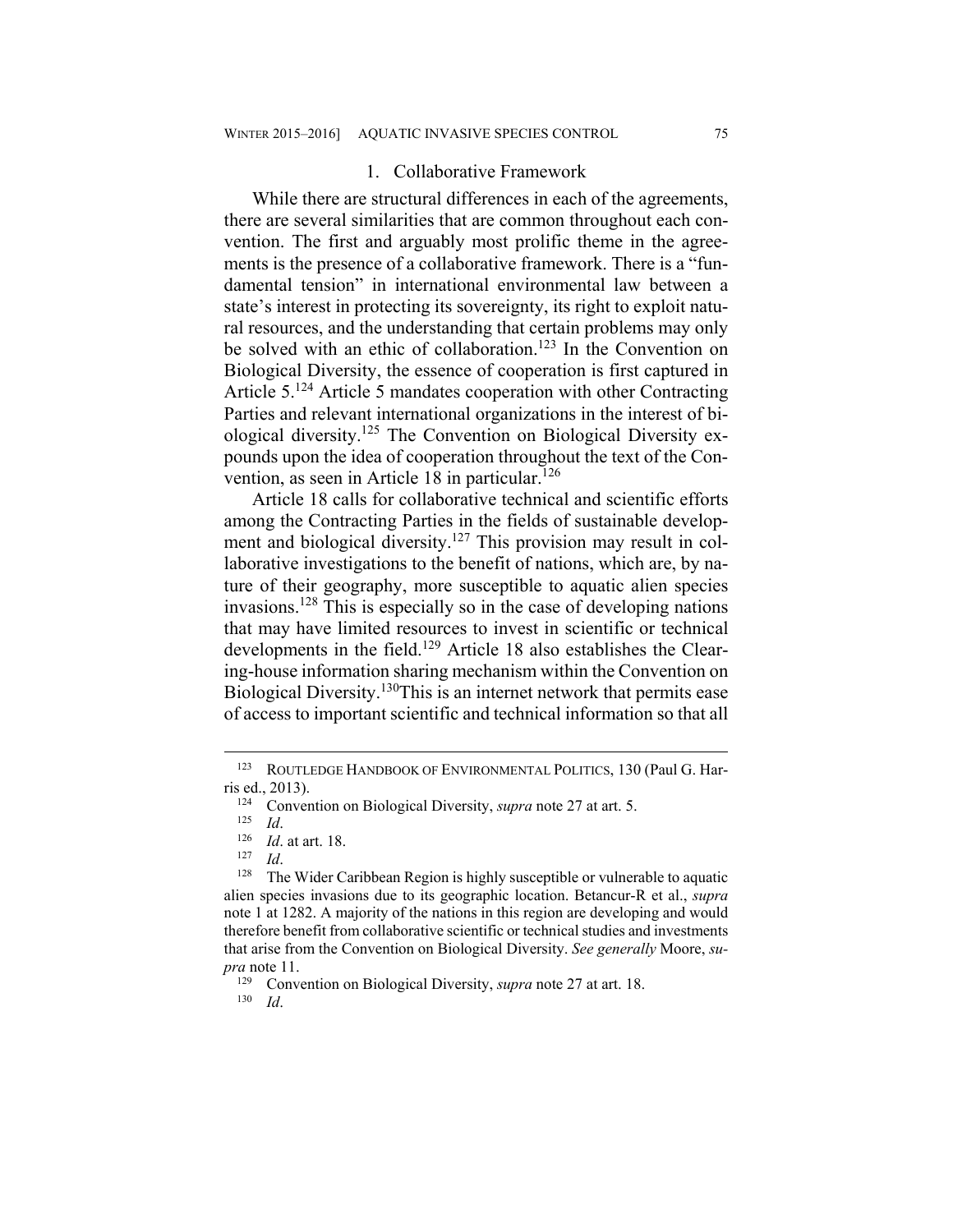parties may have equitable access to this information in their collective efforts to manage and protect valuable biological resources in their respective jurisdictions.

The theme of collaboration is seen throughout the Ballast Water Management Convention as well. In particular, Article 13 outlines the need for technical assistance and regional cooperation for ballast water management.<sup>131</sup> Article 13 highlights the likelihood of transporting aquatic alien species through ballast water because countries may be within regional proximity to one another, but simultaneously boast very disparate climates, habitats, or species. Article 14 furthers the idea of cooperation by requiring communication and information sharing, yet not in the same way that the Convention on Biological Diversity does.<sup>132</sup> Article 14 of the Ballast Water Management Convention calls for notification of laws, procedures, and other ballast water disposal requirements, $133$  so as to keep parties abreast of country-specific procedural changes they may encounter upon entering waters of another country.

Further, collaboration as a theme extends to the Cartagena Convention and throughout the SPAW Protocol. Article 13 of the Cartagena Convention follows closely with the framework set out in the Convention on Biological Diversity.134 Article 13 calls for scientific and technical information sharing and collaborative efforts among member states; it goes so far as to suggest coordination of research and monitoring programs.135 The Cartagena Convention also calls for cooperation with relevant international organizations in the interest of environmental management and protection.<sup>136</sup>

The SPAW Protocol is based heavily on the theme of collaboration among parties due to its regional focus. This is evidenced through Articles 7, 10, 11, 18, and 22, where the agreement outlines the myriad of ways that parties should anticipate collaborative efforts should they become signatories to the SPAW protocol. Article 7 calls for the establishment of a cooperation program for the listing

<sup>131</sup> BWM Convention, *supra* note 45 at art. 13.<br>
132 *Id.* at art. 14.<br>
133 *Id.* Cartagena Convention, *supra* note 121 at art. 13.<br>
135 *Id.* 136 *Id.*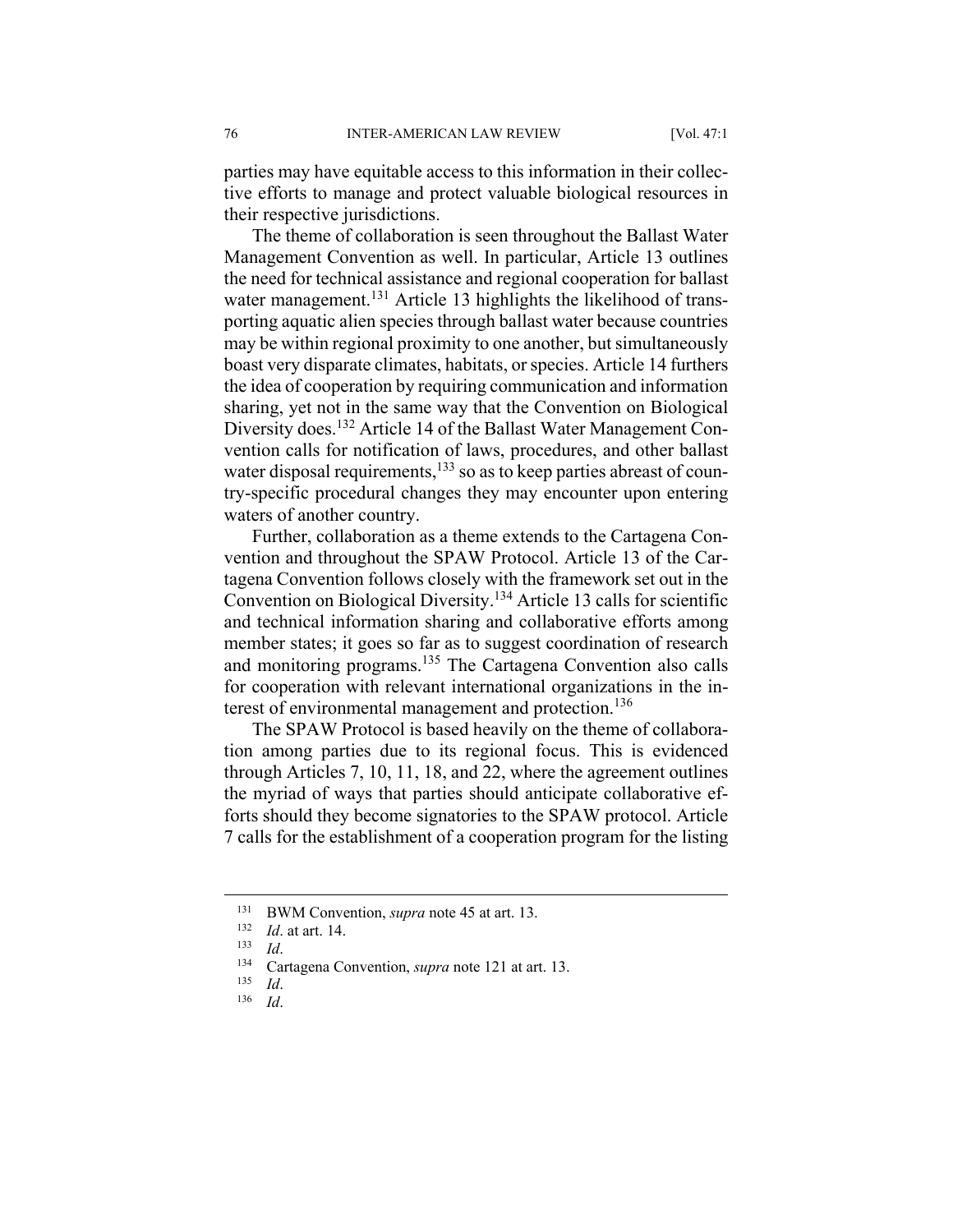of protected areas.137 Article 10 suggests that the parties to the Protocol should coordinate with non-party states with regard to species that transcend jurisdictional boundaries, such as migratory species.138 Article 11 requires the formation of cooperation programs within the framework of the Cartagena Convention and the Caribbean Environment Program Action Plan to protect and manage species within the Wider Caribbean Region.139 Article 18 of the SPAW protocol requires parties to give assistance to those parties that require it in the form of educational, scientific, technical, managerial, and design advice in the interest of protected areas and species within the region.<sup>140</sup> Finally, Article 22 places an institutional requirement on the Secretariat to cooperate and coordinate with both regional and international organizations in the interest of advancing the protection of critical habitat areas and species.<sup>141</sup>

Each agreement makes special provisions for collaboration amongst their parties. The Convention on Biological Diversity, the Cartagena Convention, and the SPAW Protocol take very similar approaches. These agreements call for information sharing, providing assistance to countries in need, and requiring coordination with outside international or regional organizations where those efforts are appropriate in advancing the goals of the Conventions. In contrast, the Ballast Water Management Convention is less collaborative in nature. The only provision dedicated to this cooperative mentality is present for the purpose of compliance with laws within each jurisdictional area. Here, coordination is not used as a mechanism to elevate signing parties to the same prevention and control capacity. Similarly, the Ballast Water Management Convention seeks to set uniform standards, but does not necessarily provide mechanisms for reaching those standards in the way that the Convention on Biological Diversity or the Cartagena Convention do.

A collaborative framework is particularly important to contain the spread of aquatic invasive species.<sup>142</sup> As is the case in the Wider

<sup>&</sup>lt;sup>137</sup> SPAW Protocol, *supra* note 55 at art. 7.<br>
<sup>138</sup> *Id.* at art. 10.<br>
<sup>139</sup> *Id.* at art. 11.<br>
<sup>140</sup> *Id.* at art. 18.<br>
<sup>141</sup> *Id.* at art. 22.<br>
<sup>142</sup> Clare Shine et al., *supra* note 23 at 3 ("For legal purposes, the "invasive" must be treated independently of sectoral or jurisdictional boundaries.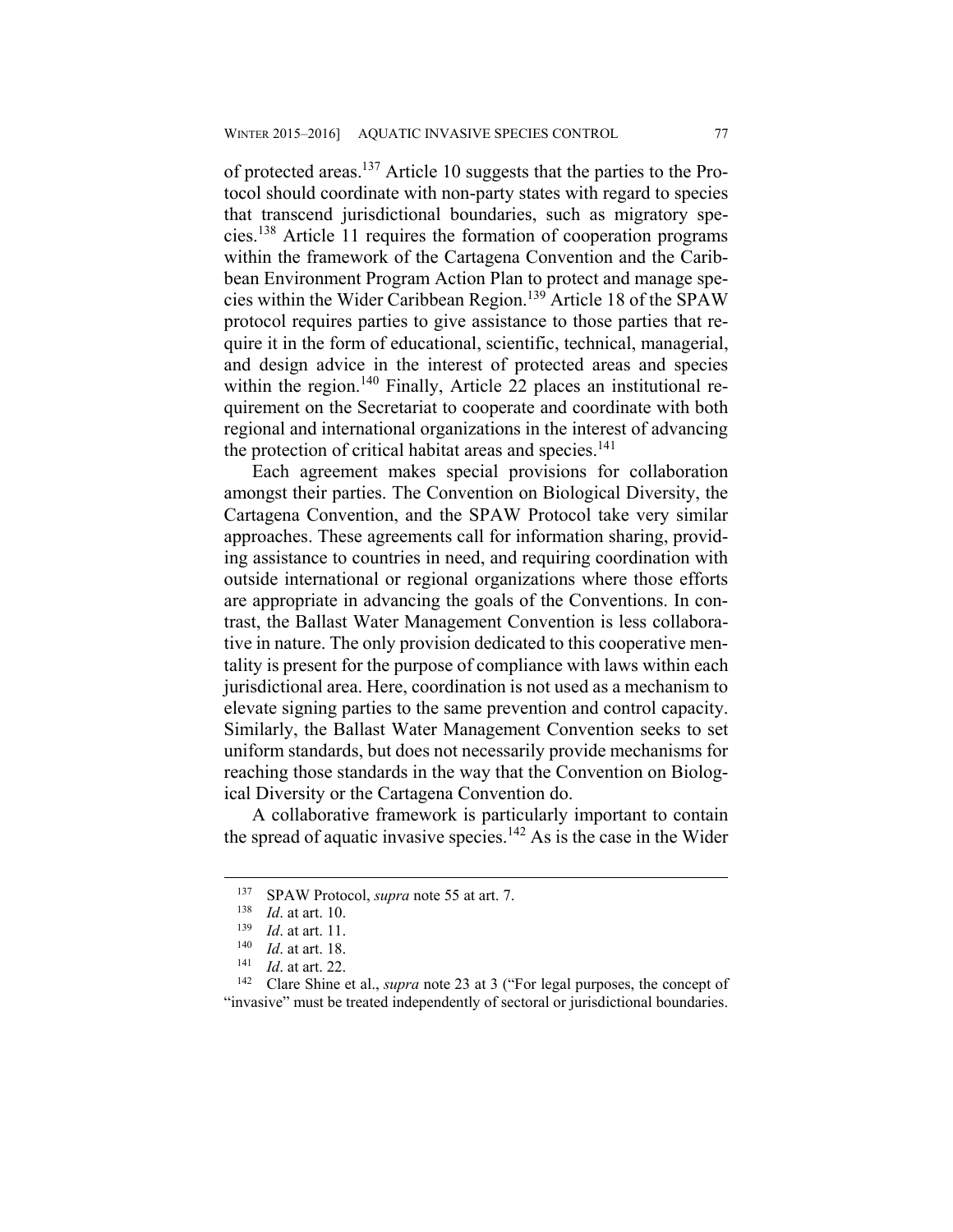78 INTER-AMERICAN LAW REVIEW [Vol. 47:1

Caribbean Region with the harmful spread of the lionfish, aquatic invasive species may have adverse effects that impact an entire region.143 Because the impacts are regional, so must be the legal mechanisms to address them. The CBD and the Cartagena Convention actively encourage cooperation to address mitigation and control of invasive species in this regard. The BWM Convention takes a different approach, but uses uniform standards to ensure regional compliance.

#### 2. Scientific and Technical Information

Another recurring theme that is seen throughout these agreements is the prioritization of scientific and technical data and developments. The Convention on Biological Diversity places enough weight on scientific and technical information to establish the Subsidiary Body on Scientific, Technical, and Technological Advice, a body that informs, advises, and assesses the basis of scientific methodology, principles, and data with respect to the Convention.<sup>144</sup> Because biological diversity is an evolving concept, so must be the mechanism which the Convention employs to protect it. This is why the SBSTTA must report regularly<sup>145</sup> to the COP with respect to new developments or advancements in technology, methods, or research which may allow the COP to better serve the interests of conservation of biological diversity.

In the Ballast Water Management Convention, scientific and technical information is essential to the premise of the agreement. The entire framework of the Convention is based heavily on scientific, technical, and industry-specific information. The language of

1

An alien species that becomes invasive will not necessarily stay within the spatial or political unit into which it was introduced. This means that prohibitions on introducing alien species into protected areas and habitats, though important and possibly adequate in certain cases, should only form one component of prevention and control regimes. Secondly, because vulnerable ecosystems may straddle political boundaries, legal frameworks must provide a basis for transboundary cooperation and, where possible, harmonised prevention/mitigation measures.").<br><sup>143</sup> For discussion on regional impacts of the invasive lionfish species in the

Caribbean, see J.E. Arias-Gonz**á**lez et al., *Predicted Impact of the Invasive Lionfish Pterois volitans on the Food Web of a Caribbean Coral Reef*, 111 ENVTL

RESEARCH 917, 918 (2011).<br><sup>144</sup> Convention on Biological Diversity, *supra* note 27 at art. 12 & 25.<br><sup>145</sup> *Id*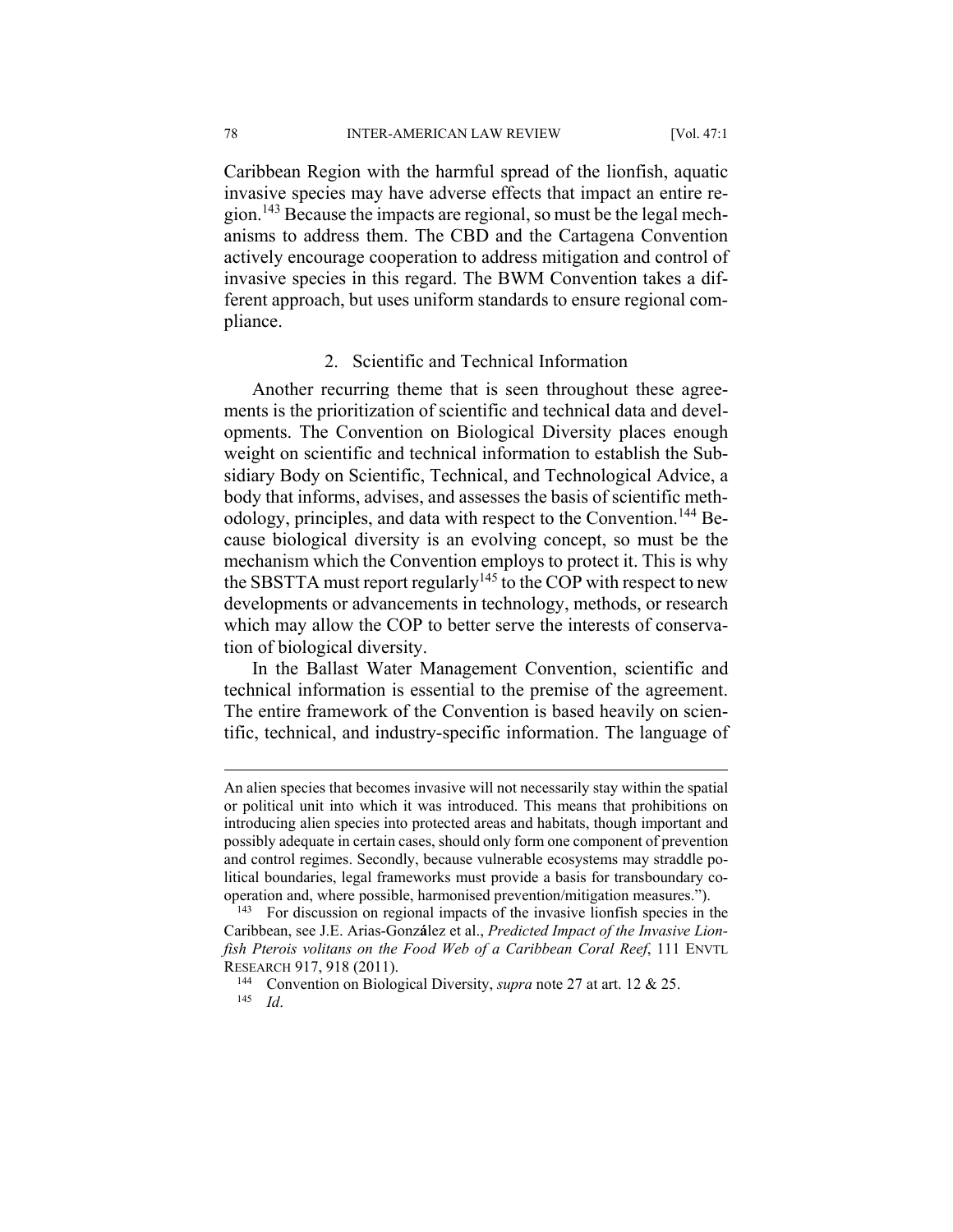the Convention and the subsequent regulations, resolutions, and guidelines are heavily technical and scientific in nature. It is very specific with respect to the uniform standards it creates and the techniques to be employed for ballast water management monitoring purposes. In particular, Article 6 of the Convention calls for joint research and monitoring of ballast water management among the parties, as well as the provision of technical measures and their effectiveness to parties to the Convention upon their request.<sup>146</sup>

Similarly, Article 13 of the Cartagena Convention calls for scientific and technical cooperation.<sup>147</sup> This provision calls for direct cooperation among Contracting Parties to ensure their collective advancement in scientific and technical research.<sup>148</sup> The Convention encourages parties to engage in the scientific community and actively participate in areas of research that are relevant to the objectives of the Convention.<sup>149</sup> The Convention's SPAW Protocol furthers the importance of scientific and technical information in the Wider Caribbean Region by establishing the Scientific and Technical Advisory Committee in Article 20.150 This article requires appointment of scientific experts to a committee which then assumes an advising role for Contracting Parties on scientific and technical matters relating to the protocol.<sup>151</sup>

Throughout these respective Conventions, we see a substantial and warranted reliance on scientific and technical information. Each Convention sets its roots in the biological sciences and builds the text of the agreement around the understanding that this field is evolving each day. The Convention on Biological Diversity and the Cartagena Convention both establish bodies through which regular reporting and advising can be done with respect to scientific advancements, developments, and research. While the Ballast Water Management Convention did not create a separate advisory body, it does encourage collaborative efforts among scientists in much the same way as the Convention on Biological Diversity and the Carta-

<sup>146</sup> BWM Convention, *supra* note 45 at art. 6.<br>
147 Cartagena Convention, *supra* note 121 at art. 13.<br>
149 *Id*. 150 SPAW Protocol, *supra* note 55 at art. 20.<br>
151 *Id*.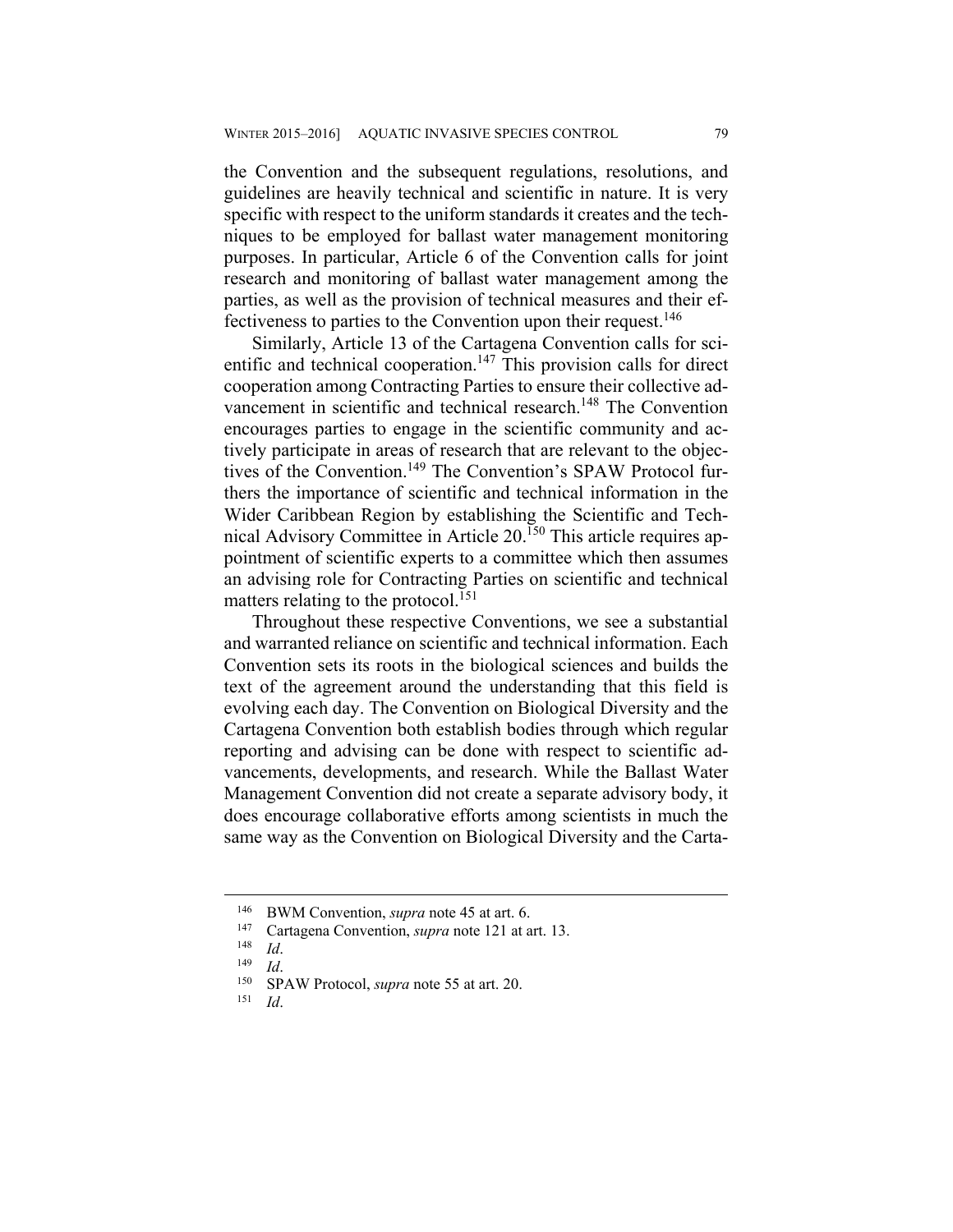gena Convention. However, the Ballast Water Management Convention places heavy reliance on scientific and technical data throughout the entirety of the Convention, whereas the Convention on Biological Diversity and the Cartagena Convention turn to more policy-based instruments for much of the agreement. Needless to say, each agreement shows a dependence on scientific and technical information and each prioritizes and encourages scientific and technical collaboration and advancement in the interest of advancing their individual objectives.

Scientific and technical considerations are vital to creating effective multilateral agreements that will be successful in controlling the spread of aquatic invasive species.<sup>152</sup> These conventions seek to create responsibilities for states based upon scientific and technical data. Because the body of scientific knowledge on this subject is rapidly evolving, the legal mechanisms and obligations created through these conventions must be able to evolve as well. The spread of lionfish in the Wider Caribbean Region serves as a prime example. Scientific assessment and inquiry determined over time that the source of the lionfish invasion was the Florida aquarium trade.153 Spatial analysis of the distribution and establishment of the lionfish throughout the region provided insight on their resiliency and adaptability to the waters of the Western Atlantic.<sup>154</sup> If these conventions were drafted in a fixed manner without any regard for scientific or technical information or developments, they would be improperly and ineffectively regulating a living species that has the ability to adapt, evolve, and move – doing a complete disservice to the idea of biodiversity and protection of marine environments.

#### 3. Financial Mechanisms

Due in part to the collaborative nature of these conventions, financial support mechanisms are commonplace to ensure that all parties have the economic means to meet the often rigorous standards

<sup>153</sup> Dianna K. Padilla & Susan L. Williams, *Beyond Ballast Water: Aquarium*  and Ornamental Trades as Sources of Invasive Species in Aquatic Ecosystems, 2 FRONTIERS IN ECOLOGY AND THE ENVNT 131, 131 (2004).

<sup>&</sup>lt;sup>154</sup> Ricardo Bentacur-R et al., *supra* note 1 at 1282.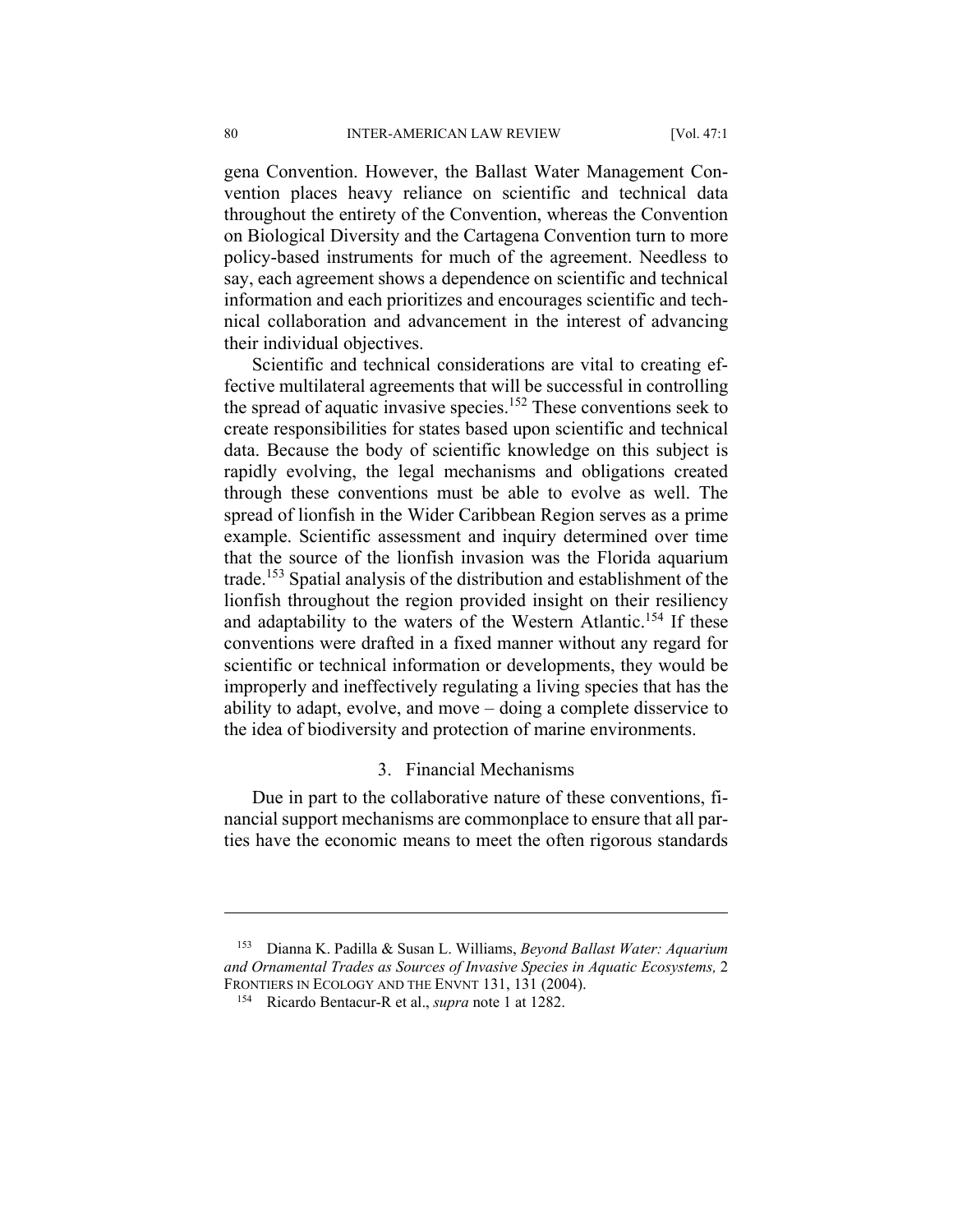set forth in the text of the agreement.<sup>155</sup> The Convention on Biological Diversity alludes to financial support mechanisms in Articles 8, 9, 20, 21, and 39.<sup>156</sup> Established through Articles 20 and  $21$ , <sup>157</sup> the financial mechanism of the Convention on Biological Diversity requires more economically stable countries to assist in funding programs in developing nations which seek to protect and manage biological diversity.<sup>158</sup> These provisions also call for a specific institutionalized structure created by the COP to determine the eligibility for and distribution of funds in furtherance of biological diversity programs.159

The Cartagena Convention also calls for a type of financial structure in Article 20.<sup>160</sup> However, the breadth of financial commitment that the Convention expects is explained further through the SPAW Protocol. Articles 6 and 18 of the SPAW Protocol suggest that Contracting Parties should anticipate adopting financial mechanisms to ensure the funding, development, and management of protected areas in addition to providing financial assistance for programs in countries of need.<sup>161</sup>

It is interesting to note the differences in the financial frameworks of these agreements. Their mere presence is in stark contrast to the Ballast Water Management Convention, which lacks a financial provision altogether. However, the BWM Convention provisions expect member states to institute national policies and strategies to address the threat of aquatic invasive species spread within their economic capabilities.<sup>162</sup> Meanwhile the Convention on Biological Diversity and the Cartagena Convention's SPAW Protocol

<sup>155</sup> ROUTLEDGE HANDBOOK OF ENVIRONMENTAL POLITICS, *supra* note 124 at 417 ("Following negotiation of the 1990 Montreal Protocol, global environmental agreements are widely expected to include mechanisms to provide financial and technical assistance to help developing countries in implementing their obligations. Such assistance is seen by developing countries as an operational manifestation of the principle of common but differentiated responsibilities.").<br><sup>156</sup> Convention on Biological Diversity, *supra* note 27 at art. 8, 9, 20, 21, &

<sup>39.&</sup>lt;br>
<sup>157</sup> *Id.* at art. 20 & 21<br>
<sup>158</sup> *Id.*<br>
<sup>158</sup> *Id.*<br>
<sup>159</sup> *Id.*<br>
Cartagena Convention, *supra* note 121 at art. 20.<br>
<sup>160</sup> CPAW Protocol, *supra* note 55 at art. 6 & 18.<br>
<sup>162</sup> The BWM Convention framework require comply with flag state, port state, and coastal state regulations that are created in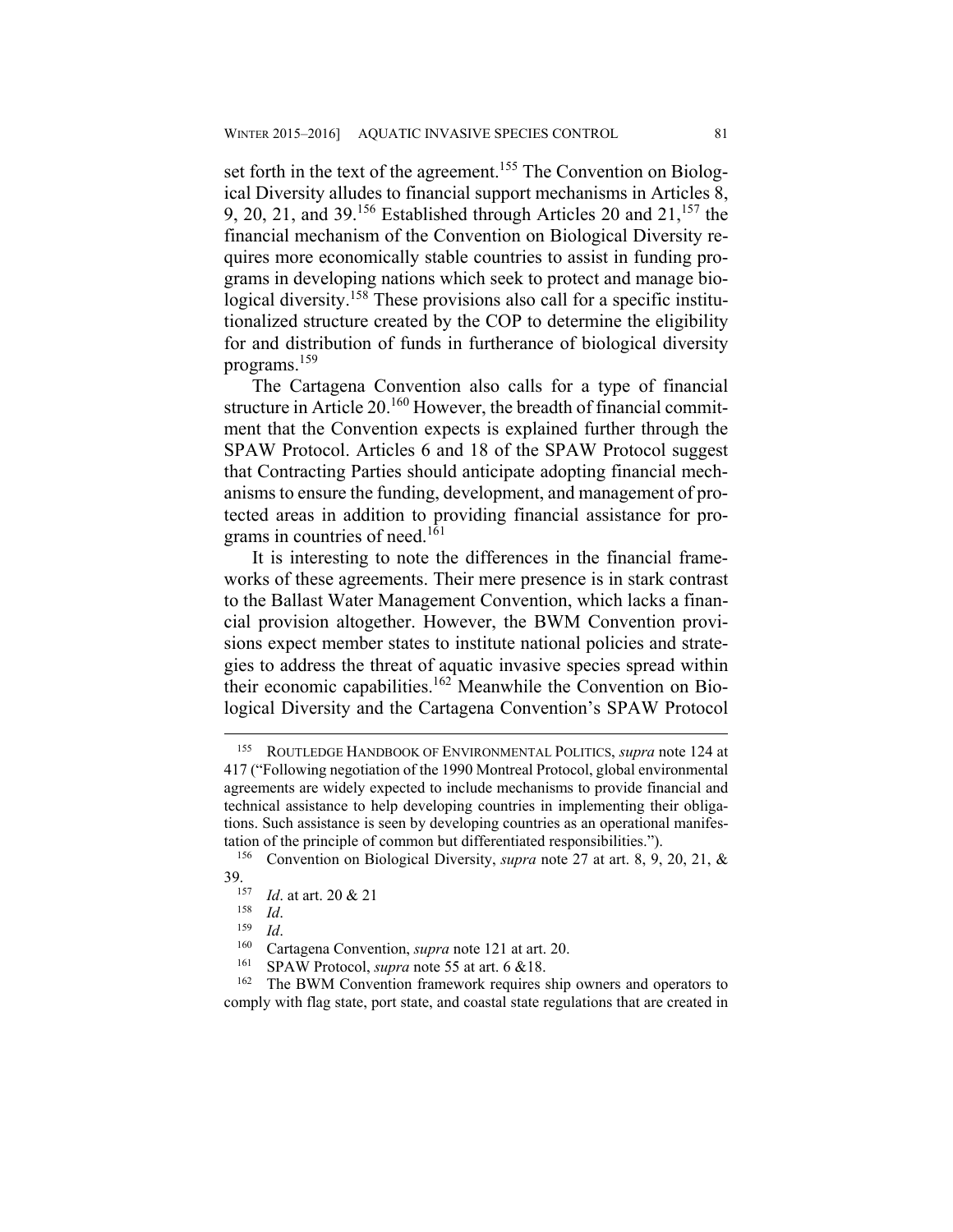call for a type of institutional equity in their financial mechanism requirements. If all Contracting Parties are to be held to the same standard, then they must also have the financial and institutional resources to reach those standards.

With respect to lionfish in the Wider Caribbean Region, equitable financial means are nearly essential to prevent the spread of this harmful invasive species because local control is one of the most effective means of lionfish eradication.<sup>163</sup> Common eradication methods for lionfish in the Caribbean include spearfishing, handnetting, trapping, hook and line removal, containment, and natural controls.164 These localized methods are very intensive and therefore very costly. Financial equity mechanisms ensure that all parties have the same means to engage in the most effective removal methods for the lionfish that are overwhelming native species and destroying tropical reef biodiversity in the Wider Caribbean Region.

#### 4. Reporting Mechanisms

Reporting requirements are often an essential element to ensure compliance with listed standards and to determine the effectiveness of procedures and programs listed in international agreements. The Convention on Biological Diversity establishes required reporting through Article  $26.165$  This article specifically requires periodic updates on the status of implementation of the Convention and the effectiveness of those measures which have been implemented.<sup>166</sup> Similarly, the Cartagena Convention requires 'transmission of information' through Article 22.167 This article creates a reporting mechanism through which Contracting Parties must submit the measures of the Convention which they have implemented and the success of

an effort to satisfy the provisions of the convention. *See* BWM Convention, *supra* note 45 at art. 4(2).<br><sup>163</sup> Andrew B. Barbour et al., *Evaluating the Potential Efficacy of Invasive* 

*Lionfish (Pterois volitans) Removals*, 6 PLOS ONE 1, <sup>5</sup> (2011). 164 *Invasive Lionfish: A Guide to Control and Management*, GULF AND

CARIBBEAN FISHERIES INSTITUTE 30-38 (James A. Morris Jr. ed., 2012). 165 Convention on Biological Diversity, *supra* note 27 at art. 26. 166 *Id*. 167 Cartagena Convention, *supra* note 121 at art. 22.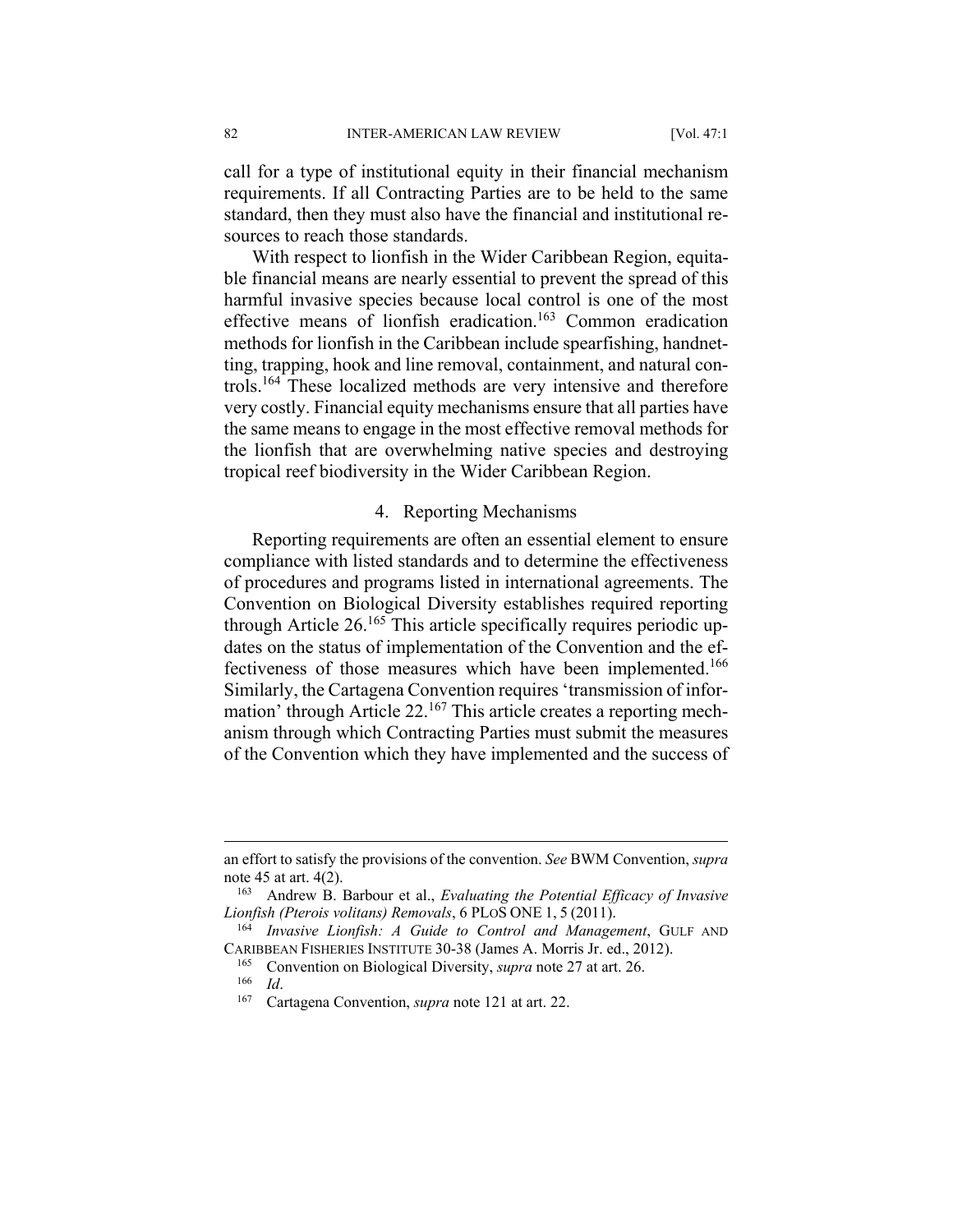these measures.168 The SPAW Protocol in particular requires periodic reporting through Article 19.169

This provision solicits specific scientific, geographic, and legal information with respect to the status of protected areas within the Wider Caribbean Region.<sup>170</sup> The Ballast Water Management Convention contains a type of reporting mechanism in Article 8.<sup>171</sup> This Article describes the procedure for reporting with respect to violations of the Convention.<sup>172</sup> The Ballast Water Management Convention's violation-based reporting is more of a policing mechanism than a progress update as we see with both the Convention on Biological Diversity and the Cartagena Convention. Where the Convention on Biological Diversity and the Cartagena Convention are more concerned with effectiveness of strategies, programs, and implementation techniques, the Ballast Water Management Convention is more concerned with compliance to standards of operation.

#### 5. Invasive Species Provisions

The primary purpose for this analysis and one of the most apparent cross-cutting themes seen throughout the text of all three agreements is that each contains a provision to account for the harmful spread of invasive species. The content of the Convention on Biological Diversity is built around the idea of protecting biological diversity and eliminating threats to it. Specifically in Article 8(h), the Convention calls for Contracting Parties to "prevent the introduction of, control, or eradicate those alien species which threaten ecosystems, habitats, and species."173 Soon after the Convention, COP 4 outlined the urgent need to address the threat of invasive alien species and their impacts.174 COP 6 enacted a specific invasive species policy through decision  $VI/23$ <sup>175</sup>. This decision outlines guiding

<sup>&</sup>lt;sup>168</sup> *Id.*<br>
<sup>169</sup> SPAW Protocol, *supra* note 55 at art. 19.<br>
<sup>170</sup> *Id.*<br>
<sup>171</sup> BWM Convention, *supra* note 45 at art. 8.<br>
<sup>172</sup> *Id.*<br>
Convention on Biological Diversity, *supra* note 27 at art. 8(h).<br>
<sup>174</sup> *Fourth Or tion on Biological Diversity (COP 4)*, CONVENTION ON BIOLOGICAL DIVERSITY, http://www.cbd.int/doc/?meeting=cop-04 (last visited Feb. 19, 2015). 175 COP 6 Decision VI/23, *supra* note 40.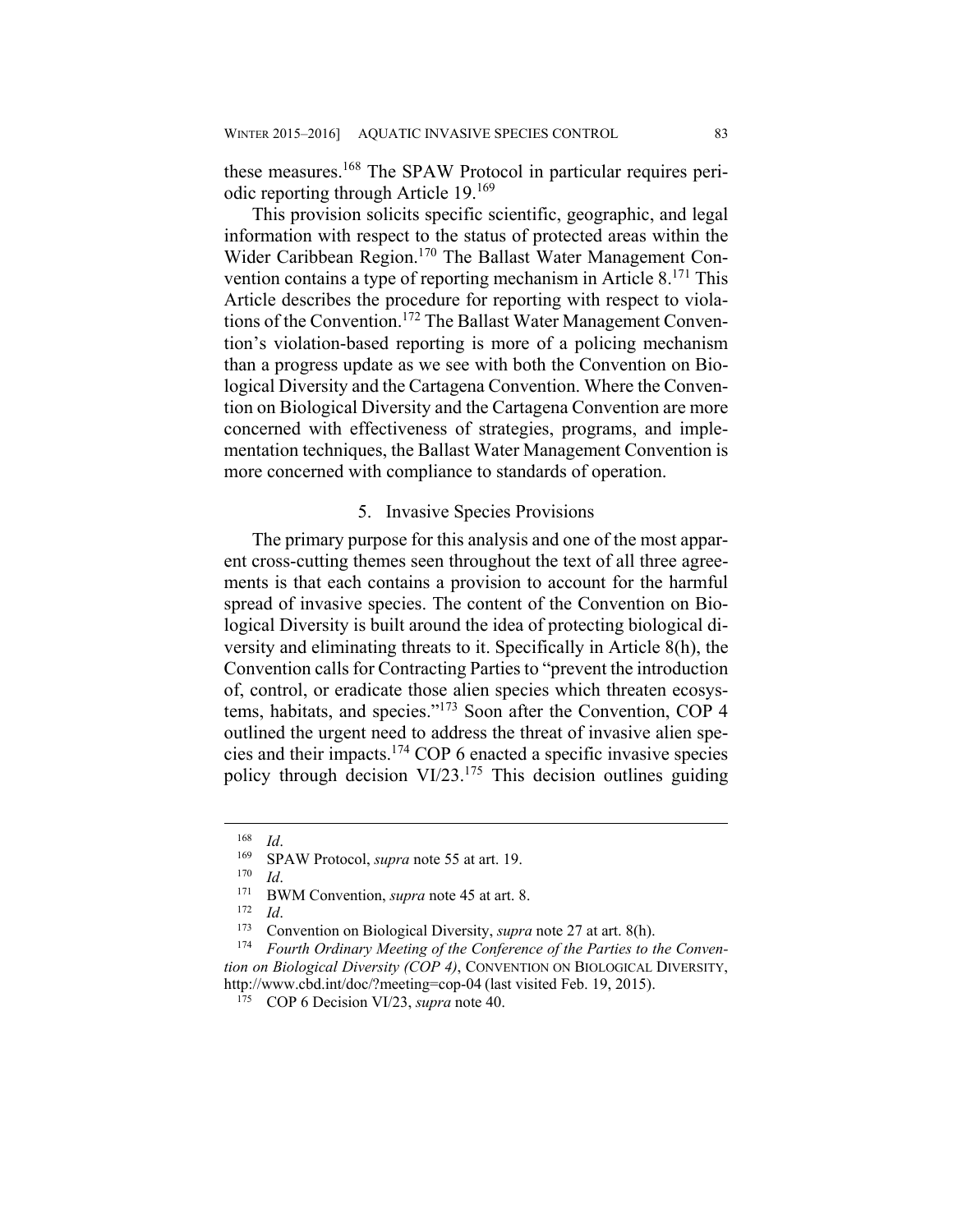principles for combating the adverse effects of invasive alien species. COP 7 expanded the evaluation of invasive species impacts and identified regulatory gaps that exist in global, regional, and national frameworks which permit invasive species to spread.<sup>176</sup> COP 8 addressed management of invasive species pathways for parties, governments, and relevant agencies and organizations.<sup>177</sup>

There are many other relevant COP decisions $178$  with respect to containing, controlling, eradicating, and preventing invasive alien species spread, however, the most recent tool that the Convention on Biological Diversity has implemented on the issue has developed as a result of the 2011-2020 Strategic Plan. Aichi Target 9 of the Strategic Plan inspired the creation of the Inter-Agency Liaison Group on Invasive Alien Species.<sup>179</sup> This group aims to identify regulatory gaps and inconsistencies, promote cooperation in the eradication and control of invasive alien species, and to raise awareness as to the adverse effects that these species may have and the current best management practices for addressing them.<sup>180</sup>

While the Cartagena Convention does not specifically elicit a call to action against invasive alien species in the text of the agreement, the SPAW protocol does. The Cartagena Convention is committed to the protection of the marine environment within the Wider Caribbean Region; this includes the implied protection from invasive species in native habitats. Article 12 of the SPAW protocol articulates the expectation that Contracting Parties must regulate and prohibit the introduction of non-indigenous species.<sup>181</sup> To comply with Article 12 and to further address the issue of invasive aquatic species as the framework for the Cartagena Convention suggests,

<sup>176</sup> *Invasive Alien Species Programme: Background*, CONVENTION ON BIOLOGICAL DIVERSITY, http://www.cbd.int/invasive/background.shtml (last visited Feb. 19, 2015). 177 *Id*. 178 *Invasive Alien Species: COP Decisions*, CONVENTION ON BIOLOGICAL

DIVERSITY, http://www.cbd.int/invasive/cop-decisions.shtml (last visited Feb. 19, 2015). 179 *Inter-agency Liaison Group on Invasive Alien Species*, CONVENTION ON

BIOLOGICAL DIVERSITY, http://www.cbd.int/invasive/lg/default.shtml (last visited Feb. 19, 2015). 180 *Id*. 181 SPAW Protocol, *supra* note 55 at art. 12.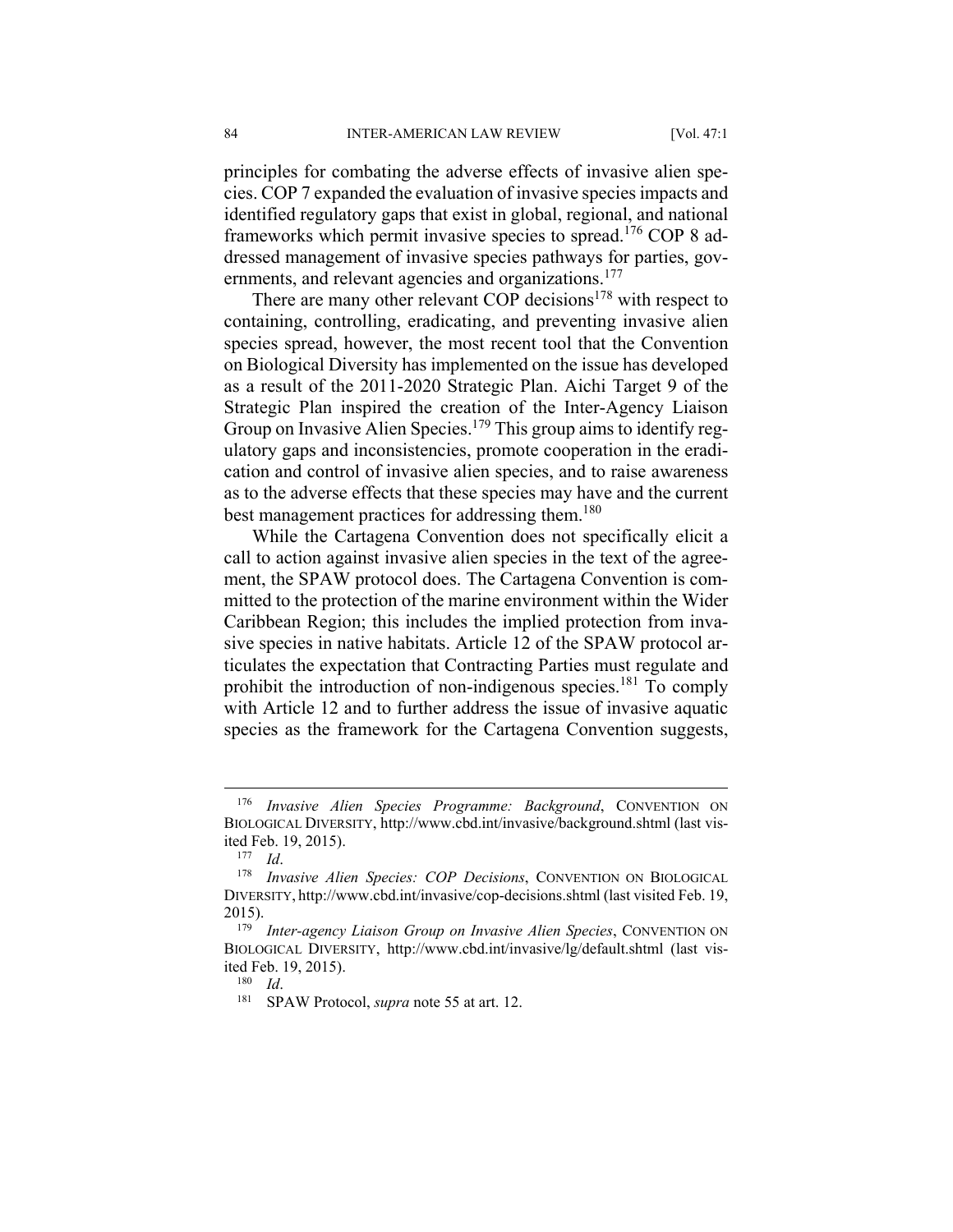the UNEP's Caribbean Regional Coordinating Unit<sup>182</sup> ("CAR/RCU") commissioned the Caribbean and Latin America Regional Center of CAB International<sup>183</sup> to "produce a compilation of information on national and regional capacities and experiences on marine invasive species management programmes in the Wider Caribbean, including ballast water management."184 This inquiry produced a comprehensive report in 2006 which outlined specific ecosystem characteristics, threats, resource management, monitoring, and enforcement.<sup>185</sup>

The Ballast Water Management Convention is premised on the idea of controlling the impact of harmful aquatic organisms that may be inadvertently transported through the ballast water of a ship. This objective is spelled out specifically in Article 4 of the Convention.<sup>186</sup> Article 4 requires that each Contracting Party to the Convention abide by all of the requirements set forth in the Convention, including scientific and technical industry standards.<sup>187</sup> This article further calls for the parties to the Convention to develop their national laws and policies with respect to ballast water management around the framework laid out in the Convention. This demand for strict compliance to the Convention's provisions elucidates the seriousness with which the International Maritime Organization views the problem of invasive aquatic species and their unintentional transfer.

Each of these conventions has illustrated a dedication to protecting biological diversity through preventing and controlling the

<sup>182</sup> *UNEP-Caribbean Regional Coordinating Group*, CARIBBEAN ENVIRONMENT PROGRAMME, http://www.cep.unep.org/content/about-cep/unepcar-rcu/unep-caribbean-regional-coordinating-unit (last visited Feb. 19, 2015). 183 *About CABI in Trinidad and Tobago*, CABI, http://www.cabi.org/about-

cabi/cabi-centres/trinidad-and-tobago/ (last visited Feb. 19, 2015). 184 *Marine Invasive Species*, CARIBBEAN ENVIRONMENT PROGRAMME,

http://www.cep.unep.org/publications-and-resources/marine-and-coastal-issueslinks/invasive-species (last visited Feb. 19, 2015). 185 *National and Regional Capacities and Experiences on Marine Invasive* 

*Species, Including Ballast Waters, Management Programmes in the Wider Caribbean Region - A Compilation of Current Information*, UNITED NATIONS ENVIRONMENT PROGRAMME, http://www.icmyl.unam.mx/pdf/GRAMED/Assess ments\_Delivery-Item-1/New%20Assessments/New\_Assessments\_pdf\_support %20information/National%20and%20Regional%20Capacities%20and%20Experiences.pdf (last visited Feb. 19, 2015).<br><sup>186</sup> BWM Convention, *supra* note 45 at art. 4.<br><sup>187</sup> Id.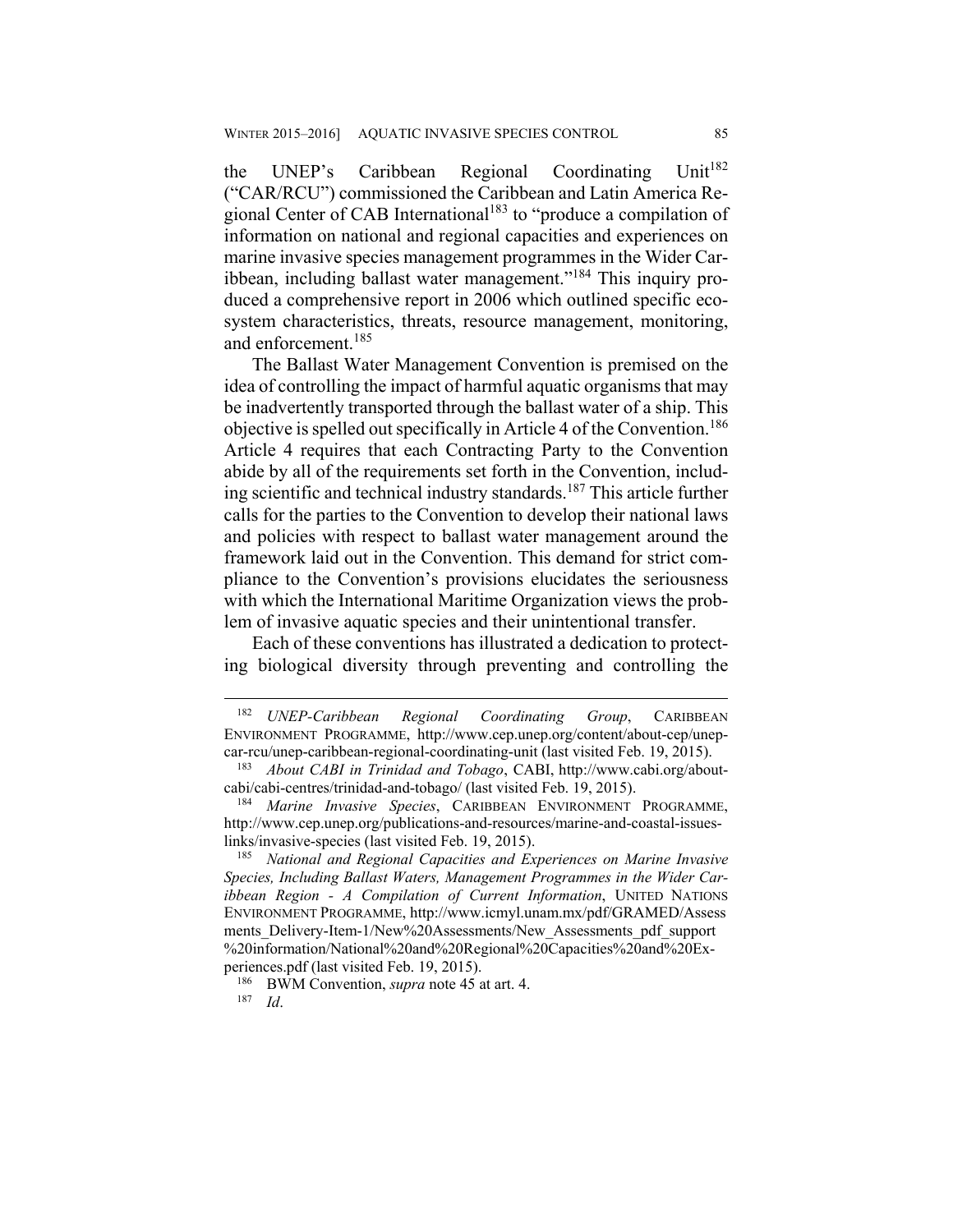spread of invasive alien species. The Ballast Water Management Convention is built entirely around this concept, while the Convention on Biological Diversity and the Cartagena Convention both view this issue as central to achieving their overarching purposes. The SPAW protocol illustrates how much is still unknown about aquatic invasive species, while the Ballast Water Management Convention creates extensive standards for the industry based upon what is known. While the Ballast Water Management Convention does not call for the institution of external programs in the way that the Cartagena Convention or the Convention on Biological Diversity do, the strategies employed in each agreement aim to address the same problem; however, some measures require more scrutiny and accountability than others.

#### 6. Contracting Parties

Contracting Parties often determine whether or not international conventions succeed or fail. The internal structure of these international agreements regularly depends upon not just participation, but ratification or acceptance of the agreement by developed nations. These nations provide the economic framework through which the agreements gain momentum and force from theory to implementation. In particular, recognition from members of the European Union and the United States fortifies both the application of the agreement and the accountability of the Contracting Parties who choose to sign it. The long-term efficiency of strategies, mechanisms, and techniques relies heavily on active participation and engagement from all Contracting Parties.

With this in mind, it is interesting to note that two of the conventions in this analysis lack support from many influential developed countries. The United States is not party to the Convention on Biological Diversity<sup>188</sup> and the Ballast Water Management Convention,<sup>189</sup> while the United States has both signed and ratified the Cartagena Convention.190 Other influential developed nations may voice hesitations in lieu of ratification due to the financial equity mechanisms that are in place in both the Convention on Biological

<sup>188</sup> Blomquist, *Ratification Resisted*, *supra* note 59, at 493. 189 *Status of Conventions*, *supra* note 49.

<sup>190</sup> *About the Cartagena Convention*, *supra* note 16.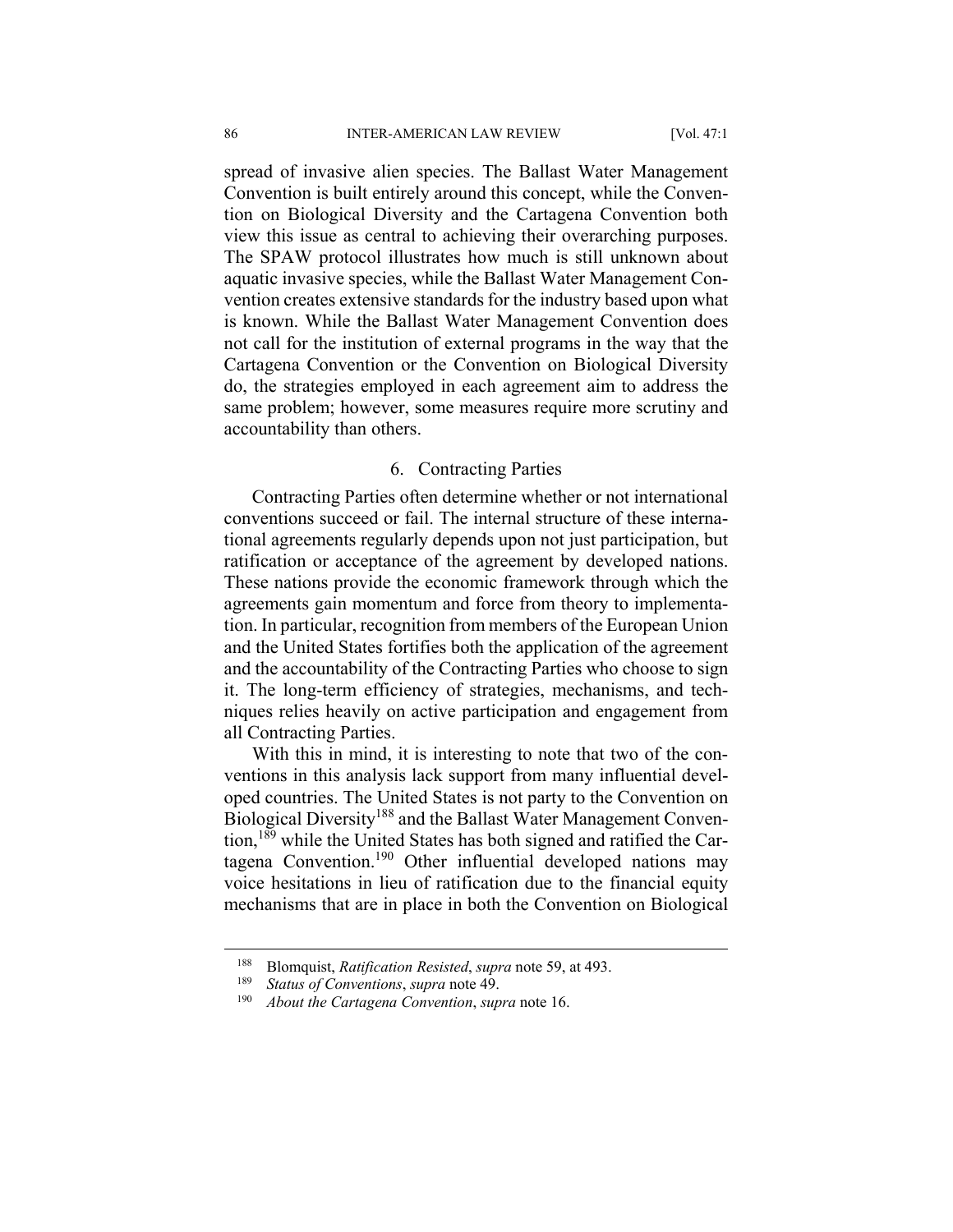Diversity and the Cartagena Convention. Nations may also experience less effective implementation of convention provisions due to limited financial capabilities coupled with the stringent international standards of compliance set forth in many of these agreements. Financial equity provisions or convention clauses that qualify implementation standards pursuant to national capabilities are both methods that may incentivize convention ratification by developing countries.

In terms of aquatic invasive species management and control, the most important consideration is that parties to the agreement adopt similar standards for compliance. Due to the extreme difficulty of containing the spread of aquatic invasive species, states must be regionally aware of adverse impacts and eradication strategies. The lionfish invasion in the Western Atlantic and through the Wider Caribbean Region highlights the necessity of this type of transboundary collaboration. It is important to note that while the United States is not party to the Convention on Biological Diversity, this is not necessarily a reflection on its level of compliance with CBD standards for invasive species. The United States works through national legal mechanisms and through the Cartagena Convention and SPAW Protocol to address regional spread of the lionfish. Countries do not necessarily have to be party to a convention to meet, or exceed, the standards set forth in the agreement.

### **7.** Legal Obligations

International environmental conventions create specific legal obligations for the states that become party to the agreement.<sup>191</sup> Legal obligations are classified in degrees of hardness or softness depending on the extent to which a party is bound to the agreement.<sup>192</sup> A state must demonstrate its consent to be bound by the terms of the

<sup>191</sup> ROUTLEDGE HANDBOOK OF ENVIRONMENTAL POLITICS, *supra* note 123 at 125. 192 The term 'hard' refers to "to legally binding obligations that are precise (or

can be made precise through adjudication or the issuance of detailed regulations) and that delegate authority for interpreting and implementing the law." Kenneth W. Abbott & Duncan Snidel, *Hard and Soft Law in International Governance*, 54 INT'L ORGANIZATION 421, 421 (2000). The term 'soft' refers to legal arrangements that are "weakened along one or more of the dimensions of obligation, precision, and delegation." *Id*. at 422.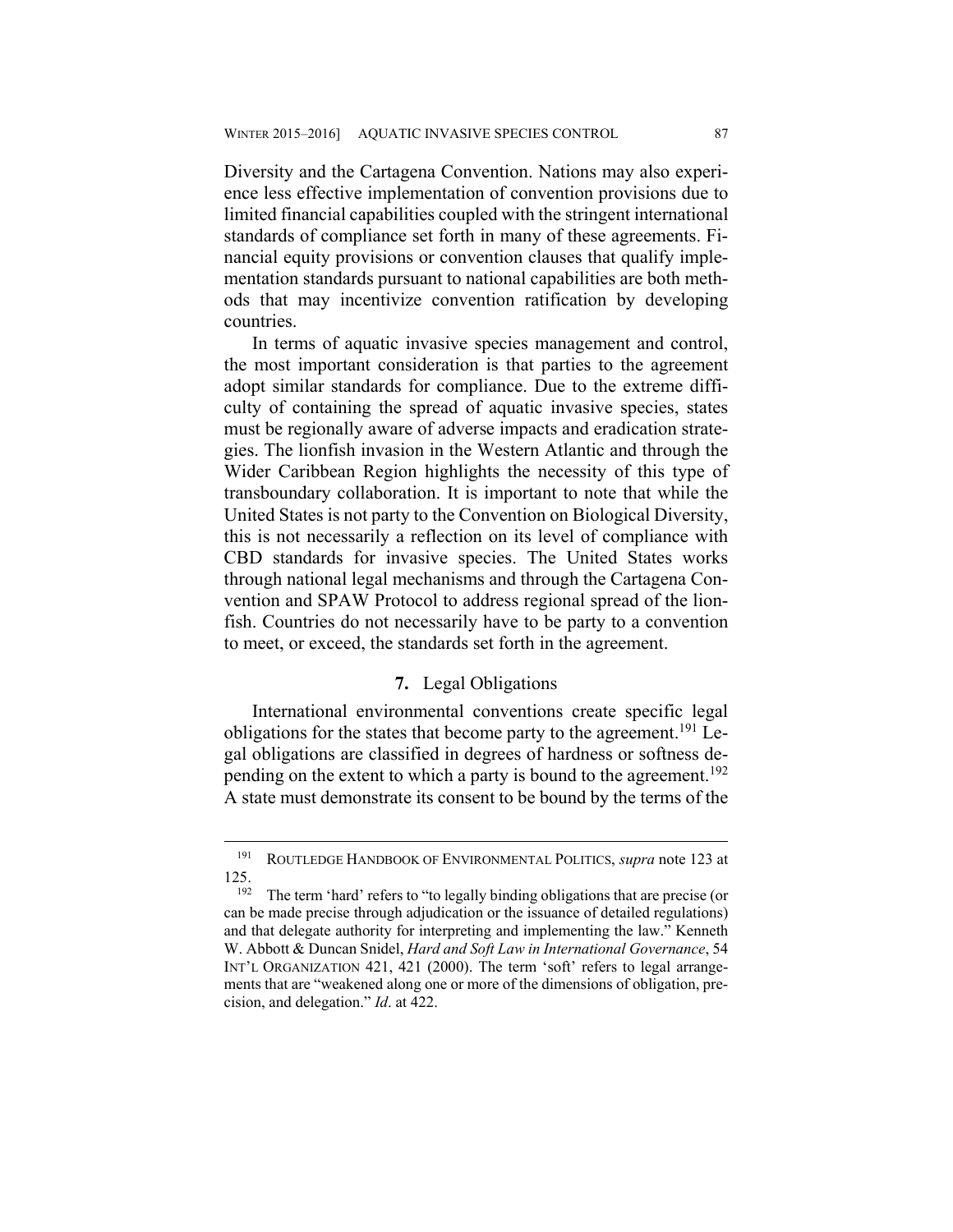agreement through affirmative steps.<sup>193</sup> However, a state is not obligated to comply with a treaty until the agreement has been ratified and entered into force.194 Hard legal obligations need not exist in the principles and concepts of a treaty in order for it to be effective in reaching its purpose.<sup>195</sup> Many multilateral environmental agreements adopt broader convention frameworks and later adopt protocols or amendments which impose "tighter controls with specific obligations" on the contracting parties to the agreement.<sup>196</sup> The benefits to softer legal obligations include increased flexibility for states to implement the objectives of an agreement in a way that is most suitable to their national capacities.<sup>197</sup> This flexibility comes at the cost of enforcement of hard legal obligations and standards.<sup>198</sup>

The Convention on Biological Diversity and the Cartagena Convention have no hard legal obligations. These agreements establish a broad framework within which parties are expected to meet more generalized goals. Instead of hard legal obligations, these agreements create reporting requirements in an effort to determine whether states are meeting objectives. A good example of the "framework/protocol" approach is the Cartagena Convention.<sup>199</sup> The Convention adopts broad principles and then turns to the SPAW protocol to articulate more specific obligations. In this case, the Cartagena Convention calls for the protection and development of the marine environment in the WCR, while the SPAW protocol elicits a call to action on aquatic invasive species in particular.<sup>200</sup>

In contrast to the soft law approach of the CBD and Cartagena Convention, the BWM Convention contains hard legal obligations for all parties. These hard legal obligations manifest in Article 8 where violations of the convention are explicitly prohibited.<sup>201</sup> The BWM Convention calls for sanctions, arguably punitive in nature,

<sup>193</sup> ROUTLEDGE HANDBOOK OF ENVIRONMENTAL POLITICS, *supra* note 123 at

<sup>126.&</sup>lt;br><sup>194</sup> *Id.* at 130.<br><sup>195</sup> *Id.* at 126.<br><sup>197</sup> Abbott, *supra* note 192 at 445-46.<br><sup>198</sup> *Id.* at 446.<br><sup>199</sup> ROUTLEDGE HANDBOOK OF ENVIRONMENTAL POLITICS, *supra* note 123 at

<sup>126. 200</sup> SPAW Protocol, *supra* note 55 at art. 12. 201 BWM Convention, *supra* note 45 at art. 8.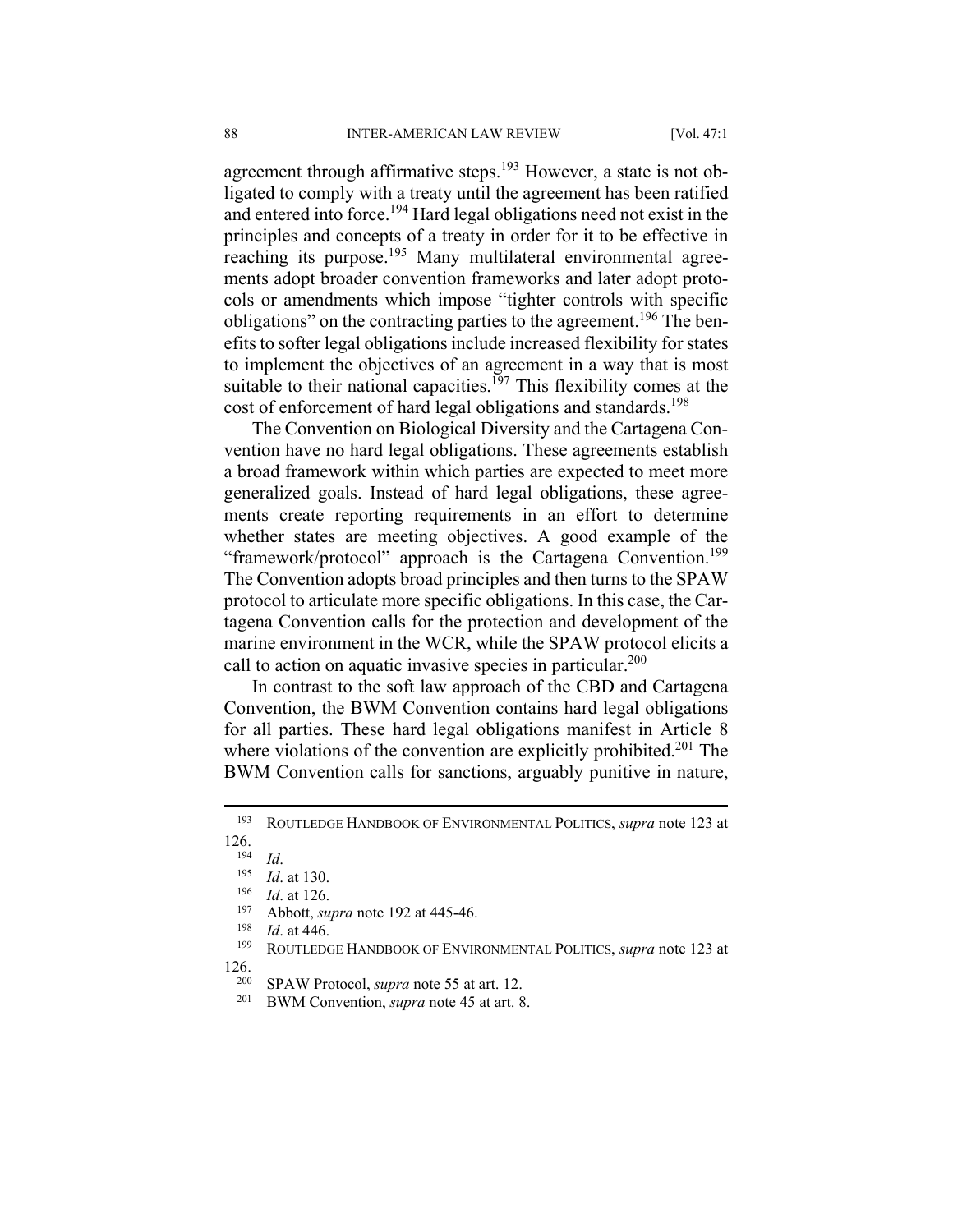to be placed on any party that violates any condition of the convention to a severity such that future violations of the same type will be discouraged.202 Hard legal obligations such as these are useful for enforcement purposes because they "increase credibility where noncompliance is difficult to detect."<sup>203</sup>

The softer legal obligations of the CBD and the Cartagena Convention create a certain flexibility that allows for the convention conditions to be more adaptable when faced with future uncertainties.204 The continuously evolving nature of the global environment coupled with our incomplete understanding of the impacts of climate change may make soft law in international treaties a more appealing legal instrument. Moreover, soft law creates a platform for compromise and cooperation among nations with different priorities in the management of their biological resources.205 However, the soft law of these conventions lacks the strict enforcement mechanisms of the BWM Convention. In assessing the effectiveness of aquatic invasive species prevention and control, the hard legal obligations of the BWM Convention seem to be more successful than the soft legal frameworks because they create accountability among nations while establishing penalties for noncompliance.

#### E. *The Role of the United States*

The United States, while domestically progressive in its invasive species policy, has been hesitant to ratify international agreements on the subject for a number of reasons. In 1994, President Clinton presented the Convention on Biological Diversity to the United States Senate for consideration.<sup>206</sup> With this presentation came his infamous "seven understandings" from the Convention that he urged the Senate to consider when determining whether the United States should become a Contracting Party or not.<sup>207</sup> The first of these understandings is that Article 3 of the Convention permits the United

<u>.</u>

<sup>202</sup> *Id*. at art. 8(3). 203 Abbott, *supra* note 192 at 429. 204 Abbott, *supra* note 192 at 423. 205 *Id*. 206 William J. Snape, *Joining the Convention on Biological Diversity: A Legal and Scientific Overview of Why the United States Must Wake Up*, 10 SUSTAINABLE DEV. LAW & POLICY 6, <sup>11</sup> (2010). 207 *Id*. at 11.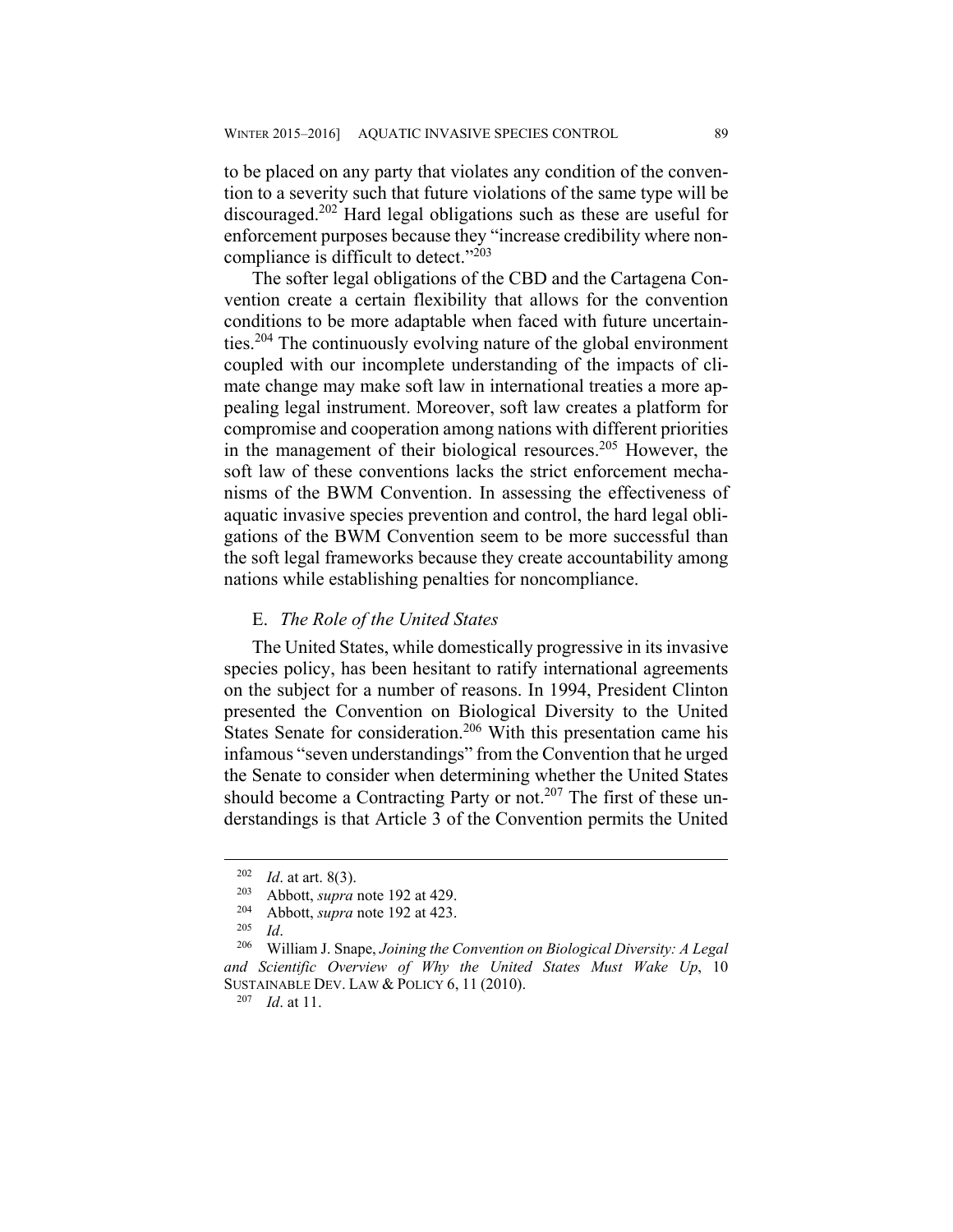States to implement its own policies and resources to meet the demands of the Convention.<sup>208</sup> This central theme of autonomy is one of the reasons that the United States chose not to follow the framework of the Convention. At the time of the Convention on Biological Diversity, the United States already possessed a complex, and arguably effective, state and federal system for protecting and conserving biological diversity within the country.<sup>209</sup>

Furthermore, the United States recognized that some of the provisions laid out in the Convention on Biological Diversity may violate preexisting property rights, including intellectual property and freely transmitted access to information.<sup>210</sup> The United States also articulated an understanding regarding spending limits and the financial mechanism laid forth in the Convention on Biological Diversity.211 The United States asserts that the Contracting Party, and not the Convention, defines the amount of aid to be distributed to countries in need.<sup>212</sup>

The reason for the United States' resistance to adopt the Ballast Water Management Convention is a little more unclear. The United States had several laws and regulations in place prior to the drafting of the Ballast Water Management Convention which may suggest the hesitation. The United States Coast Guard is charged with ballast water management oversight as granted through the Nonindigenous Aquatic Nuisance Prevention and Control Act of 1990<sup>213</sup>, the National Invasive Species Act of 1996,<sup>214</sup> and the Federal Water Pollution Control Act.215 However, it is interesting to note that in 2012, the United States Coast Guard issued a final rule<sup>216</sup> regarding the standards for living organisms in ships' ballast water that are discharged in United States waters. This rule is intentionally consistent

<sup>208</sup> *Id.*<br>
<sup>209</sup> *Id*. 200 *Id*; S. REP. NO. 103-10, at 8-9 (1994).<br>
<sup>211</sup> Snape, *supra* note 206 at 12.<br>
<sup>212</sup> *Id.* Nonindigenous Aquatic Nuisance Prevention and Control Act of 1990, 16 U.S.C. § 4713 (1990).<br><sup>214</sup> *Id.* <sup>215</sup> Federal Water Pollution Control Act (Clean Water Act), 33 U.S.C.

<sup>§§ 1251-1376 (1977).&</sup>lt;br><sup>216</sup> Standards for Living Organisms in Ships' Ballast Water Discharged in U.S.

Waters, 77 Fed. Reg. 17254 (2012).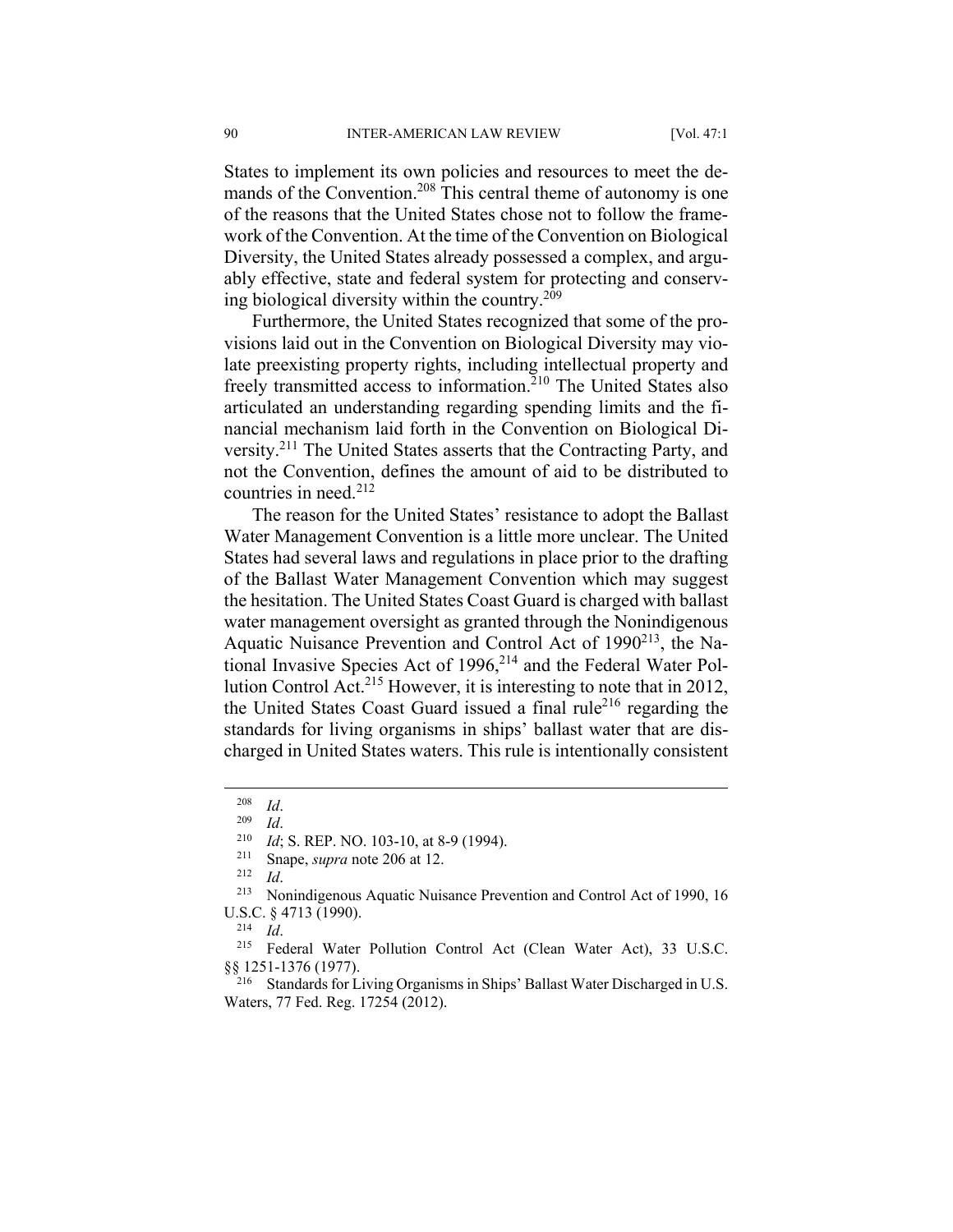with the standards put forth in the Ballast Water Management Convention $217$ 

In contrast to these agreements, the Cartagena Convention boasts the United States as a Contracting Party. The United States has also ratified all three of the protocols accompanying the Cartagena Convention, including the SPAW protocol.<sup>218</sup> The reasons for this choice ratification are also unclear. The United States did not express any open opposition to the financial mechanisms within the SPAW protocol nor did they oppose the cooperation clauses which call for sharing of scientific and technical data or research.<sup>219</sup> Perhaps the United States enjoys a type of diplomatic superiority in the Wider Caribbean Region or perhaps they understand that marine ecosystems do not recognize jurisdictional boundaries– making a regional Convention on environmental more significant for the United States given its proximity to the Wider Caribbean Region.

Moreover, the United States has a very extensive preexisting environmental framework which is subject to strict scrutiny by agencies, the court system, and Congress at both the state and federal level. In particular, the Nonindigenous Aquatic Nuisance Prevention and Control Act, the National Invasive Species Act, the Federal Water Pollution Control Act, and President Clinton's Executive Order 13112 are relevant to this discussion. Collectively, these laws create a framework within which the United States operates in its efforts to combat the adverse effects of invasive species, both aquatic and otherwise. To sign multiple, and sometimes conflicting, international agreements with respect to the same topic can create unnecessary confusion, unintentional noncompliance, and dissonance among Contracting Parties. The United States may suggest that they are better left to their own devices in managing for biological diversity and control of invasive species domestically.

<sup>217</sup> *Ballast Water: U.S. Federal Management*, NATIONAL OCEANIC AND ATMOSPHERIC ADMINISTRATION, http://www.gc.noaa.gov/gcil\_ballast\_federal.ht ml (last visited Feb. 19, 2015).<br><sup>218</sup> *About the Cartagena Convention*, *supra* note 16.<br><sup>219</sup> Cartagena Convention, *supra* note 121 at art. 13.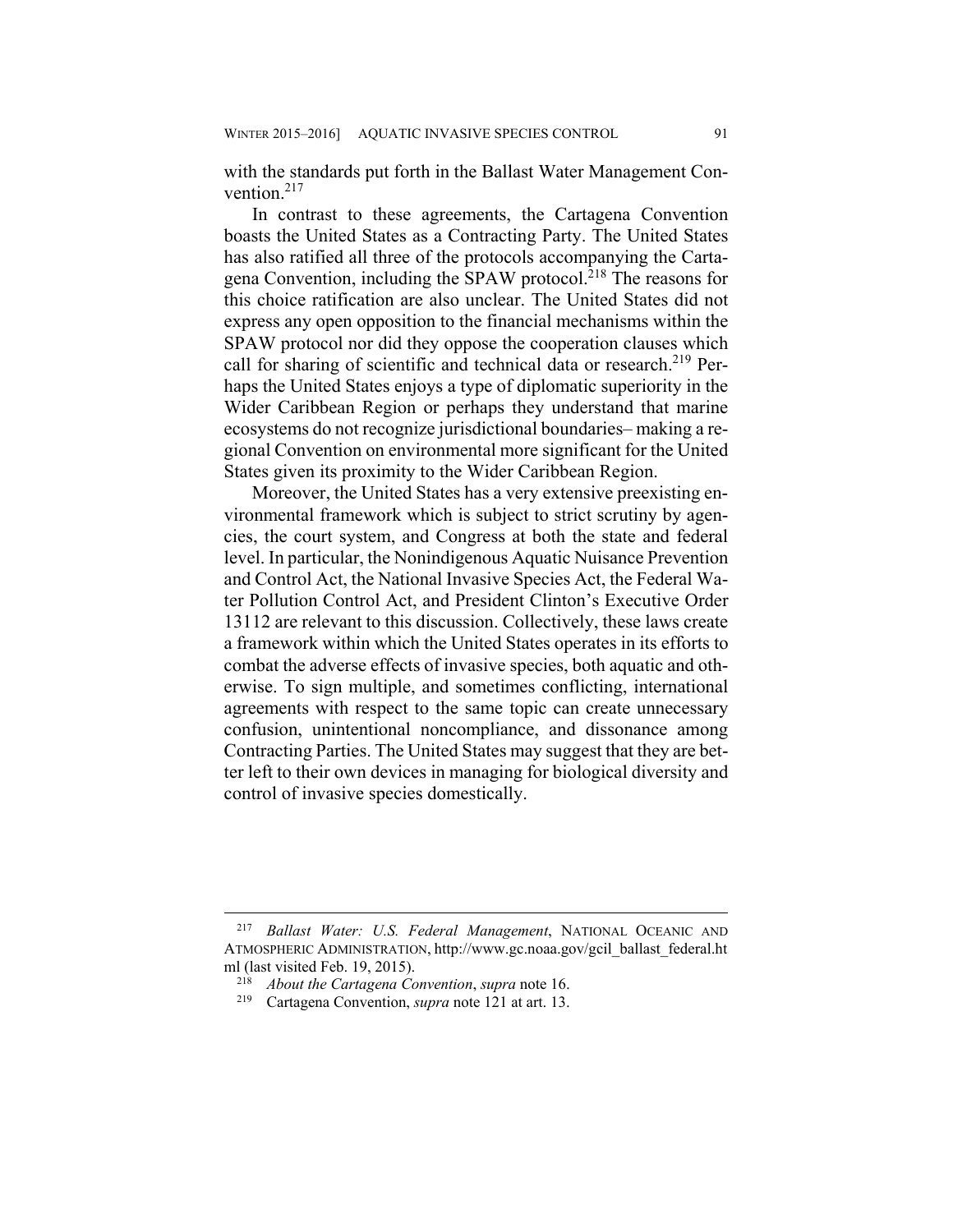#### V. CONCLUSION

In summary, the three international agreements examined in this analysis illustrate the gravity of the threat of aquatic invasive species. In reflection, a collaborative framework may prove to be the ideal way to combat invasive aquatic species in the most comprehensive manner possible because our planet is indisputably interdependent with respect to ecology and biodiversity.<sup>220</sup> The type of Convention structure that is seen in the Convention on Biological Diversity is self-sustaining. It allows for collaborative information sharing so that all parties may be privy to the same information, it creates a funding mechanism so that programs have some type of economic support, it establishes reporting mechanisms to permit the regular evaluation of its programs, and it calls for continued scientific research and monitoring. This structure is effective because working groups may be created to address pertinent issues for certain periods of time, without devoting unnecessary resources for extended periods of time.

It can be argued that subsidiary regional conventions may draw away from the effectiveness of larger global convention frameworks, but it seems that a regional focus may be effective on its own merits. This is evidenced through the effectiveness of the Cartagena Convention in the Wider Caribbean Region, and more specifically, through the success of the SPAW Protocol. It would be interesting to see an amended version of the Convention on Biological Diversity that absorbs regional programs and makes them mandatory for Contracting Parties. Another interesting addition to the Convention on Biological Diversity would be the inclusion of specific standards such as those set forth in the Ballast Water Management Convention. The specificity of technical and scientific language in this Convention is of substantive value in creating uniform standards. This is particularly important in the context of aquatic invasive species because of their mobile and often transitory nature. Inclusion of such standards in a broader convention would provide more guidance for Contracting Parties to abide by, without requiring a separate treaty ratification.

<sup>220</sup> ROUTLEDGE HANDBOOK OF ENVIRONMENTAL POLITICS, *supra* note 123 at 131.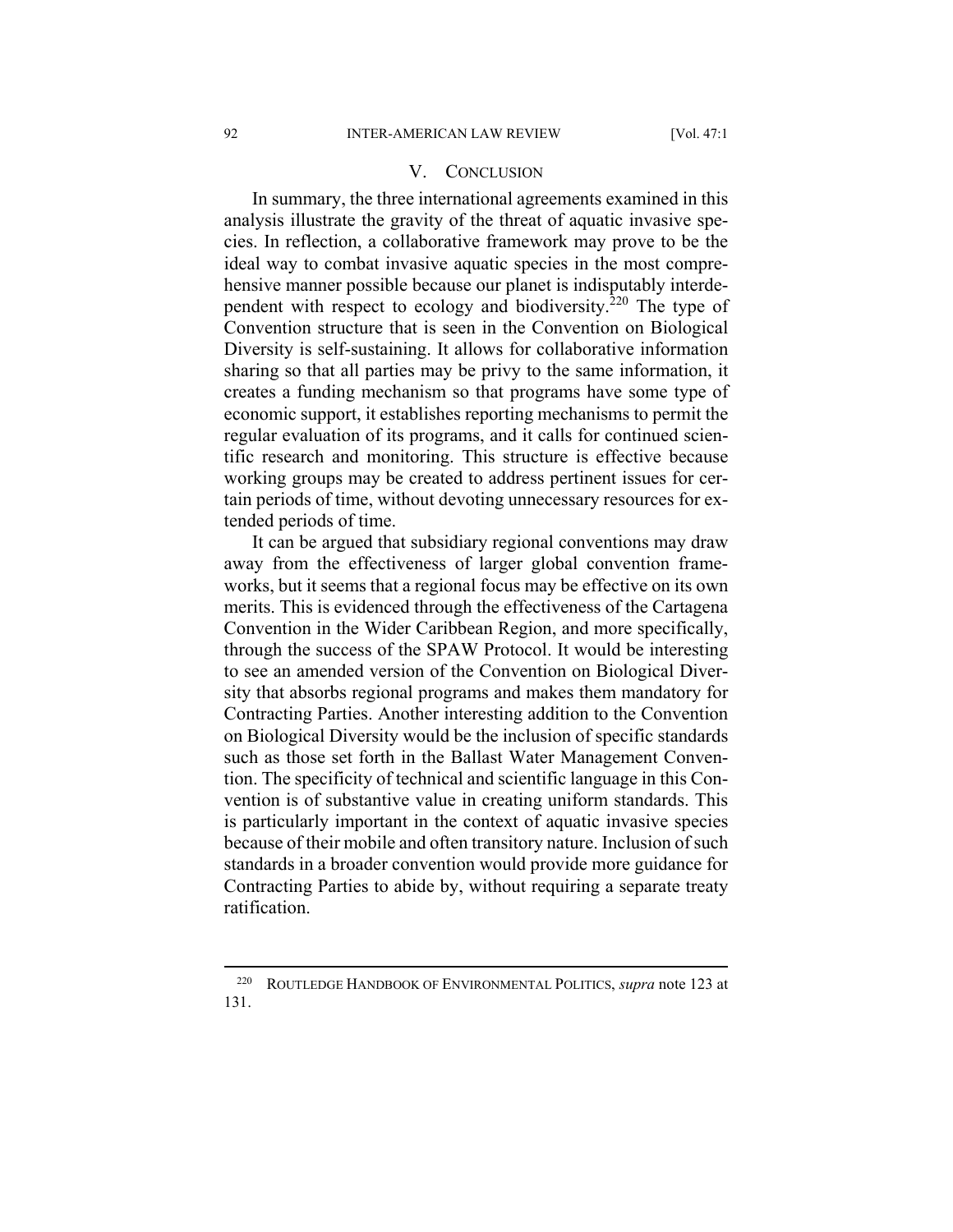The soft law flexibility offered through the CBD and the Cartagena Convention allows for implementation of convention objectives within the capabilities of each individual party. This type of flexibility in legal obligations is important when regulating the mitigation and control of aquatic invasive species because the marine environment, and the species that inhabit it, are in constant flux. Hard legal obligations, such as those in the BWM Convention, create binding conditions for parties which are also effective at initiating immediate control measures for aquatic invasive species, especially on a regional level. A combination of these approaches is the most desirable method for managing the spread of aquatic invasive species.

Consider the nearly unabated spread of the lionfish throughout the Wider Caribbean Region. The soft legal mechanisms of the CBD and the Cartagena Convention's SPAW Protocol call for the protection of biodiversity, the prohibition of invasive species, and the eventual removal of those species. In application, this framework allows marine managers to employ different approaches in their efforts to protect the unique tropical coral reef ecosystems of the WCR and to control the impacts of the lionfish.<sup>221</sup> The harder legal obligations of the BWM create a sense of accountability through sanctions while establishing uniform priorities for measures to control invasive aquatic species spread. As the scientific body of knowledge expands on lionfish and other invasive aquatic species, the legal mechanisms must evolve as well.<sup>222</sup>

The future of biological diversity and the role of invasive species in uncertain. Climate change and a rapidly increasing global population will continue to place a heavy demand on marine resources.<sup>223</sup> The line will quickly be blurred as to which species are native and

<sup>221</sup> Jessica L. Diller, et al., *Coping with the Lionfish Invasion: Can Targeted Removals Yield Beneficial Effects?*, 20 REVIEWS IN FISHERIES SCIENCE 185 (2012); *Harvest Incentives: A Tool for Managing Aquatic Invasive Species*, INVASIVE SPECIES ADVISORY COMMITTEE (2014). 222 Nicholas Bax et al., *Marine Invasive Alien Species: A Threat to Global* 

*Biodiversity*, 27 MARINE POLICY 313, 321-22 (2003). 223 Eric V. Hull, *Climate Change and Aquatic Invasive Species: Building* 

*Coastal Resilience through Integrated Ecosystem Management*, 25 GEO. INT'L ENVTL. L. REV. 51 (2012).